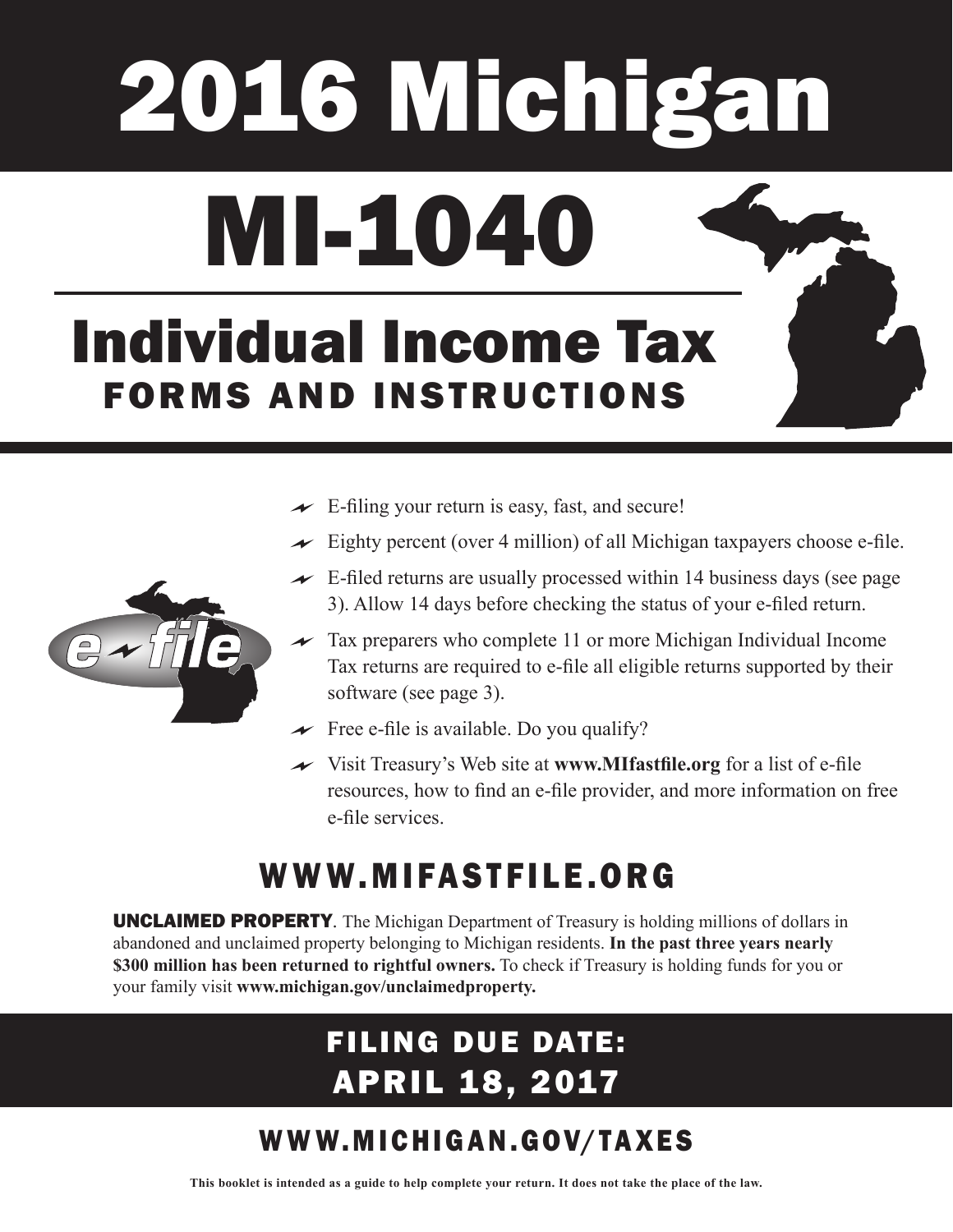### **Help With Your Taxes**

eligible to deduct retirement and pension income on the • Other tax resources. **New for 2016**<br>Michigan Standard Deduction If the older of you or your **WWW.michigan.gov/incometax Michigan Standard Deduction.** If the older of you or your **www.michigan.gov/incometax with the standard of the standard of the standard standard was born during the period** Find the following information on this Web sit spouse (if married filing jointly) was born during the period Find the following information on this January 1, 1950, and reached the Current year forms and instructions January 1, 1946 through January 1, 1950, and reached the • Current year forms and instructions age of 67 on or before December 31, 2016, you may deduct • Answers to many tax preparation questions age of 67 on or before December 31, 2016, you may deduct \$20,000 for single or married filing separately filers or • Most commonly used tax forms \$40,000 for joint filers against all income, rather than • Free assistance in preparing your return solely against retirement and pension income. Taxpayers . Retirement, Pension, Interest, Dividends, Capital Gain that qualify for the Michigan Standard Deduction are not Estimators eligible to deduct retirement and pension income on the **Communisty Check My Income Tax Information**" where you can:<br>Select "Check My Income Tax Information" where you can:

**Expanded Subtraction for Retirement Benefits.** If the • Check the status of your return older of you or your spouse (if married filing jointly) was • Check estimated payments you made during the year born on or after January 1, 1953 but before January 2, 1955, • Check the status of letters you have sent to Treasury<br>have reached age 62 and receive Social Security exempt have reached age 62 and receive Social Security exempt • Pay your tax due on the MI-1040, and make quarterly retirement benefits due to employment with a governmental agency, you may be eligible for a retirement and pensio agency, you may be eligible for a retirement and pension deduction. For more information see *Michigan Pension* • Change your address *Schedule* (Form 4884).

In January 2016, the Michigan Department of Treasury<br> **1817-636-4486 Automated Information Service**<br> **218-4486 Automated Information Service**<br> **218-4486 Automated Information Service**<br> **218-4486 Mith Treasury's automated** Returns. Your City of Detroit return may be filed with your with Treasury's automated phone sy<br>Michigan return, For more information and instructions visit • Request the status of your refund Michigan return. For more information and instructions visit **www.michigan.gov/citytax.** • Check the status of letters you have sent to Treasury

The Michigan Department of Treasury (Treasury) offers • Order current tax year forms.<br>a variety of services designed to assist you, and most are While most questions can be

**IMPORTANT:** To obtain information about your available from 8 a.m. to 4:45 p.m., Monday through Friday.<br>account using the Internet and Telephone Options you Assistance is available using TTY through the Michigan

- Social Security number (SSN) of the primary filer (the  $\begin{bmatrix} \text{material in an  
filter listed first on the return} \end{bmatrix}$ filer listed first on the return)
- Tax year of the return **Forms**
- Adjusted gross income (AGI) or total household resources
- Filing status (single, married filing jointly, married

- 
- 
- 
- 
- 
- 

- 
- 
- 
- 
- 
- Ask a specific question about your account.

# **City of Detroit Telephone Options**

- 
- 
- **Tax Assistance •** Request information on estimated payments
	-

While most questions can be answered by the Automated available 24 hours a day, seven days a week. Information Service, customer service representatives are

account using the Internet and Telephone Options you <br>will need the following information from your return:<br>Relay Service by calling 1-800-649-3777 or 711. Printed will need the following information from your return: Relay Service by calling 1-800-649-3777 or 711. Printed<br>Relay Service by calling 1-800-649-3777 or 711. Printed material in an alternate format may be obtained by calli

Find tax forms using the Internet and Telephone Options listed on this page. Commonly used forms are also available filing separately). The contract of the separately at Treasury offices (see back cover), most public libraries, Northern Michigan post offices, and Michigan Department of Health and Human Services (MDHHS) county offices.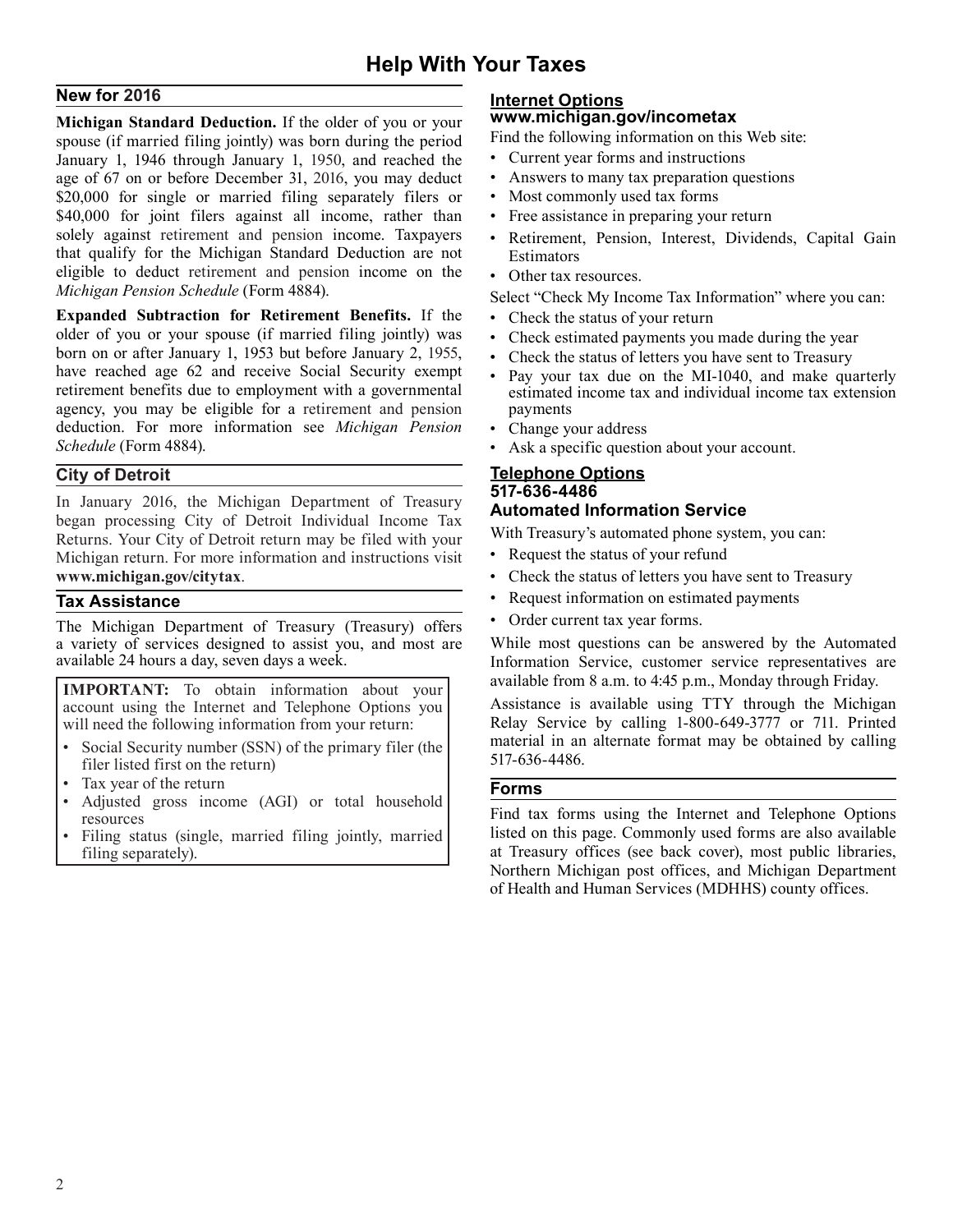### **General Information**

\$4,000, the special exemption allowance for deaf, blind, of the refunds, call the IRS at 1-800-829-1040.<br>hemiplegic, paraplegic, quadriplegic, or totally and **What You Should Know About Your Mich** hemiplegic, paraplegic, quadriplegic, or totally and<br>permanently disabled is \$2,600 and the exemption allowance<br>for qualified disabled veterans is \$400. See page 8 for more<br>for qualified disabled veterans is \$400. See pag

Senior citizens born before 1946 may be able to deduct part court-ordered garnishments), and any portion of a refund of their interest, dividends, and capital gains that are included assigned to pay use tax or any amount y of their interest, dividends, and capital gains that are included assigned to pay use tax or any amount you contributed as a<br>in AGI. For 2016, the deduction is limited to a maximum voluntary contribution. The refund amount in AGI. For 2016, the deduction is limited to a maximum voluntary contribution. The refund amount will not include of \$11,115 for single filers and \$22,229 for joint filers. See homestead property tax credits earned income of \$11,115 for single filers and \$22,229 for joint filers. See homestead property tax credits, earned income tax credits, or *Michigan Schedule 1* (Schedule 1) instructions beginning on other refundable tax credits claimed *Michigan Schedule 1* (Schedule 1) instructions beginning on other refundable tax credits claimed on your MI-1040. **The** page 10 for further details regarding dividend/interest/capital **1099-G** is not a bill Visit www mich page 10 for further details regarding dividend/interest/capital **1099-G is not a bill.** Visit **www.michigan.gov/taxes** for

# **Filing Extension Granted for Military**<br> **A Note About Debts**<br> **Personnel Serving in a Combat Zone**

United States military personnel serving in a combat zone agencies must be deducted from your refund or credit before on April 18, 2017, will be given 180 days after leaving the it is issued Debts include money you owe for on April 18, 2017, will be given 180 days after leaving the it is issued. Debts include money you owe for past-due taxes, combat zone to file their federal and State tax returns and student loans, child support due to the combat zone to file their federal and State tax returns and student loans, child support due to the Friend of the Court, will be exempt from penalties and interest. When e-filing, an IRS levy money due to a state agency a will be exempt from penalties and interest. When e-filing, an IRS levy, money due to a state agency, a court-ordered service men and women serving in combat zones should garnishment or other court orders. Taxnavers who are service men and women serving in combat zones should garnishment, or other court orders. Taxpayers who are enter the words "Combat Zone" in the preparer notes. When married filing jointly may receive an Income Allocation f enter the words "*Combat Zone*" in the preparer notes. When married filing jointly may receive an *Income Allocation for* filing a paper return, print "*Combat Zone*" in ink on the top Non-Obligated Spouse (Form 743) after filing a paper return, print "*Combat Zone*" in ink on the top *Non-Obligated Spouse* (Form 743) after the return is filed.

Taxpayers have 60 days from the issuance of refund denials,<br>refund adjustments, or Treasury decisions (other than final letter of explanation.<br>**Who Must File a Return** assessment), that may be appealed under Section 22 of the

# **Choose e-file Instead of Paper Returns. Get Your**

E-filing eliminates many of the errors that lengthen<br>processing times. E-filed returns are usually processed<br>within 14 days. Tax preparers who complete 11 or more<br>individual income tax returns are required to e-file all<br>el e-file returns. Visit www.MIfastfile.org for a list of<br>e-file resources, how to find an e-file provider, and more<br>information on free e-file services. When e-filing, do not mail<br>ining a refund of withholding. a paper copy of your return.<br>**Important:** If your income subject to tax (MI-1040, line 14)

### **Adjusted Gross Income (AGI) Property Tax Credits/Refunds**

Throughout this booklet, Treasury refers to adjusted gross **A reminder from the Internal Revenue Service (IRS):**  income as AGI. When AGI is asked for, copy your AGI Michigan homestead property tax credit and homestead directly from your U.S. Form  $1040$ , U.S. Form  $1040A$ , or U.S. exemption refunds received in 2016 may be taxable on exemption refunds received in 2016 may be taxable on your Form *1040EZ*. 2016 U.S. Form *1040*. If you claimed an itemized deduction **Tax Rate, Exemption Allowances, and Deductions** for property taxes on your 2015 U.S. Form 1040 and then **for Retirees and Seniors for Retirees and Seniors** received a refund in 2016 from the State or your local unit of government for a portion of those taxes, you must include The income tax rate for 2016 is 4.25 percent.<br>
that refund as income on your 2016 U.S. Form *1040*. If you<br>
For tax vear 2016, the personal exemption allowance is have questions about the taxability (for federal tax purpos have questions about the taxability (for federal tax purposes)

income tax return and received a Michigan tax refund<br>information. in 2016, you will be mailed a 2016 Michigan 1099-G in Retirement and pension benefits included in AGI from a<br>
pension or an Individual Retirement Account (IRA) may<br>
be deductible. See Form 4884 instructions beginning on<br>
page 14 for further details regarding retirement and pe more information about your Michigan 1099-G.

**Personnel Serving in a Combat Zone Personnel Serving in a combat zone By law, any money you owe to the State and other state** United States military personnel serving in a combat zone *agencies must be deducted from* Completing and filing this form may limit the portion of the **Appeals of Adjusted Refunds or Credits** refund that can be applied to a debt. If Treasury applies all or part of your refund to any of these debts, you will receive a

Revenue Act, to request informal conferences.<br>
File a return if you owe tax, are due a refund, or your AGI<br> **Choose e-file Instead of Paper Returns. Get Your**<br>
exceeds your exemption allowance. You should also file a **Refund Fast!** Michigan return if you file a federal return, even if you do<br>not owe Michigan tax. This will eliminate unnecessary

is less than your personal exemption allowance (line 15) and Michigan income tax was withheld from your earnings, you must file a return to claim a refund of the tax withheld.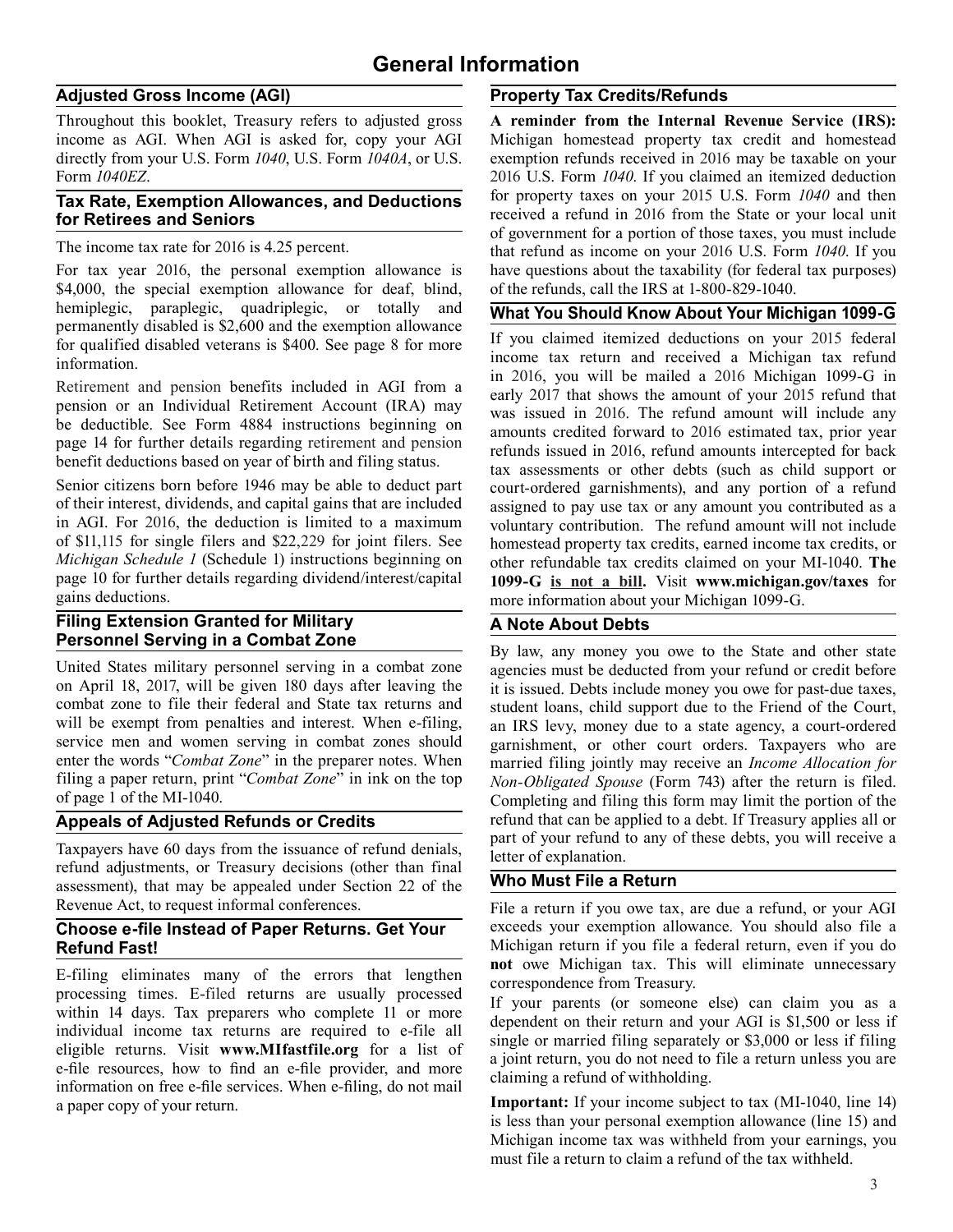file your Michigan return using either the married filing jointly *Tax Returns* (Form 4) with your payment. This allows an or married filing separately filing status This applies to all extension of time to file, but not t or married filing separately filing status. This applies to all extension of time to file, but not to pay. Payment is due no later couples who are married under the laws of the State of Michigan than April 18, 2017, otherw couples who are married under the laws of the State of Michigan than April 18, 2017, otherwise penalty and interest may apply.<br>The under the laws of another state If you filed a joint federal See page 5. If you are due a r or under the laws of another state. If you filed a joint federal See page 5. If you are due a refund, you must file a return<br>income tax return you must file a joint Michigan income tax within four years of the due date to income tax return, you must file a joint Michigan income tax within four years of the due date to obtain the refund. Keep a return of your return and all supporting schedules for six years. return. If you and your spouse filed separate federal returns, you may file separate or joint Michigan returns. **Penalty and Interest Added for Filing and Paying** 

### When to File Your Return **Example 20 Your Return**

Always complete your federal tax return before your Michigan If you file and pay late, Treasury will add a penalty of return. You may file a Michigan return even if you are not 5 percent of the tax due. After the second mo return. You may file a Michigan return even if you are not 5 percent of the tax due. After the second month, penalty required to file a federal return.

avoid penalty and interest. Payment must be included with your return. Make your check payable to "State of Michigan" and write the last four digits of your Social Security number(s) and www.michigan.gov/taxes. "2016 income tax" on the front of the check.

### **How to Complete and File Paper Returns**

### **Completing Michigan Forms correct** order behind your MI-1040:

Treasury captures the information from paper income tax *• Additions and Subtractions* (Schedule 1) returns using an Intelligent Character Recognition (ICR) • *Nonresident and Part-Year Resident* (Schedule NR) process. If completing a paper return, avoid unnecessary • *Farmland Preservation Tax Credit* (ML1040CR-5) process. If completing a paper return, avoid unnecessary <br>delays by following the guidelines below so your return is <br>processed quickly and accurately.<br>Chedule of Taxes and Allocation to Each Agreement<br>Schedule CR-5)<br>Chedu

- pens. Do not highlight information.
- **•** Federal Schedules (see Table 3, page 59) **• Print using capital letters** (UPPER CASE). Capital letters **•** *Schedule of Apportionment* (MI-1040H) are easier to recognize.
- are easier to recognize.<br> **Print numbers** like this:  $O/23456789$  *Underpayment of Estimated Income Tax* (MI-2210)<br>
Do not put a slash through the zero ( $\emptyset$ ) or seven (7).<br>
Adjustments of Capital Gains and Losses (M
- Fill check boxes with an  $[X]$ . Do not use a check mark.
- 
- amount is zero unless otherwise directed.<br>
 **Do not write extra numbers, symbols, or notes** on the **•** *Sales and Other Dispositions of Canital A* **Do not write extra numbers, symbols, or notes** on the *• Sales and Other Dispositions of Capital Assets* (MI-8949) return, such as cents, dashes, decimal points, commas, or *• Pension Schedule* (4884) return, such as cents, dashes, decimal points, commas, or<br>
dollar signs. Enclose any explanations on a separate sheet<br>
unless you are instructed to write explanations on the<br>
Married Filing Separately and Divorced or Separ
- 
- 
- amounts of 49 cents or less. Round up amounts of 50 cents returns together. or more. If cents are entered on the form, they will be If you are also filing a City of Detroit return, do **not** staple it to

### **When You Have Finished Example 20 and Servelope. envelope.**

If the tax preparer is someone other than the taxpayer, he or **Where to Mail Your Return** she must enter the business name, address, and telephone Mail refund credit or zero due she must enter the business name, address, and telephone<br>number of the firm he or she represents and Preparer Tax<br>Identification Number (PTIN), Federal Employer Identification<br>Number (FEIN), or Social Security number. Chec to indicate if Treasury may discuss your return with your tax<br>preparer. Michigan Department of Treasury<br>**Assemble your returns and attachments** and staple in the<br>Make your abol argulate "State of

Assemble your returns and attachments and stape in the Make your check payable to "State of Michigan" and print<br>upper-left corner. Do not staple your check to your return. A<br>sequence number is printed in the upper-right c sequence number is printed in the upper-right corner of the "**2016 income tax**" on the front of your check. To ensure following Michigan forms to help you assemble them in the

**Who Must File a Joint Return If** you cannot file before the due date and you owe tax, you If you are considered married for federal tax purposes, you must may file an *Application for Extension of Time to File Michigan* file your Michigan return using either the married filing jointly *Tax Returns* (Form 4) wit

required to file a federal return.<br>
Your return must be postmarked no later than April 18, 2017, to fraction thereof, up to a maximum of 25 percent of the fraction thereof, up to a maximum of 25 percent of the tax due. If you pay late, you must add penalty and interest to the amount due. For the latest interest rates visit,

- 
- 
- 
- 
- 
- 
- 
- 
- 
- 
- FIII check boxes with an [X]. Do not use a check mark.<br>
Leave lines/boxes blank if they do not apply or if the *Hoperty* (MI-4797)<br>
amount is zero unless otherwise directed<br>  $\frac{1}{2}$ <br>  $\frac{1}{2}$ <br>  $\frac{1}{2}$ <br>  $\frac{1}{2}$ <br>  $\frac$ 
	-
	-
	-
	-
	-

return.<br>
• Stay within the lines when entering information in boxes.<br>
• If a form is multiple pages, all pages must be filed.<br>
• If a form is multiple pages, all pages must be filed.<br>
• If a form is multiple pages, all pag **Report all amounts in whole dollars**. Round down leave it loose in the envelope. Do not staple multiple prior year

your State of Michigan return; fold it and leave it loose in the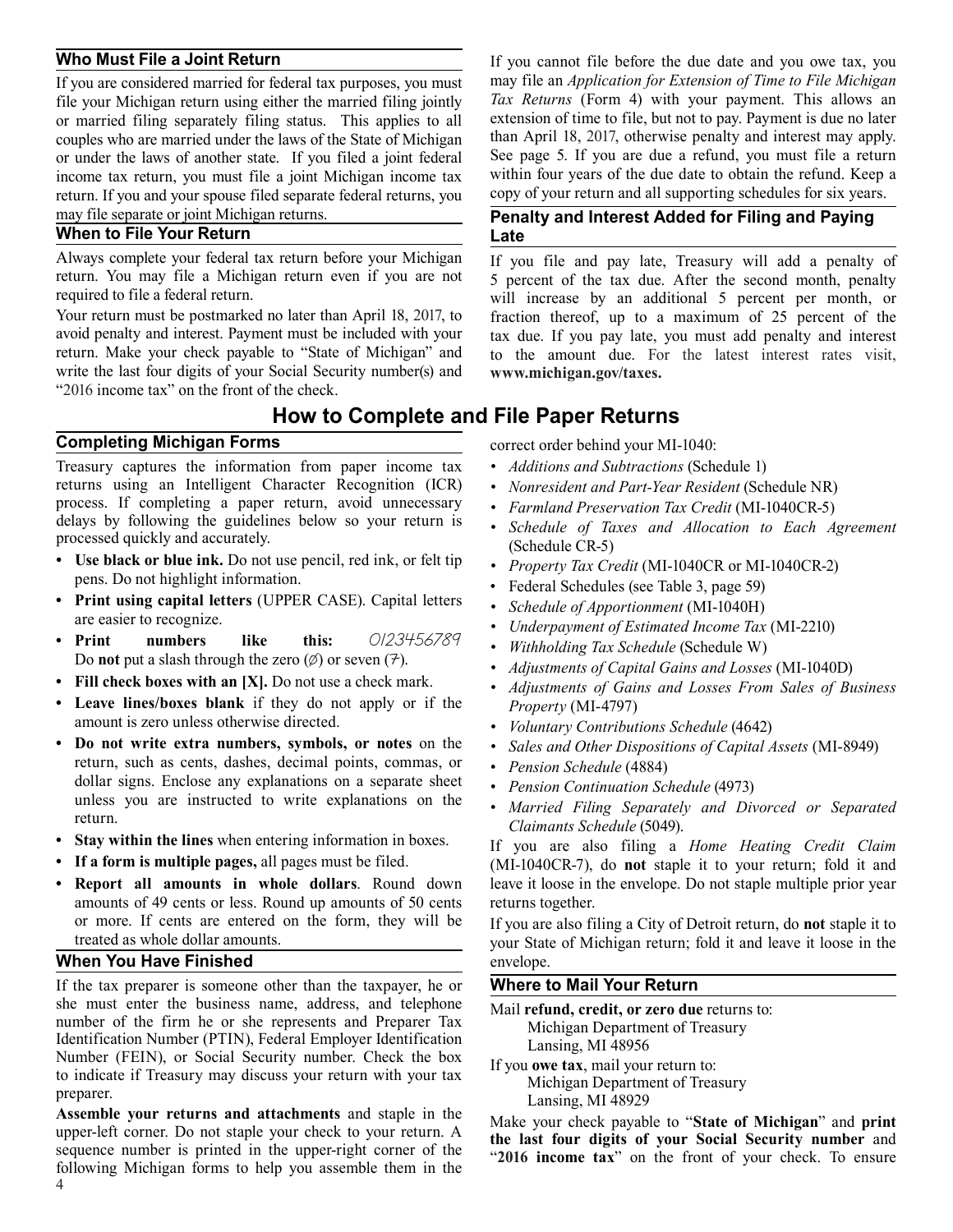accurate processing of your return, send one check for each **• Required attachments.** If you do not include all the return type. Do not staple your check to your return. required attachments with your return, your refund may

**Do not mail your 2016 return in the same envelope with a** be reduced, denied, or delayed. Send original forms. Do return for years prior to 2016; mail your 2016 return in a not send photocopies. **return for years prior to 2016; mail your 2016 return in a separate envelope.** 

- **Important Reminders** MI-1040CR, MI-1040CR-2 and MI-1040CR-7 forms may<br>**ALLIAN CREATE MI-1040CP MI-1040CP 2** be filed alone. All other forms must be filed with a **be filed alone. All other forms must be filed alone.** All **MI-1040CR**, MI-1040CR-2, and MI-1040, MI-1040CR-2, and MI-1040, MI-1040, MI-1040, MI-1040, MI-1040, MI-1040, MI-1040, MI-1040, MI-1040, MI-1040, MI-1040, MI-1040,  $M1-1040CR-7$ ,  $M1-1040X-12$  and  $M1-1040X$  are multiple-<br>nage forms All pages must be completed and submitted for  $\bullet$  Missing, incomplete, or applied for Social Security page forms. All pages must be completed and submitted for Treasury to process the return timely.<br> **number.** If you don't have an SSN or an Individual<br> **Ise correct tax vear forms** For example do not use a 2015 Taxpayer Identification Number (ITIN), apply for one
- Use correct tax year forms. For example, do not use a 2015 form to file your 2016 return.<br>
form to file your 2016 return.

### **Special Situations**

*to File Michigan Tax Returns* (Form 4) with your payment.<br> **Exceptions.** If you expect to owe more than \$500, you may Treasury will **not** notify you of approval. **Do not file an Exceptions.** If you expect to owe more th

**An extension if you will be claiming a refund.** Mothing to be at least:<br>
An extension of time to file is not an extension of time to  $\cdot$  90 percent of your total 2017 tax, or **pay.** If you do not pay enough with your extension request,  $\cdot$  100 percent of your total 2016 tax.<br>you must pay interest on the unpaid amount. Compute Figure 1. For help calculating the penalty and interest, visit<br>and the set of the return. Interest is<br>any 1. For help calculating the penalty and interest, visit<br>and status is married filing separately). **www.michigan.gov/taxes. Total 2016 tax is the amount on your 2016 MI-1040**, line 21,

You may be charged a penalty of 10 percent or more if the balance due is not paid with your extension request.

When you file your MI-1040, include on line 30 the amount at least two-thirds of your gross income is from farming, of tax you paid with your extension request. Attach a copy of fishing, or seafaring, you may: your federal or state extension to your return.<br>
Belay paying your first 2017 quarterly installment

Usually, you must make estimated income tax payments if you expect to owe more than \$500 when you file your 2017 MI-1040. This is after crediting the property tax, farmland, any other refundable or nonrefundable credits, and amounts you paid through withholding.

Common income sources which make estimated payments necessary are self-employment income, salary, wages, or retirement benefits if you do not have enough tax withheld, tips, lump sum payments, unemployment benefits, dividend and interest income, income from the sale of property (capital gains), business income and rental income.

You may ask your employer to increase your withholding to cover the taxes on other types of income.

Estimated payments are due April 18, 2017; June 15, 2017; September 15, 2017; and January 16, 2018. If you are a fiscal year filer, the due dates are the same as your federal estimated payment due dates.

**Extensions Extensions** If you made estimated payments for 2016, Treasury<br>To request more time to file your Michigan tax return send will send you personalized vouchers for 2017, unless To request more time to file your Michigan tax return, send<br>a revenue of your estimated to to Transury with a converted to you used a tax preparer. Do not use vouchers intended a payment of your estimated tax to Treasury with a copy of<br>you used a tax preparer. Do not use vouchers intended<br>your federal extension (U.S. Form 4868) on or before the<br>original due date of your return. Treasury will exte

• **Schedules received alone.** Only the MI-1040,

extension if you will be claiming a refund.<br>
withholding to be at least:<br>
withholding to be at least:

you have received your SSN or ITIN.

- 
- 

less the amount on lines 25, 26, 27b and 28.

**Farmers, fishermen or seafarers** may have to make estimated payments, but have different filing options. If

- **2017 Estimated Payments 2017 CESTIMATES ARE AND THE SETTIMATES ON THE 2017 QUARTER INSTALLERTY INSTALLERTY INCORPORTED AND INSTRUMENT ON THE 2017 QUARTER INCORPORTED AND THE 2017 ON THE 2017 ON THE 2018, and pay the**  entire amount of your 2017 estimated tax due, **or** 
	- File your 2017 MI-1040 return and pay the entire amount of tax due on or before March 1, 2018.

 If you are a farmer or fisherman you will have filed a U.S. *Schedule F*, *Schedule C*, or *Schedule E* to report income from these activities. Wages earned as a farm employee or from a corporate farm do **not** qualify you for this exception. You are considered a seafarer if your wages are exempt from income tax withholding under Title 46, Shipping, USC, Sec. 11108.

 **Failure to make payments or underpayment of estimated payments.** If you fail to make required estimated payments, pay late, or underpay in any quarter, Treasury may charge penalty and interest. Penalty is 25 percent of the tax due (with a minimum of \$25) for failing to make estimated payments or 10 percent (with a minimum of \$10) for failing to pay enough estimated payments or making estimated payments late. Interest is one percent above the prime rate and is computed monthly. The rate is adjusted on July 1 and January 1.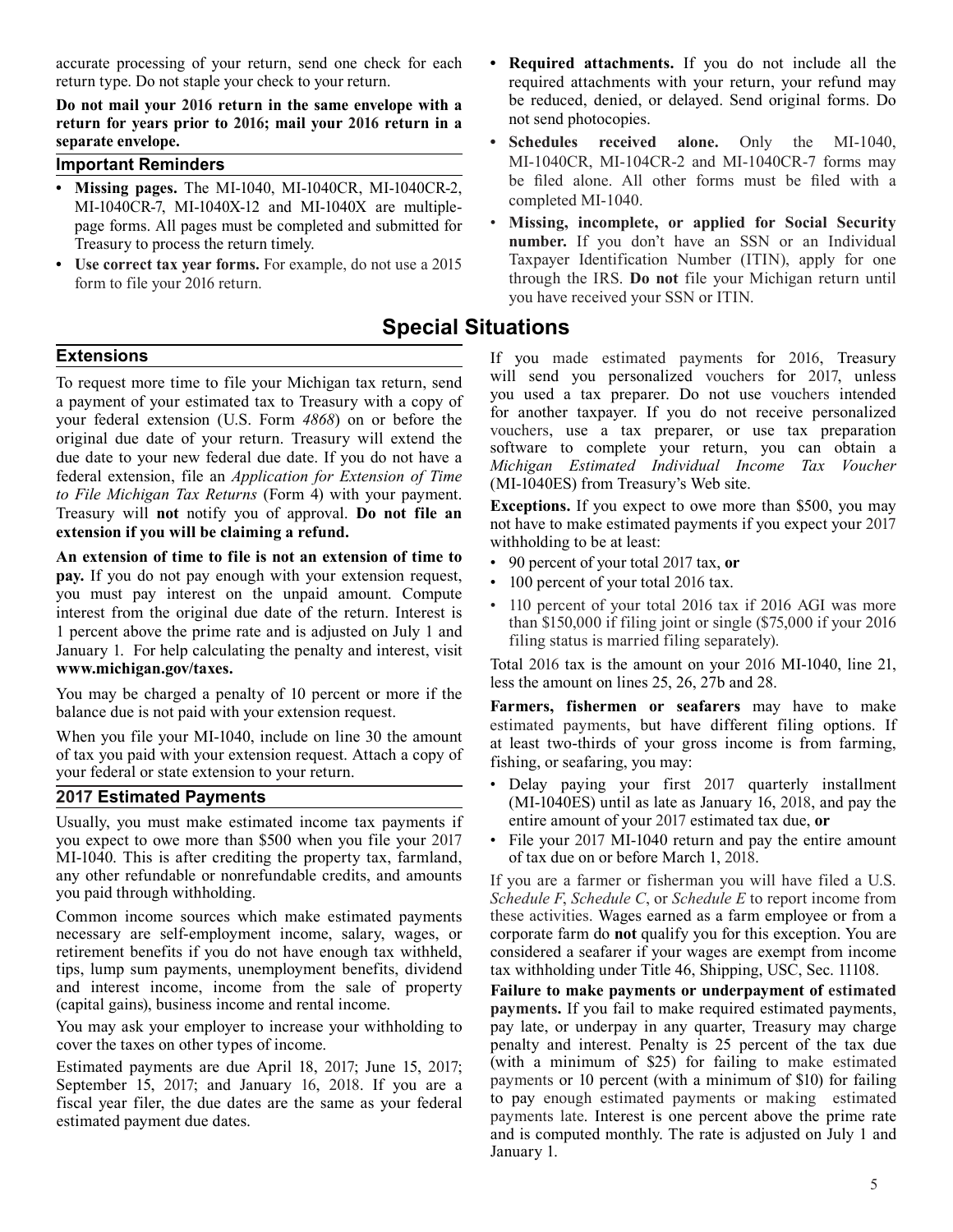**Resident.** You are a Michigan resident if Michigan is your<br> **Illinois, Indiana, Kentucky, Minnesota, Ohio, and**<br> **permanent home.** Your permanent home is the place you<br> **Wisconsin** have reciprocal agreements with Michigan permanent home. Your permanent home is the place you **Wisconsin** have reciprocal agreements with Michigan. intend to return to whenever you go away. A temporary Michigan residents pay only Michigan income tax on absence from Michigan such as spending the winter in a their salaries and wages earned in any of these states. absence from Michigan, such as spending the winter in a

Income earned by a Michigan resident in a nonreciprocal an employer in a reciprocal state to claim exemption state (see "Reciprocal States") or Canadian province is taxed from that state's income tax withholding. The out-o state (see "Reciprocal States") or Canadian province is taxed from that state's income tax withholding. The out-of-<br>by Michigan and may also be taxed by the other invisition state income may make Michigan individual income by Michigan, and may also be taxed by the other jurisdiction. State income may make Michigan individual income tax<br>If you nay tax to both you can claim a credit on your estimate payments necessary. Residents of reciprocal If you pay tax to both, you can claim a credit on your estimate payments necessary. Residents of reciprocal states<br>Michigan return See instructions for ML1040 line 18 and working in Michigan do not have to pay Michigan tax Michigan return. See instructions for MI-1040, line 18 and

you earned, received, or accrued while living in Michigan.

Use *Michigan Nonresident and Part-Year Resident Schedule* **Deceased Taxpayers**  (Schedule NR) and the following guidelines to help figure A **personal representative** for the estate of a taxpayer who your tax:<br>
died in 2016 (or 2017 before filing a 2016 return) must file if

- Allocate your income from the date you moved into or out of Michigan is allowed for a deceased taxpayer on the 2016 MI-1040.
- • Bonus pay, severance pay, deferred income, and any other Use the decedent's Social Security number and **your** address. amount accrued while a Michigan resident are subject to received it 2016 MI-1040.
- Deferred compensation reported to you on
- Part-year residents who lived in Michigan at least six and both Social Security numbers on the MI-1040. Write •<br>• Part-year residents who lived in Michigan at least six "DECD" after the decedent's last name. You must r months of the tax year may qualify for a homestead property tax credit (see page 25).

**NOTE:** Out-of-state students who live in Michigan while<br>they are attending school are not considered Michigan<br>residents or part-year residents and should file as<br>nonresidents.

**Nonresident.** Use Schedule NR to figure your Michigan If filing as a **personal representative** or **claimant** and taxable income. You must pay Michigan income tax on the the state is a personal representative or **claimant** you are claiming <sup>a</sup> refund for <sup>a</sup> **single** deceased taxpayer, following types of income:

- Salary, wages, and other employee compensation for work *for Refund Due a Deceased Taxpayer* (MI-1310). Enter performed in Michigan, unless you live in a state covered the decedent's name in the Filer's Name lines and th
- 
- Capital gains from the sale or exchange of real property If filing as a **personal representative** or **claimant** of a located in Michigan, or of tangible personal property deceased taxpayer(s) for a **jointly** filed return
- Patent or copyright royalties if the patent or copyright is *Due a Deceased Taxpayer* (MI-1310). Enter the names of used in Michigan or if you have a commercial domicile in the deceased persons in the Filer's and Spous
- S corporation, partnership or an unincorporated business, Examples" on page 59, example D or E.<br>or other business activity in Michigan
- 
- Prizes won from casinos or licensed horse tracks located in Michigan. Nonresidents from reciprocal states must<br>also declare these prizes as taxable. If you need to make a

### **Residency Reciprocal States**

southern state, does **not** make you a part-year resident. A Michigan resident may file a withholding form with<br>Income earned by a Michigan resident in a nonreciprocal and employer in a reciprocal state to claim exemption the example on page 9.<br> **East veget on the example on page 9.** Salaries or wages earned in Michigan but do have to pay<br>
Michigan tax on business income earned from business<br>
Nichigan tax on business income earned from busi **Part-year resident.** You are a part-year resident if, during<br>the year, you move your permanent home into or out of<br>Michigan. A resident of a reciprocal state who<br>Michigan. You must pay Michigan income tax on income<br>was a

died in 2016 (or 2017 before filing a 2016 return) must file if the taxpayer owes tax or is due a refund. A full-year exemption

Michigan tax no matter where you lived when you of death in the "Deceased Taxpayer" box on page 2 on the

• Deferred compensation reported to you on The **surviving spouse** is considered married for the year in U.S. Form 1099-R and dividend and interest income are which the deceased spouse died and may file a joint return which the deceased spouse died and may file a joint return allocated to the state of residence when received for that year. Write your name and the decedent's name<br>Part year residents who lived in Michigan at least six and both Social Security numbers on the MI-1040. Write the decedent's income. Sign the return. In the deceased's signature line, write "Filing as surviving spouse." If the page 59, example A.

you **must attach a U.S. Form 1310 or** *Michigan Claim*  performed in Michigan, unless you live in a state covered the decedent's name in the Filer's Name lines and the by a reciprocal agreement (see "Reciprocal States") by a reciprocal agreement (see "Reciprocal States") representative's or claimant's name, title, and address in<br>Net rents and rovalties from real and tangible personal the Home Address line See "Deceased Taxpayer Chart of Net rents and royalties from real and tangible personal the Home Address line. See "Deceased Taxpayer Chart of property in Michigan Examples" on page 59 example B or C. Examples" on page 59, example B or C.

located in Michigan, or of tangible personal property deceased taxpayer(s) for a **jointly** filed return, you **must**  attach a U.S. Form 1310 or *Michigan Claim for Refund* used in Michigan or if you have a commercial domicile in the deceased persons in the Filer's and Spouse's Name lines<br>Michigan and the representative's or claimant's name title and address Michigan<br>• Income (including dividend and interest income) from an in the Home Address line See "Deceased Taxnaver Chart of in the Home Address line. See "Deceased Taxpayer Chart of

or other business activity in Michigan For information about filing a credit claim, see "Deceased<br>• Lottery winnings Claimant's Credit" on page 25 Claimant's Credit" on page 25.

If you need to make a correction to your return for tax year 2012 or after, file a *Michigan Amended Individual Income Tax Return* (MI-1040X-12). If you need to make a correction to your 2011 or prior year return, file a *Michigan Amended Individual Income Tax Return* (MI-1040X)*.* If you are due a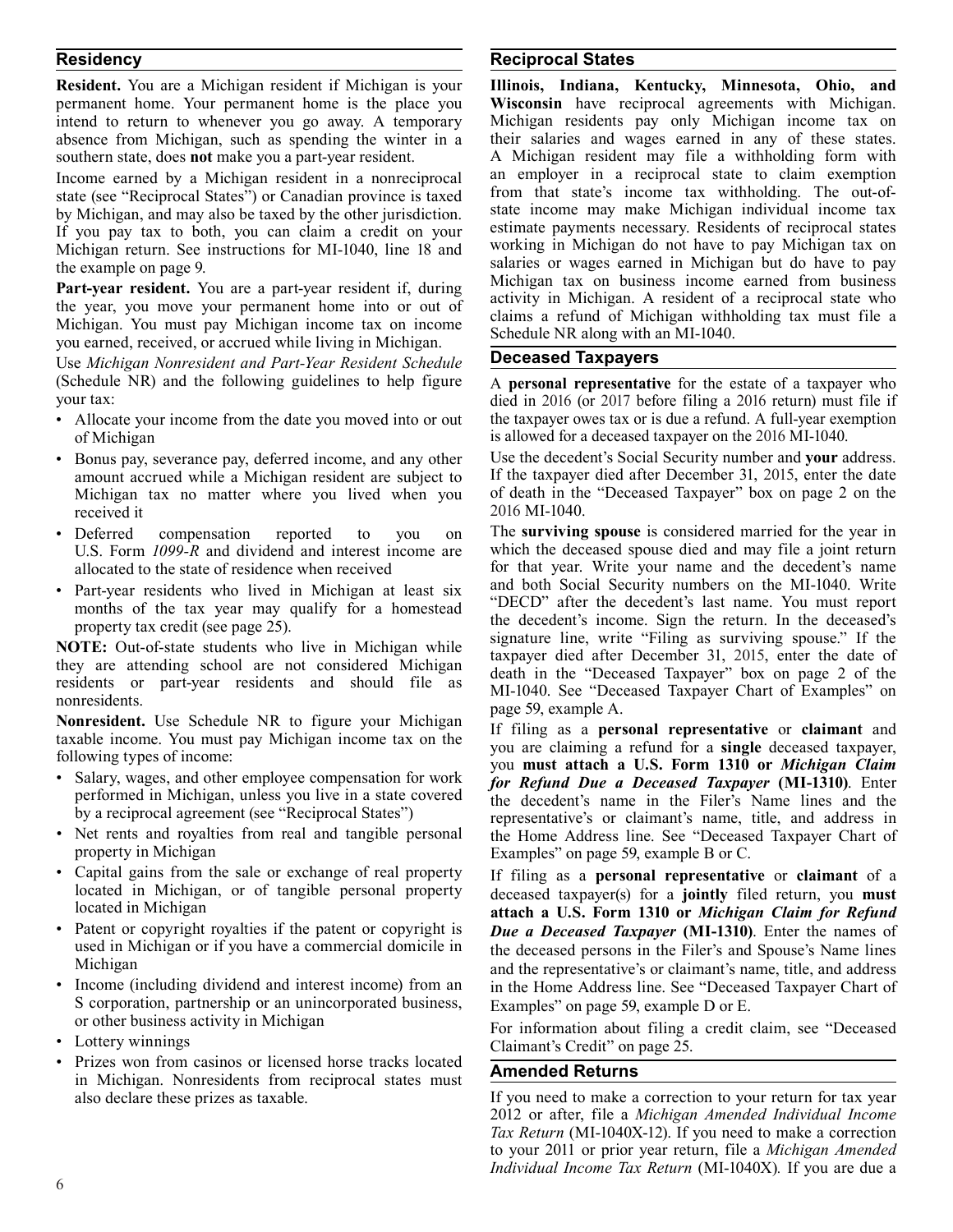refund on your amended return, you must file it within four for the loss year and a copy must be attached to returns to years of the due date of the original return.

Once you file a joint return, you cannot choose to file separate returns for that year after the due date of the return.

If a change on your federal return affects Michigan taxable verify the claimed carryforward. If carrying the loss back, income, you must file an MI-1040X-12 or MI-1040X within Part 2 of Form MI-1045 must be filed. income, you must file an MI-1040X-12 or MI-1040X within 120 days of the change. You must include a copy of your <sup>120</sup> days of the change. You must include <sup>a</sup> copy of your **Repayments of Income Reported in a Prior Year** amended federal return and all supporting schedules. Include

To amend only a homestead property tax or home heating<br>credit, file a revised claim form and print "Amended" on the<br>top of page 1. Do not file an MI-1040X-12 or MI-1040X. If<br>applicable, attach a copy of your property tax s

federal deduction to the extent included in federal AGI.<br>Residents accomplish this through an addition on Schedule 1, Residents accomplish this through an addition on Schedule 1,<br>line 7. Nonresidents accomplish this by allocating the entire<br>NOL deduction, no matter where earned, to Column C on<br>the Michigan Schedule NR. A Michigan NOL dedu carryforward year may be claimed on the Schedule 1, line 21.

*Refund* (MI-1045) is used to calculate the Michigan NOL

Every state that has a sales tax has a companion tax for **Line 2:** In all cases, if a single purchase is \$1,000 or more purchases made outside that state by catalog, telephone, or and tax is not collected by the seller, yo purchases made outside that state by catalog, telephone, or Internet. In Michigan, that companion tax is called "use tax," use tax on that purchase.<br>but might be described as a remote sales tax because it is a  $6$  Example: Ed ordered a

Use tax is due on catalog, telephone, or Internet purchases made from out-of-state sellers as well as purchases while receipts. He is sure he did not pay Michigan sales tax. Ed's traveling in foreign countries when the items are to be AGI is \$46,500. Ed would complete Worksheet 1 as follows: brought into Michigan. Use tax must be paid on the total price (including shipping and handling charges).

Beginning October 1, 2015, additional internet retailers<br>began charging tax on their online sales. Taxpayers should<br>review their records to determine if the online retailer<br>charged tax at the time of sale. If the tax was p

Use Worksheet 1 on page 8 to calculate your use tax and applicable penalty and interest. enter the amount of use tax due on MI-1040, line 23.<br> **Use Tax on the Difference**<br> **Worksheet Calculation** 

purchases times 6 percent (0.06) and enter the amount on less than 6 percent, you owe the difference. Line 1, **or,** if you have incomplete or inaccurate receipts to **NOTE:** The full 6 percent use tax is also owed on purchases calculate your purchases, you may use "Table 1 - Use Tax" to made in a foreign country.<br>
estimate your taxes (see the following example).

 Line <sup>1</sup> should contain <sup>a</sup> number unless you made no purchases under \$1,000 subject to the use tax.

 which the loss is carried forward. A separate worksheet showing how the loss has been used in years previous to and succeeding the loss year should always be submitted to

payment of any tax and interest due.<br>
To amend only a homestead property tax or home heating<br>
To amend only a homestead property tax or home heating<br>
If you had to repay money in 2016 that you claimed as<br>
income in a previ

nd/or lease agreement and a copy of your heat statement.<br> **Net Operating Losses (NOL)**<br>
If you have a federal NOL deduction, you must remove the U.S. Schedule A or a credit was claimed on U.S. Form 1040, a U.S. *Schedule A* or a credit was claimed on U.S. Form 1040, a credit will be allowed on the Michigan return.

Michigan tax withheld on MI-1040, line 29. Write "Claim of Right/Repayment" next to line 29.

, proof of the repayment, and pages 1 and 2 of your Part 1 of *Application for Michigan Net Operating Loss* Attach a schedule showing the computation of the U.S. Form *1040* and *Schedule A*, if applicable.

### **Use Tax**

but might be described as a remote sales tax because it is a 6 **Example:** Ed ordered a computer from a catalog retailer in New York for \$1,437.50. Ed also purchased items over the Internet for less than \$1,000 during the year, but lost his

| <b>I</b> ing 2. Ed enters $$1$ 137.50 x 6 nercent | 88625 |
|---------------------------------------------------|-------|

price (including shipping and handling charges). **Line 2:** Ed enters \$1,437.50 x 6 percent ........................ \$86.25

additional tax would be due.<br>
Estimating your taxes does not preclude Treasury from **How to Report Use Tax** auditing your account. If additional tax is due, you may receive an assessment for the amount of the tax owed, plus

If you paid at least 6 percent to another state on your Line 1: For purchases of \$0 to \$1,000, multiply your total purchase, you do not owe use tax to Michigan. If you paid

For more information, visit **www.michigan.gov/taxes.**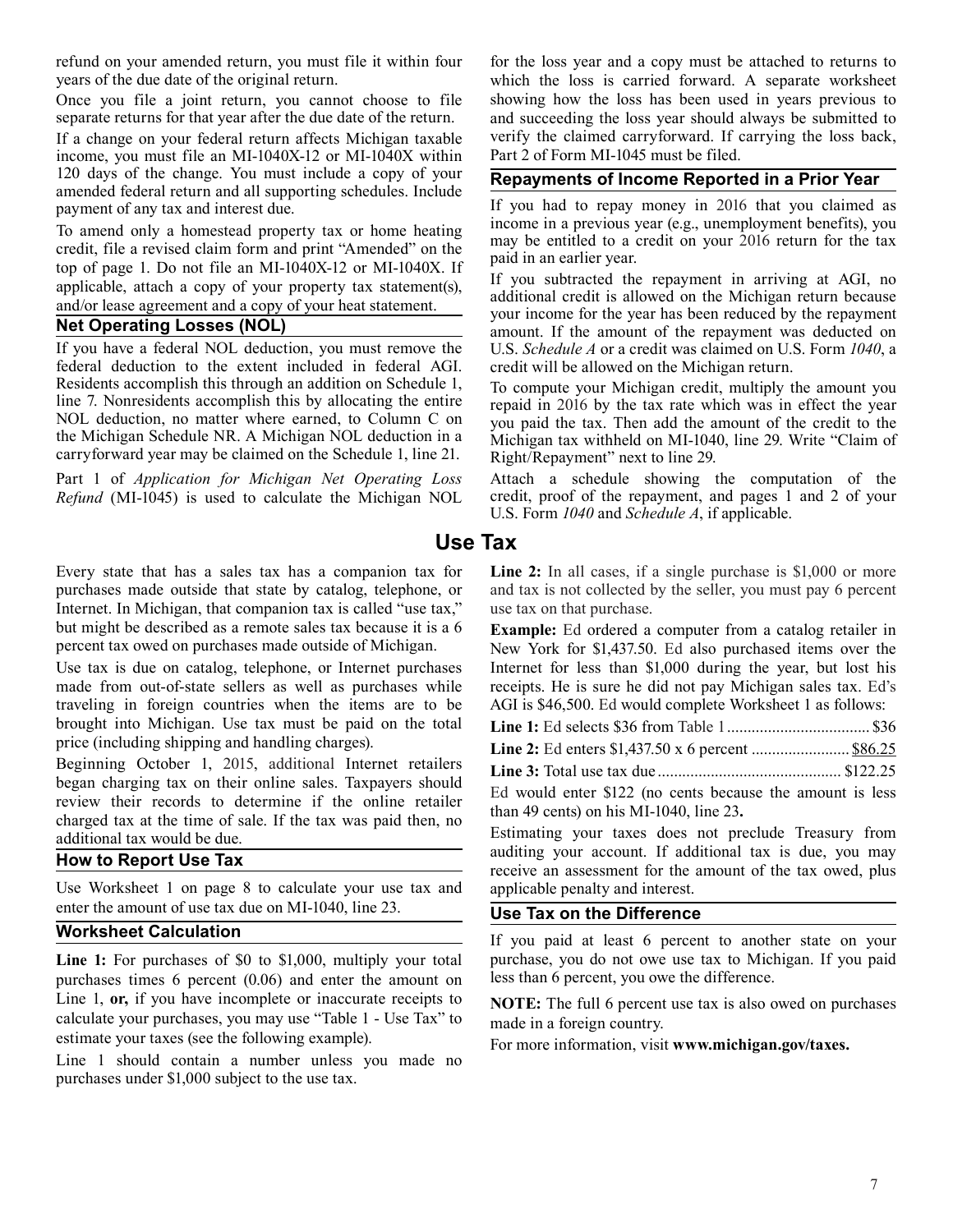

| AGI*                       | Tax                 |
|----------------------------|---------------------|
|                            |                     |
|                            |                     |
|                            |                     |
|                            |                     |
|                            |                     |
|                            |                     |
|                            |                     |
|                            | $0.08\%$ $(0.0008)$ |
| AGI from MI-1040, line 10. |                     |

### **Line-by-Line Instructions for** *Individual Income Tax Return* **(MI-1040)**

Line 1: Only married filers may file joint returns. Include name and address. you, your spouse (if filing jointly), and your dependents.

**Line 5: State Campaign Fund.** These funds are disbursed only to candidates for governor, regardless of political only to candidates for governor, regardless of political **Michigan Special Exemptions.** Complete the lines that party, who agree to limit campaign spending and meet the apply to you, your spouse, and your dependents. If your campaign fund requirements. Checking the box will not raise dependent files a separate return, you and your d campaign fund requirements. Checking the box will not raise dependent files a separate return, you and your dependent

**Line 6:** Farmers, fishermen, or seafarers may have to **Line 9b: Deaf, Blind, or Certain Disabilities.** You make estimated payments, and have different filing options. qualify for this exemption if you are deaf, blind, hemiplegic, If at least two-thirds of your gross income is from farming, paraplegic, quadriplegic, or totally and permanently disabled.<br>
fishing, or seafaring, check this box. (For estimate filing fishing, or seafaring, check this box. (For estimate filing  $\bullet$  Deaf means the primary way you receive messages is information, see page 5.)

**Line 7: Filing Status.** Check the box to identify your sign language).<br>Filing status. If you filed a joint federal return, you must<br>Blind means your better eye permanently has 20/200 also file a joint Michigan return. Married couples who<br>file separate federal returns may file a separate or joint<br>Michigan return. If your status is married filing separately<br>(box c) print your spouse's full name in the sp (box c), print your spouse's full name in the space  $\frac{1 \text{ot} \text{all}}{2 \text{t}}$  and permanently disabled means disabled as defined under Social Security Guidelines 42 USC 416. If provided and print his or her Social Security line 3. If you filed your federal return as head of household you are age 66 or older, you may **not** as totally and permanently disabled. or qualifying widow(er), you must file your Michigan return as single.<br>
Solaim only one exemption per person in this category.<br> **NOTE:** If you are claiming a homestead property tax credit Line 9c: Qualified Disabled Veterans. A taxpayer may

or home heating credit and you lived with your spouse, it claim an exemption of \$400 in addition to the taxpayer's may be easier to file a joint Michigan return because joint other exemptions if (a) the taxpayer or spouse may be easier to file a joint Michigan return because joint total household resources are the basis for computing these credits. qualified disabled veteran. To be eligible for the additional

**Line 8: Residency.** Check the box that describes your exemption an individual must be a veteran of the active<br>Michigan residency for 2016. If you and your spouse had military, naval, marine, coast guard, or air service wh Michigan residency for 2016. If you and your spouse had a different residency status during the year, check a box<br>for each of you. Both part-year residents and nonresidents disability incurred or aggravated in the line of duty as<br>must file. Nonresident and Dant Year, Besident S must file *Nonresident and Part-Year Resident Schedule*  (Schedule NR). For definition of residency, see page 6.<br>Line 9d: If someone else can claim you as a dependent.

Line 9: Exemptions. Use this line to compute your **Line 90:** If someone else can claim you as a dependent, Michigan appendent, check the box, enter 0 on line 9a and enter \$1,500 on Michigan exemption amount plus your Michigan special check the box, enter 0 on line 9a and enter \$1,500 on exemptions.

*Lines not listed are explained on the form.* **Line 9a:** Enter the number of exemptions you claimed on **Line 1:** Only married filers may file joint returns. Include your U.S. Form 1040 or 1040A. These exemptions are for

**Lines 2 and 3:** Print your Social Security number(s). Multiply the number of exemptions by your exemption I ine 5: State Campaign Eund These funds are dispursed allowance of \$4.000 and enter that amount in the box.

may not both claim the special exemption.

- information, see page 5.)<br> **Line 7: Filing Status.** Check the box to identify your<br>
sign language)
	-
	-

**NOTE:** If you are claiming a homestead property tax credit **Line 9c: Qualified Disabled Veterans.** A taxpayer may or home heating credit and you lived with your spouse it claim an exemption of \$400 in addition to the taxp disabled veteran, or (b) a dependent of the taxpayer is a exemption an individual must be a veteran of the active a different residency status during the year, check a box disability incurred or general discharge and has a different residency status during the year, check a box disability incurred or aggravated in the line of duty as not be claimed on more than one tax return.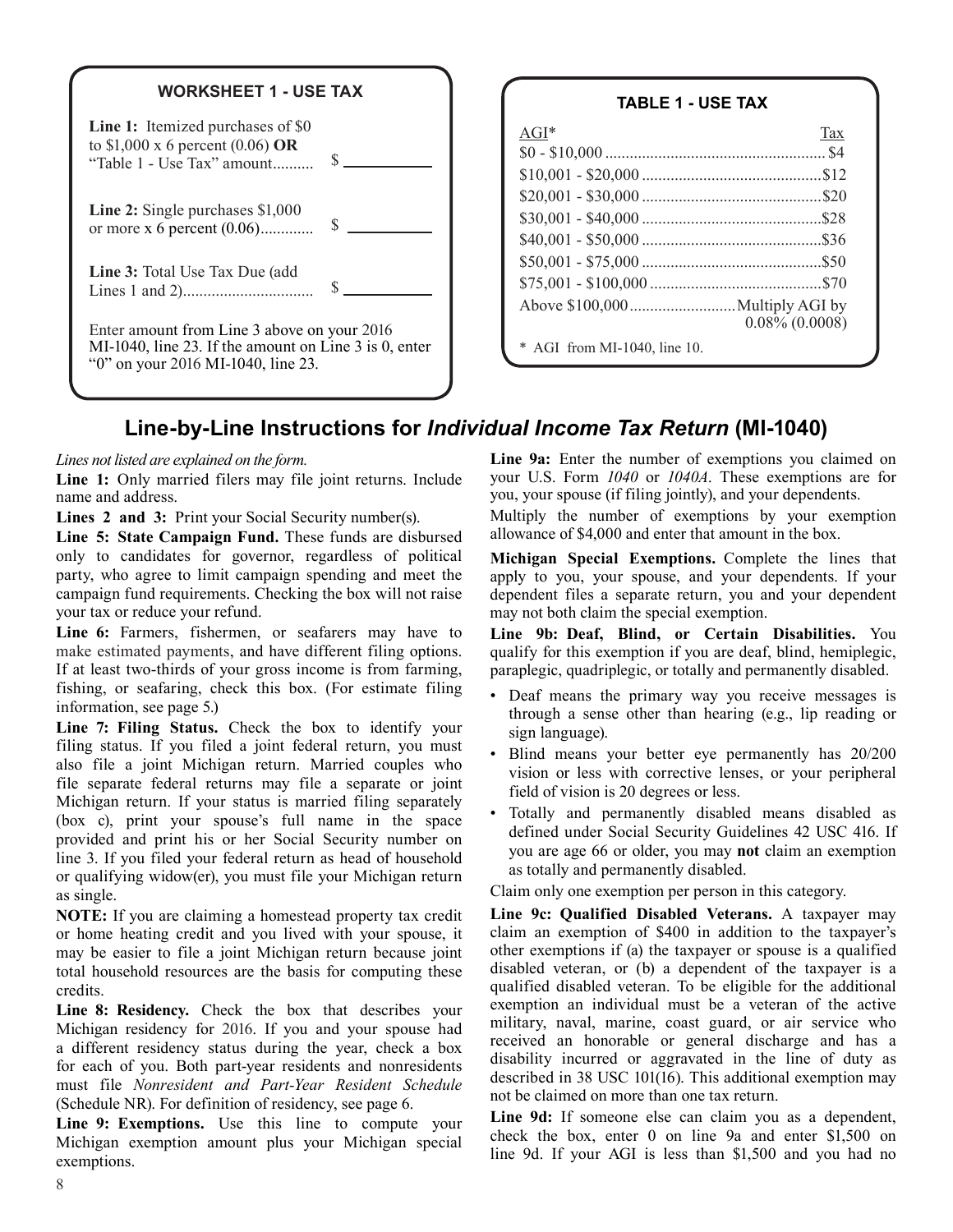Michigan income tax withheld from your wages, you do **not Example: Computing Michigan resident's credit for tax**  need to file this form. **imposed by another state.** 

**Line 10: Adjusted Gross Income.** Enter your Hunter is a Michigan resident and has \$40,000 of Michigan AGI from your federal return. This is the amount wages \$10,000 of wages earned in another state, and \$3,000 from your U.S. Form *1040*, U.S. Form *1040A*, or in interest and dividends. Hunter's federal AGI is \$53,000.<br>U.S. Form *1040EZ*. You must attach copies of He has no Michigan adjustments (additions or subtractions) U.S. Form *1040EZ*. You must attach copies of He has no Michigan adjustments (additions or subtractions) federal schedules that apply to you (see Table 3, to AGI. After subtracting his \$4,000 exemption from \$53,000 page 59 page 59). For Michigan adjustments to AGI, see income subject to tax, Hunter's taxable income is \$49,000<br>Schedule 1, page 37. Instructions for completing Schedule 1 (MI-1040, line 16). This results in a tax of \$2,083 (\$49

percent (0.0425).<br> **Example 18: Income Tax Imposed by Government Units Outside Stop 1:** Calculate the percentage of non Michig. Line 18: Income Tax Imposed by Government Units Outside Step 1: Calculate the percentage of non-Michigan income to Michigan. Include the amount of income tax paid to:<br>
total income subject to tax (\$10,000/\$53,000) = 10%

- 
- A nonreciprocal state (see page 6) **Step 2:** Multiply Michigan tax of \$2,083 by 19% = \$396<br>• A local government unit outside Michigan, including tax **Step 3:** On MI 1040, line 18s, onter \$700, the
- 
- A Canadian province.

Include only income tax paid to another government unit(s) on income earned while you were a Michigan resident and taxed by Michigan. For assistance with calculating this

Attach a copy of the return filed with the other **government unit(s) to your MI-1040. If you do not attach** Line 19a: Enter the amount from your 2016 Form 3581, line 9.<br> **the return filed with the other government unit(s) when Line 10b**: Enter the amount from your 2016 **the return filed with the other government unit(s) when** Line 19b: Enter the amount from your 2016 Form 3581, line 14. claiming this credit, processing of your return may be

Do **not** include taxes paid on income you subtracted on lines 10 (Venture Investment) Credit provides Qualified Investors through 26 of Schedule 1 (e.g., rental or business income from a 25 percent tax eradit over a two ye through 26 of Schedule 1 (e.g., rental or business income from a 25 percent tax credit over a two year period on Qualified another state, part-year resident wages). If you claim credit for Investments in Qualified Business another state, part-year resident wages). If you claim credit for Investments in Qualified Businesses. To qualify, investments Canadian provincial tax, you must file a *Michigan Resident* had to be made after December 21, *Credit for Tax Imposed by a Canadian Province* (Form 777). January 1, 2012. Taxpayers eligible for this credit received a Attach copies of your *Canadian Federal Individual Tax Return contribute from the Mighigan Strate*  Attach copies of your *Canadian Federal Individual Tax Return* certificate from the Michigan Strategic Fund Board, Small T-4), U.S. Form *1116*, and U.S. Form *1040*. Your credit is limited to the portion of your Canadian provincial tax not used

as a credit on your U.S. Form 1040.<br> **Line 19a:** Enter the contribution amount or investment<br> **Line 19a:** Enter the contribution amount or investment<br> **Line 19b:** Enter the income tax credit amount from the<br>
sovernment uni government units. If you paid tax to more than one unit, **Line 19b:** Enter the attach a schedule showing the tax paid to each government required certificate.  $\alpha$  attach a schedule showing the tax paid to each government required certificate. unit. Also attach a copy of the return(s). Line 20: Income Tax. Carry this amount to line 21.

is involved, compute the credit amount for each government made on the *Voluntary Contribution Schedule* (Form 4642).<br>unit separately. Then add the individual credit amounts and Attach Form 4642 to ensure your contribution unit separately. Then add the individual credit amounts and<br>exparation 4642 to ensure your contributions are applied to<br>the fund(s) of your choice. Contributions will increase your<br>versions will increase your enter the total on line 18b. Compute your allowable credit as follows: tax due or reduce your refund.

**Step 1:** Divide your non-Michigan income subject to tax  $\frac{Line\ 23: Use\ 1}{line 3, on page\ 8}$ . by both states by your total income subject to Michigan tax (MI-1040, line 14); then **Line 25:** Property tax credit information begins on page 23.

only. See MI-1040CR-5 instructions for information.<br>line 17, by the resulting percentage.<br>Line 27: Michigan Earned Income Tax

of tax imposed by another government; or (2) the amount of Michigan tax due on salaries, wages, and other personal

wages, \$10,000 of wages earned in another state, and \$3,000  $0.0425$ ) that is reported on MI-1040, line 17. The other state **Line 17: Tax.** Multiply the amount on line 16 by 4.25 imposed \$700 tax on the \$10,000 Hunter earned in that state.<br>
To compute the credit determine the following:

**Michigan.** Include the amount of income tax paid to: total income subject to tax (\$10,000/\$53,000) = 19%<br>
• A nonreciprocal state (see page 6)<br> **• Stop 2:** Multiply Michigan tax of \$2.083 by 10% – \$

• A local government unit outside Michigan, including tax **Step 3:** On MI-1040, line 18a, enter \$700, the tax imposed by the other state. On MI-1040, line 18b, enter \$396 (the credit is the lesser of \$700 or \$396) enter  $$396$  (the credit is the lesser of  $$700$  or  $$396$ ). **Line 19: Michigan Historic Preservation Tax Credit.**  Taxpayers eligible for this credit will have received a certificate from the State Historic Preservation Office indicating their eligibility. To claim this credit you must credit, go to **www.michigan.gov/incometax**.<br> **Attach** a conv of the return filed with the other required forms see the instructions on the back of Form 3581.

**claiming this credit, processing of your return may be Line 19: Small Business Investment Tax (Venture delayed or your credit may be denied.** Investment) Credit. The Small Business Investment Tax Do not include taxes paid had to be made after December 31, 2010 and before Business Investment Tax Credit Program. The certificate must be attached to the taxpayer's return.

**Line 19a:** Enter the contribution amount or investment as a credit on your U.S. Form *1040*.

**Line 18b:** Credit amount. If more than one government unit **Line 22: Voluntary Contributions.** Contributions can be is involved, compute the credit amount for each government made on the *Voluntary Contribution Schedule*

Line 23: Use Tax. Enter use tax due from Worksheet 1,

**Step 2:** Multiply the amount of tax shown on MI-1040, Line 26: Farmland preservation credit applies to farmers

Your credit cannot exceed the smaller of: (1) the amount **Line 27: Michigan Earned Income Tax Credit (EITC).** Taxpayers who are eligible to claim an EITC on their federal return may claim a Michigan EITC of Michigan tax due on salaries, wages, and other personal<br>
equal to 6 percent of the taxpayer's federal credit. Enter<br>
compensation earned in another state. your federal EITC amount on line 27a and 6 percent of line 27a on line 27b.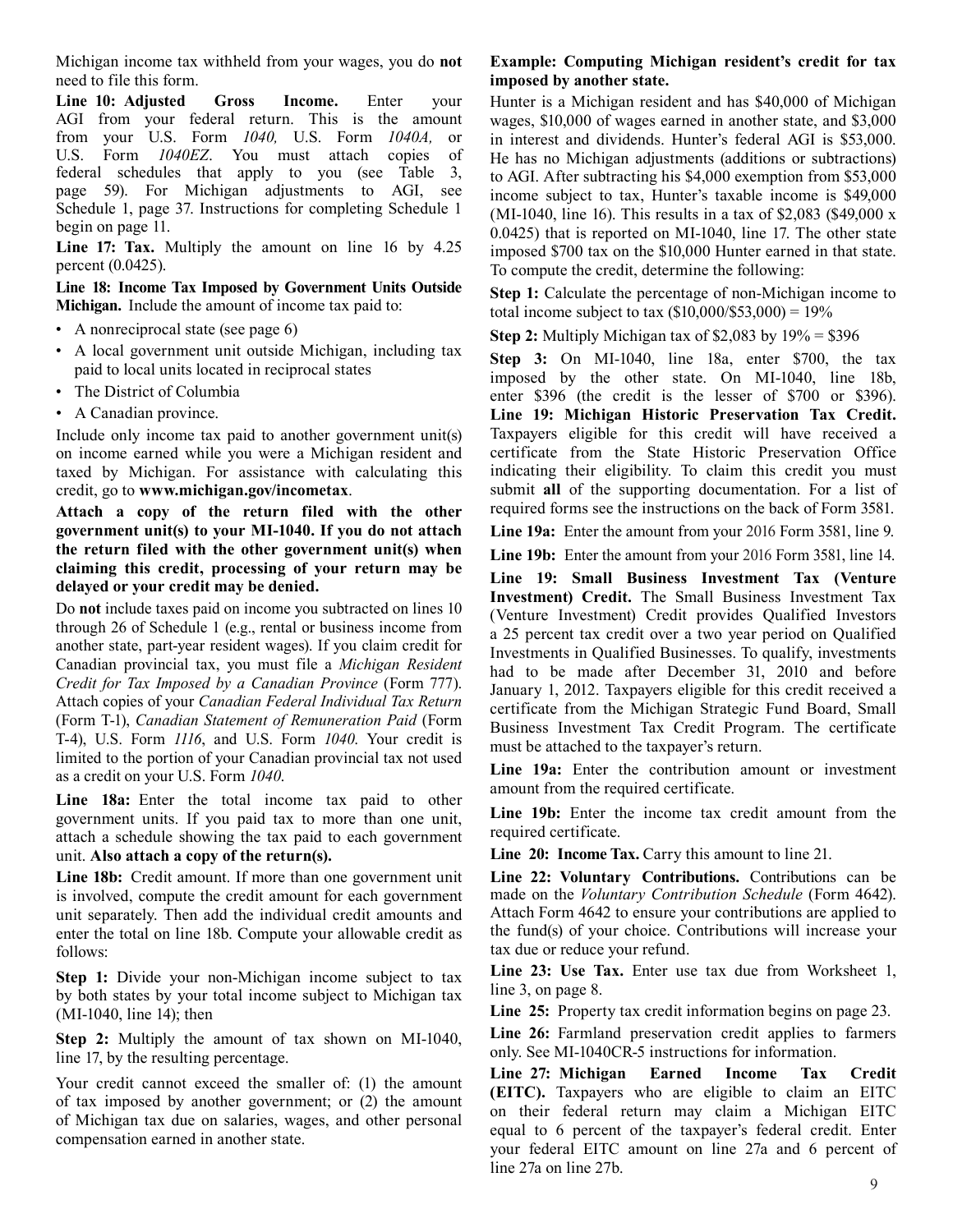**Line 28: Michigan Historic Preservation Tax Credit. Direct Deposit**  Enter the amount from your 2016 Historic Preservation Check with your financial institution to (1) make sure it will Tax Credit (Form 3581), line 16a or 16b, whichever applies. accent Direct Denosit (2) obtain the correct

**Line 29:** Enter the total **Michigan** tax withheld including to be deposited into an individual account.<br>Michigan flow-through withholding (from your Schedule W). Direct Deposit requests associated with

MI-1040ES, the amount paid with a Form 4, and the amount check (warrant) and mailed to the address on your tax return.<br>
of your 2015 credit forward (2015 MI-1040, line 34) to this Contact your financial institution for que year's tax. **Do not include a prior year's refund amount or** status of your account.<br>**Michigan flow-through withholding.** 

**Line 32: You Owe.** If line 31 is less than line 24, between the symbols |: and |: on the bottom of your check. enter the difference. This is the tax you owe with your check. return. Payments can now be made electronically. Go to **b. Account Number.** Enter your financial institution account **www.michigan.gov/iit** for more information. If the balance **b. Account Number.** Enter your financial institution account due is less than \$1, no nayment is req due is less than \$1, no payment is required, but you must<br>account number up to 1/ characters (both numbers and letters). The<br>account number is usually found immediately to the right of still file your return. See "Pay" address on page 2 of your  $ML-1040$ .<br>MI-1040.

If you pay after the due date of the return, penalty and number.<br>interest for late payment is also due. Penalty accrues monthly at 5 percent of the tax due, and increases by an additional **c. Type of Account.** Check the box for checking or savings.<br>5 percent per month, or fraction thereof, after the second **When You Are Finished** 5 percent per month, or fraction thereof, after the second month, up to a maximum of 25 percent of the tax due (e.g., **Sign Your Return:** Each spouse must sign a joint return. If penalty on a \$500 tax due will be \$125 if the tax is unpaid for the tax propert is sepponed other than six months). See "Penalty and Interest Added for Filing and she must include the name and address of the firm he or she paying Late" on page 4. Add penalty and interest to your tax

Generally, if you owe more than \$500, you are required to may discuss your return with your preparer. make estimated payments. Taxpayers required to make **Signing a child's return:** If a return is prepared for a child estimated payments may owe penalty and interest for who is too young to sign it a parent or quardian shoul estimated payments may owe penalty and interest for who is too young to sign it, a parent or guardian should underpayment, late payment, or for failing to make estimated sign the child's name than add "by (your name) paren underpayment, late payment, or for failing to make estimated sign the child's name, then add "by (your name) parent (or tax payments. Use the Michigan Underpayment of Estimated guardian) for minor child." Income Tax (Form MI-2210) to compute penalty and interest. If you do not file an MI-2210, Treasury will compute your **Attachments:** Attach all your credit claims and required negative and interest and send you a hill If you amusting Michigan and federal schedules (see Table 3 on p penalty and interest and send you a bill. If you annualize your income, you must complete and attach an MI-2210. **If you owe tax:** Make your check payable to "**State of**  Enter the penalty and interest amounts on the lines provided. **Michigan.**" **Print the last four digits of your Social** 

*Tax Credit* (Form 3581), line 16a or 16b, whichever applies. accept Direct Deposit, (2) obtain the correct Routing Transit Attach a completed Form 3581 and U.S. Form 3581, if Number (RTN) and account number and (3) if app Attach a completed Form 3581 and U.S. Form 3581, if Number (RTN) and account number, and (3) if applicable, applicable verify that your financial institution will allow a joint refund

If applicable, include any credit for repayments under the<br>
"Claim of Right." See "Repayments of Income Reported in a<br>
Prior Year" on page 7.<br>
Line 30: Enter the total estimated tax paid with your 2016<br>
Treasury If this oc Treasury. If this occurs, your refund will be converted to a Contact your financial institution for questions regarding the

**Michigan flow-through withholding. a. RTN.** Enter the nine-digit RTN. The RTN is usually found Line 32: You Owe. If line 31 is less than line 24, between the symbols line of the bettom of your check. The first two digits must be 01 through 12 or 21 through 32.

omit spaces and special symbols. Do **not** include the check

the tax preparer is someone other than the taxpayer, he or Paying Late on page 4. Add penalty and interest to your tax represents and preparer tax identification or federal employer due and enter the total on line 32.

**Line 35: Refund.** This includes any tax you overpaid and<br>any credits you claimed. The state does not refund amounts<br>less than \$1. Mail your return to the "Refund, credit, or zero<br>returns" address on page 2 of your MI-1040 **not** staple it to the return.

> The **filing deadline to receive a refund** for tax year 2016 is April 15, 2021.

### **Line-by-Line Instructions for** *Additions and Subtractions* **(Schedule 1)**

Part-year and nonresidents, complete Schedule NR (see is being used. Attach *Schedule K-1s* which support your page 49) before proceeding. attached federal *Schedules B, D, E* and *4797*. If you do not

If you have income or losses attributable to other states, you<br>must attach all relevant federal schedules and supporting<br>statements (see page 59). The type, source and location of<br>the income or losses must be identified. S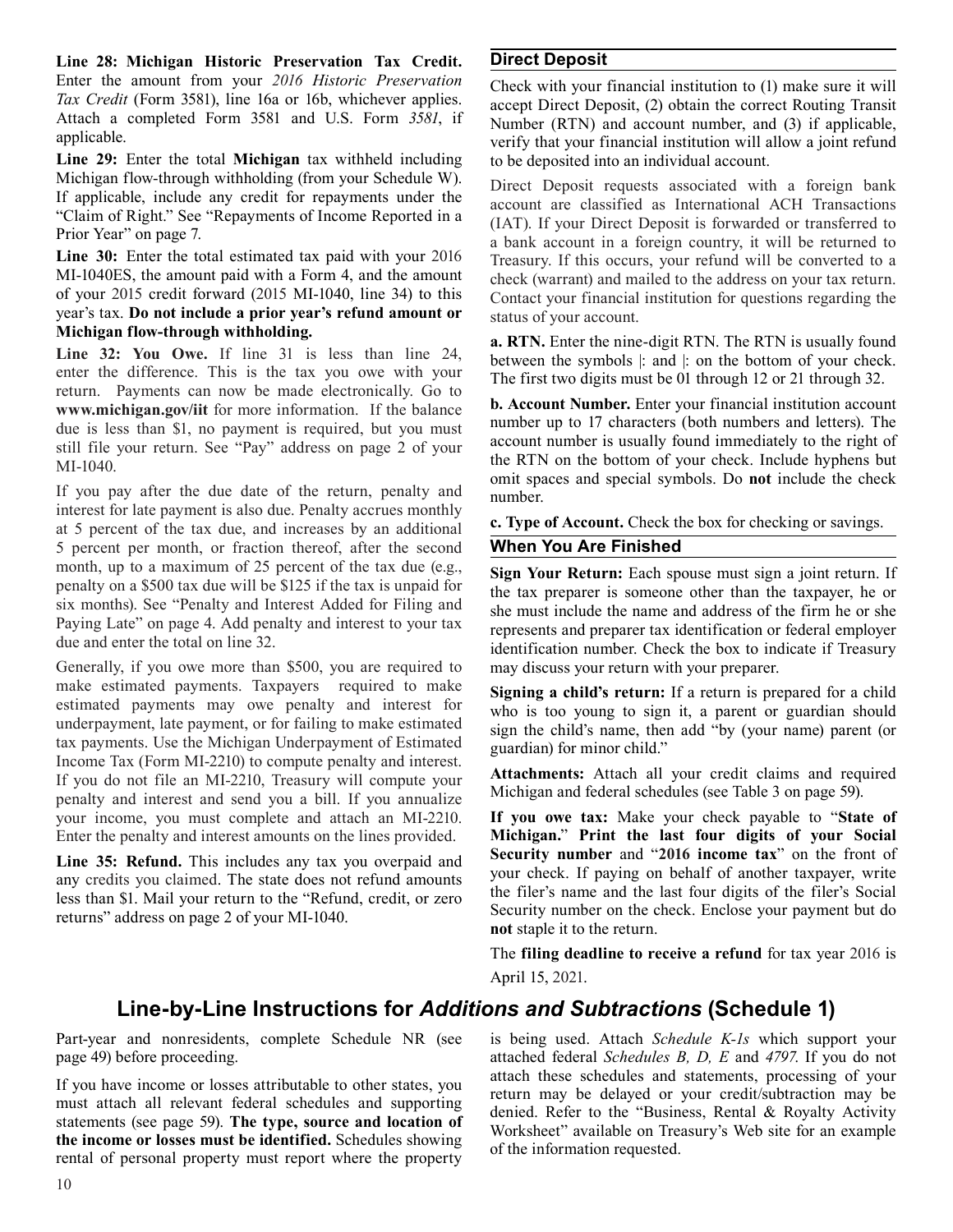from obligations or securities of states and their political deducted in previous years.<br>subdivisions other than Michigan. Add this income even if it • Domestic Production Activities Deduction (DPAD) subdivisions other than Michigan. Add this income even if it comes to you through a partnership, S corporation, estate, or included in AGI that is attributable to business activity trust. You may reduce this income by related expenses not located in another state, and apportioned if applicable. allowed as a deduction by Section 265(a)(1) of the Internal Nonresidents and part-year residents report DPAD only on Revenue Code (IRC). Schedule NR.

**Line 2:** Enter the deduction taken for **self-employment tax Subtractions From Income** on your federal return and for other taxes on or measured on your federal return and for other taxes on or measured<br>by income, such as your share of city income tax paid by<br>partnerships or S corporations, or your share of the taxes paid<br>by an estate or trust.<br>Line 3: Use Michigan

Losses (MI-1040D) and related Michigan Sales and Other<br>Dispositions of Capital Assets (MI-8949) only if you have<br>capital gains or losses attributable to: (1) an election to<br>use Section 271 treatment for property acquired b

in a partnership, a shareholder in an S corporation, or as a (Form 4884) and Schedule 1, line 25.<br>member of a pass-through entity. If your business is taxed by  $\overrightarrow{I}$  ine 12. Enter the gains from the member or a pass-through entity. If your business is taxed by<br>both Michigan and another state, the loss must be apportioned.<br>You must attach a *Michigan Schedule of Apportionment* for Schedule 1, line 3. You must attach a *Michigan Schedule of Apportionment* (MI-1040H).

Line 5: Enter the net loss from the federal column of your<br>MI-1040D, line 13, or MI-4797, line 18b(2) as a positive See instructions on page 50. Attach federal schedules MI-1040D, line 13, or MI-4797, line 18b(2) as a positive See instructions on page 50. Attach federal schedules.<br>number

Line 6: Enter gross expenses from the production of oil and must be apportioned. Complete and attach MI-1040H. Income gas or extraction of nonferrous metallic minerals subject reported on the MI-4797 and carried to the MIgas or extraction of nonferrous metallic minerals subject reported on the MI-4797 and carried to the MI-1040D is to Michigan severance tax to the extent deducted from AGI. Invarious process income notentially subject to ap to Michigan severance tax to the extent deducted from AGI. business income, potentially subject to apportionment.<br>Subtract the related gross income on line 19.

carryforward) used to reduce AGI.

Line 8: Enter the total of the following (attach a schedule if necessary):

- Add, to the extent not included in AGI, the amount of entitled to a tax credit for income tax imposed by government money withdrawn in the tax vear from a Michigan units outside Michigan (see page 9). money withdrawn in the tax year from a Michigan Education Savings Program (MESP) account, including the **Residents may subtract:**<br>Michigan 529 Advisor Plan (MAP), or a Michigan • Net business income ex-Achieving a Better Life Experience Program (ABLE) AGI, and account, if the withdrawal was not a qualified withdrawal . Net rents as provided in the MESP or ABLE Acts. You may first exclude any amount that represents a return of contributions
- 2016 because the MET contract was terminated, enter the Security benefits.

**Additions to Income** Smaller of: (1) the refund you received or (2) the amount of Smaller of: (1) the refund you received or (2) the amount of **Line 1:** Enter gross interest, dividends, and income the original MET contract price including fees which you from obligations or securities of states and their political deducted in previous years.

use Section 271 treatment for property acquired before<br>
October 1, 1967; (2) the sale or exchange of U.S. obligations<br>
which cannot be taxed by Michigan; or (3) the sale or exchange<br>
of property located in other states.<br>
o

and M1-4/97, line 180(2). Instructions are with each form.<br> **Line 4:** Enter losses from a business or property located in benefits. Other qualifying public or private retirement another state which you own as a sole propri benefits must be reported on the *Michigan Pension Schedule* 

(MI-1040H). **Line 13: Income Attributable to Another State.** 

number.<br> **Example 1998** Business income that is taxed by Michigan and another state<br>
Line 6: Enter gross expenses from the production of oil and<br>
must be apportioned Complete and attach MI-1040H Income

Subtract the related gross income on line 19.<br> **Capital gains from the sale of real property or tangible**<br> **Line 7:** Enter the amount of NOL deduction (NOL personal property located outside of Michigan must be personal property located outside of Michigan must be adjusted on the MI-1040D.

> Michigan residents cannot subtract salaries and wages or other compensation earned outside Michigan. However, they may be

- Net business income earned in other states and included in
- Net rents and royalties from real property or tangible personal property located or used in another state.

Exclude any amount that represents a return of contributions<br>for which no deduction was claimed in any prior tax year.<br>Refund received from a Michigan Education Trust (MET)<br>Schedule W Table 1. Enter only the taxable portio Refund received from a Michigan Education Trust (MET) Schedule W, Table 1. Enter only the taxable portion of Social contract. If you deducted the cost of a MET contract in Security and Military pay included on your U.S. F contract. If you deducted the cost of a MET contract in Security and Military pay included on your U.S. Form 1040, previous years and received a refund from MET during or your U.S. Form 1040A. Do not include your total Soc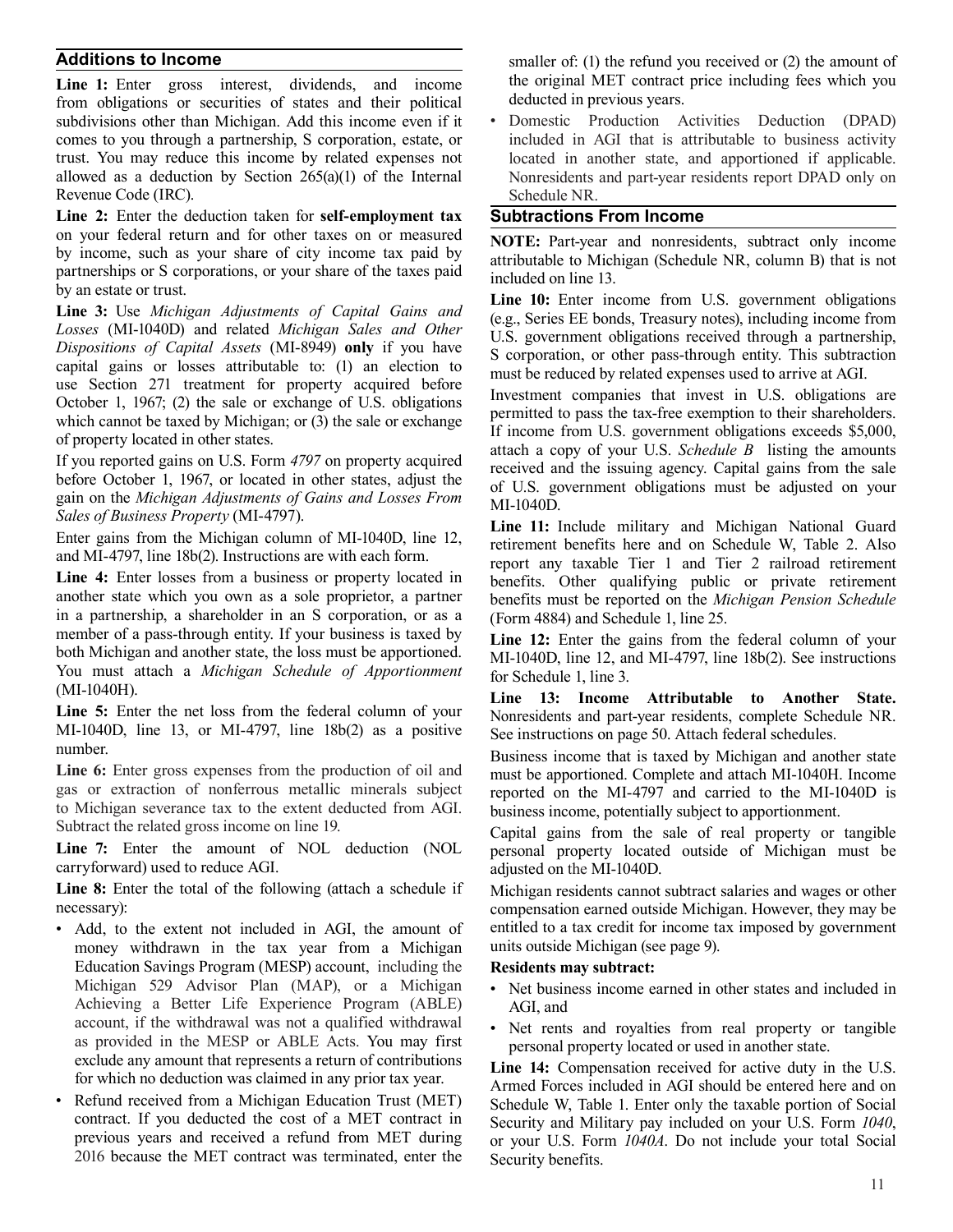**NOTE:** Compensation from the U.S. Public Health Service,  $\cdot$  If you purchased a MET contract during 2016, you may contracted employee pay and civilian pay are not considered deduct the total contract price (including the contracted employee pay and civilian pay are not considered

must meet all the following requirements: the total contribution amount. You should have received a

- 
- 
- Not be delinquent for any State or local taxes abated by purchase contract, you may deduct the amount paid on the Renaissance Zone Act
- 
- 

may subtract all income earned or received. Unearned the amount included in AGI as income to the purchaser.<br>
income such as capital gains may have to be prorated Line 19: Subtract the gross income subject to Michigan income, such as capital gains, may have to be prorated. **Line 19:** Subtract the gross income subject to Michigan If you lived in the Zone at least 183 consecutive days severance tax from the Michigan production of oil and If you lived in the Zone at least 183 consecutive days severance tax from the Michigan production of oil and gas during 2016, subtract the portion of income earned while or extraction of nonferrous metallic minerals to the during 2016, subtract the portion of income earned while or extraction of nonferrous metallic minerals to the extent a resident of the Zone. If you are a part-vear resident included in AGI. Add back the related expenses on a resident of the Zone. If you are a part-year resident included in AGI. Add back the related expenses of a  $Z$ one. complete and attach a Schedule NR to your Attach copies of applicable federal schedules. of a Zone, complete and attach a Schedule NR to your MI-1040. (See "Note" on the bottom of the Schedule NR MI-1040. (See "Note" on the bottom of the Schedule NR **Line 20: Tax Agreement Tribes:** A "Resident Tribal

Certain Renaissance Zones began to phase out in 2007. The Tribe to the State of Michigan) of a federally recognized tax exemption is reduced in increments of 25 percent during Indian tribe that has an active tax agreement tax exemption is reduced in increments of 25 percent during Indian tribe that has an active tax agreement with the State of the Zone's final three years of existence If you are a resident Michigan may subtract certain inco the Zone's final three years of existence. If you are a resident Michigan may subtract certain income that is included in his of a Zone that is phasing out (check with your local unit of or her AGI identified on line 10 of of a Zone that is phasing out (check with your local unit of or her AGI identified on line 10 of the MI-1040. Such exempt sovernment) you must reduce your deduction as follows income may include income derived from wages,

- 25 percent for the tax year that is two years before the
- 
- 

For additional information regarding qualifications for the see *Revenue Administrative Bulletin 1988-47* for guidelines Renaissance Zone deduction, call the Michigan Economic in determining exempt income that may be subtr Development Corporation at 517-373-9808. line 20.

**Line 16:** Subtract Michigan state and city income tax **NOTE:** Michigan income earned while living outside of your refunds and homestead property tax credit refunds that were Agreement Area (see your tribe's agreement for refunds and homestead property tax credit refunds that were included in AGI.

 AGI) the amount that your state or city income tax refund subtracted from Michigan AGI. and homestead property tax credit exceeds the business **Line 21: Net Operating Loss (NOL) Deduction.** You

**Line 17: Michigan Education Savings Program (MESP).** carryforward entered here must be reduced by the domestic You may deduct, to the extent not deducted in calculating production activities deduction attributable to Michigan deduction attributable to Michigan degree of all contributions less qualified withdrawals that was used to AGI, the total of all contributions less qualified withdrawals and that was used to arrive at your **2015** AGI (see MI-1045 and rollowers (compute the contributions withdrawals and instructions). You must attach Form MI-104 and rollovers (compute the contributions, withdrawals and instructions). You must attach Form MI-1045, pages 1 and rollowers separately for each account) made during 2016 by 2 of your federal return and all supporting sche rollovers separately for each account) made during 2016 by <sup>2 of your</sup> the texnover in the texnog resolution of the returnants. the taxpayer in the tax year to accounts established through statements.<br>the MESP, including the Michigan 529 Advisor Plan (MAP), Line 22: Miscellaneous subtractions only include: the MESP, including the Michigan 529 Advisor Plan (MAP), **Line 22: Miscellaneous subtractions only include:** or the Michigan Achieving a Better Life Experience Program  $\bullet$  Any portion of a qualified withdrawal from an MES or the Michigan Achieving a Better Life Experience Program • Any portion of a qualified withdrawal from an MESP<br>(ABLE). The deduction may not exceed \$5.000 for a single account, including the MAP, or ABLE account to the (ABLE). The deduction may not exceed  $\frac{$5,000}{90}$  for a single account, including the MAP, or ABLE account to the return or \$10,000 for a joint return per tax year. There are extent included in federal AGI. **NOTE:** Any return or \$10,000 for a joint return per tax year. There are extent included in federal AGI. **NOTE:** Any amounts not numerous education savings accounts available from other included in AGI or that are already deducted on the U.S. states and investment companies, but Michigan only allows a Form  $1040$  to arrive at AGI **do not** qualify fo states and investment companies, but Michigan only allows a tax deduction for contributions to accounts established through subtraction.

**Line 18: Michigan Education Trust (MET).** You may deduct the following: reimbursements are included in AGI.

- 
- military pay. **•** If you made a charitable contribution to the MET **Line 15: Renaissance Zone deduction.** To be eligible you Charitable Tuition Program during 2016, you may deduct receipt from MET to confirm the amount. All charitable • Be a permanent resident of a Renaissance Zone designated<br>
prior to January 1, 2012, for at least 183 consecutive days<br>
• Be approved by your local assessor's office<br>
• If you purchased a MET payrell deduction or morthly
- If you purchased a MET payroll deduction or monthly the Renaissance Zone Act that contract during 2016 (not including fees for late<br>File an MI-1040 each year that contract during 2016 (not including fees for late<br>nayments or insufficient funds). You will receive an payments or insufficient funds). You will receive an • Have gross income of \$1 million or less. annual statement from MET specifying this amount.
- If you were a full-year resident of a Renaissance Zone, you <br>may subtract all income earned or received Unearned the amount included in AGI as income to the purchaser.

Member" (Member must be on the list submitted by their government), you must reduce your deduction as follows: income may include income derived from wages, interest,<br>
• 25 percent for the tax year that is two years before the and pension income. For a list of agreement tribes **www.michigan.gov/taxes** and select "Individual Income final year of designation as a Renaissance Zone Tax" and then "Native American." A list of tribes' names • 50 percent for the tax year immediately preceding the will be available; click to access the tax agreement and proceed to Section IV. **Non-Tax Agreement Tribes:** If proceed to Section IV. **Non-Tax Agreement Tribes:** If p  $\frac{75}{15}$  percent for the tax year that is the final year of the your tribe is not listed, your tribe does not have an active designation as a Renaissance Zone. designation as a Renaissance Zone.<br>For additional information regarding qualifications for the see Revenue Administrative Bulletin 1988-47 for guidelines in determining exempt income that may be subtracted on

of your Agreement Area) or Indian Country (as defined **Note to farmers:** Subtract (to the extent included in under 18 U.S.C. 1151 for Non-Agreement Tribes) may not be AGU the amount that your state or city income tax refund subtracted from Michigan AGI.

portion of your homestead property tax credit. may only deduct the Michigan NOL. Your Michigan NOL<br> **Fine 17:** Michigan Education Savings Program (MESP) carryforward entered here must be reduced by the domestic

- 
- MESP and MAP.<br> **•** Benefits from a discriminatory self-insured medical<br> **Line 18: Michigan Education Trust (MET).** You may expense reimbursement plan, to the extent these

12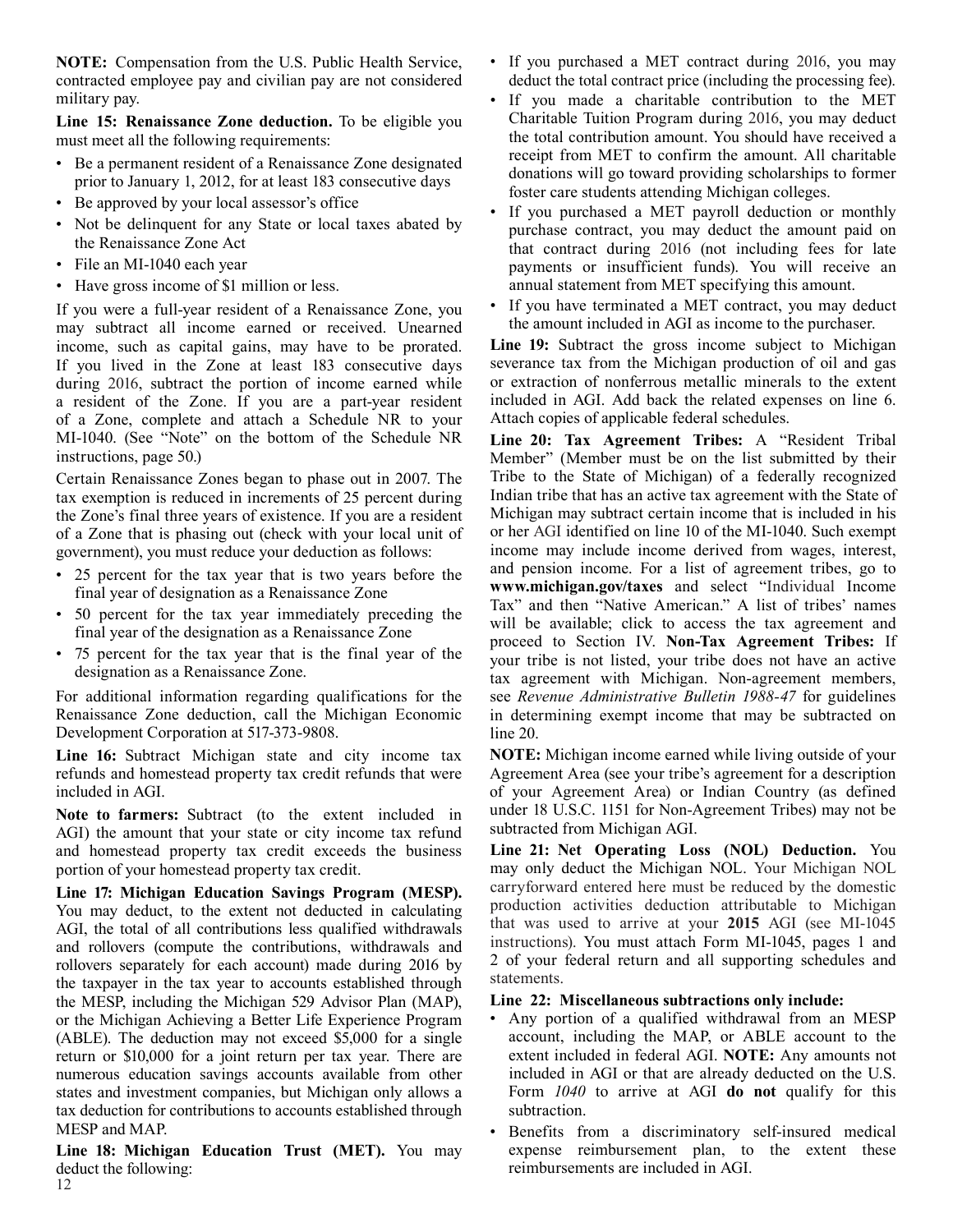- Michigan column of MI-1040D, line 13, or MI-4797, line 18b(2). December 31, 1952?
- Amount used to determine the credit for elderly or totally Yes: Continue to question 3. and permanently disabled from U.S. Form 1040 Schedule R, No: Stop. You are not eligible to check box 23C.<br> **3** Did the filer receive SSA Exempt retirement or
- Holocaust victim payments. benefits?

### **You may not subtract:**  $\qquad \qquad \text{Yes:} \quad \text{Check box 23C.}$

- Retirement and pension benefits on line 22. See Form No: Continue to question 4.<br>4884<br>**4.** Did the filer receive SSA
- 
- Itemized deductions from U.S. *Schedule A* **benefits?**<br>
 Sick pay (except railroad sick pay included in AGI), Yes: Check box 23C. eligible to check box 23C. disability benefits and wage continuation benefits paid to No: disability benefits, and wage continuation benefits paid to you by your employer or by an insurance company under **Line 23F:**
- Unemployment benefits included in AGI, except railroad unemployment benefits Yes: Continue to question 3.
- Contributions to national or Michigan political parties or No: Continue to question 2.
- Proceeds and prizes won in State of Michigan regulated a deceased spouse bing raffle or charity games bingo, raffle, or charity games<br>Distributions from a defeated componention plan received Yes: Continue to question 3.
- Distributions from a deferred compensation plan received While a resident of Michigan **No:** Stop. You are not eligible to check box 23F.<br>
Lettery winnings (Execution: installment perments from **3.** Did the spouse receive SSA Exempt retirement or pension
- Lottery winnings. (Exception: installment payments from **3.** Did the s<br>pension *spouse refers* Describes 20, 1009 were been penefits? prizes won on or before December 30, 1988, may be  $\frac{\text{benents}}{\text{C}}$ <br>subtracted) Include installment gross winnings as Yes: Check box 23F. subtracted.) Include installment gross winnings as  $\gamma$ es: Check box 23F.<br>
reported on your Form W-2G box 1 and enter on your No: Continue to question 4. reported on your Form W-2G, box 1, and enter on your Schedule W, Table 1.

### **Lines 23C and 23F: Benefits From Employment Not** benefits?<br>Covered by the Federal Social Security Act (SSA) Yes: Check box 23F. **Covered by the Federal Social Security Act (SSA).** Yes: Check box 23F.<br>SSA exempt employment is not covered by the federal No: Stop. You are not eligible to check box 23F.

SSA exempt employment is not covered by the federal SSA, which means the worker did not pay Social Security If the older of the filer or spouse was born on or after taxes and is not eligible for Social Security benefits based January 1, 1953 but before January 2, 1955, has reached age on that employment. Almost all employment is covered by 62 and either the filer or spouse receives Social Security the federal SSA. The most common instances of retirement exempt retirement benefits, check box 23C (for the filer) and pension benefits from employment that is not covered and/or box 23F (for the spouse).<br>by Social Security are police and firefighter retirees, some Line 24: Michigan Standard I by Social Security are police and firefighter retirees, some<br>federal retirees covered under the Civil Service Retirement<br>System and hired prior to 1984, and a small number of other<br>or your spouse (if married filing jointly state and local government retirees. Federal retirees hired<br>since 1984 and those covered by the Federal Employees' for a deduction against all income and will no longer deduct<br>Retirement System are covered under the SSA.

A recipient born between January 1, 1946 and for a return filed as single or married filing separately, or January 1, 1955 who receives, or whose spouse receives, \$40,000 for a married filing jointly return. If you checked retirement or pension benefits from employment with a governmental agency that was not covered by the federal SSA is entitled to a greater retirement or pension deduction standard deduction is increased by \$30,000.<br>or Michigan Standard Deduction. If you or your spouse The standard deduction is reduced by any or Michigan Standard Deduction. If you or your spouse The standard deduction is reduced by any amounts reported are SSA exempt this increases your maximum allowable and line 11 and one military pay included on line 14. are SSA exempt this increases your maximum allowable<br>deduction.<br>For taugust have been before 1052, against the maximum below. In most cases, taxpayers who complete line 24 should

- -
	-

• Losses from the disposal of property reported in the **2.** Did the filer receive retirement or pension benefits from a Michigan column of MI-1040D, line 13, or MI-4797, deceased spouse born between January 1, 1946 and

- 
- **3.** Did the filer receive SSA Exempt retirement or pension
	-
	-
- 4. Did the filer receive SSA Exempt surviving spouse benefits?
	-
	-

- contract with your employer<br>Internal variable of the filer or spouse born between<br>Internal variable of the filer or spouse born between<br>Internal variable of the filer or spouse born between<br>Internal variable of the filer o
	-
	-
- candidates<br>**2.** Did the spouse receive retirement or pension benefits from<br>**2.** Did the spouse receive retirement or pension benefits from<br>**2.** Did the spouse receive retirement or pension benefits from<br>**2.** Did the spouse

- 
- -
	-
- 4. Did the spouse receive SSA Exempt surviving spouse benefits?
	-
	-

period January 1, 1946 through January 1, 1950, and reached retirement and pension benefits. The deduction is \$20,000 \$40,000 for a married filing jointly return. If you checked either box 23C or 23F your standard deduction is increased by \$15,000. If you checked both boxes 23C and 23F your

For taxpayers born before 1953, answer the questions below  $\frac{10000 \text{ m}}{10000 \text{ m}}$  for taxpayers who complete line 24 should to determine if you should about beyond  $\frac{22 \text{ G and for 22E}}{1000 \text{ m}}$ to determine if you should check boxes 23C and/or 23F.<br>
unremarried surviving spouse of a decedent born prior to<br>
1046 relievants died of the marrier spouse of a decedent born prior to **Line 23C:** <sup>1946</sup> who also died after reaching age 65, check the box<br>**1.** Was the older of the filer or spouse born between **below** line 26 to claim the Michigan standard deduction on Was the older of the filer or spouse born between below line 26 to claim the Michigan standard deduction on January 1, 1946 and December 31, 1952? January 1, 1946 and December 31, 1952? line 24 and a deduction for investment income on line 26 (if Yes: Continue to question 3. applicable). No: Continue to question 2.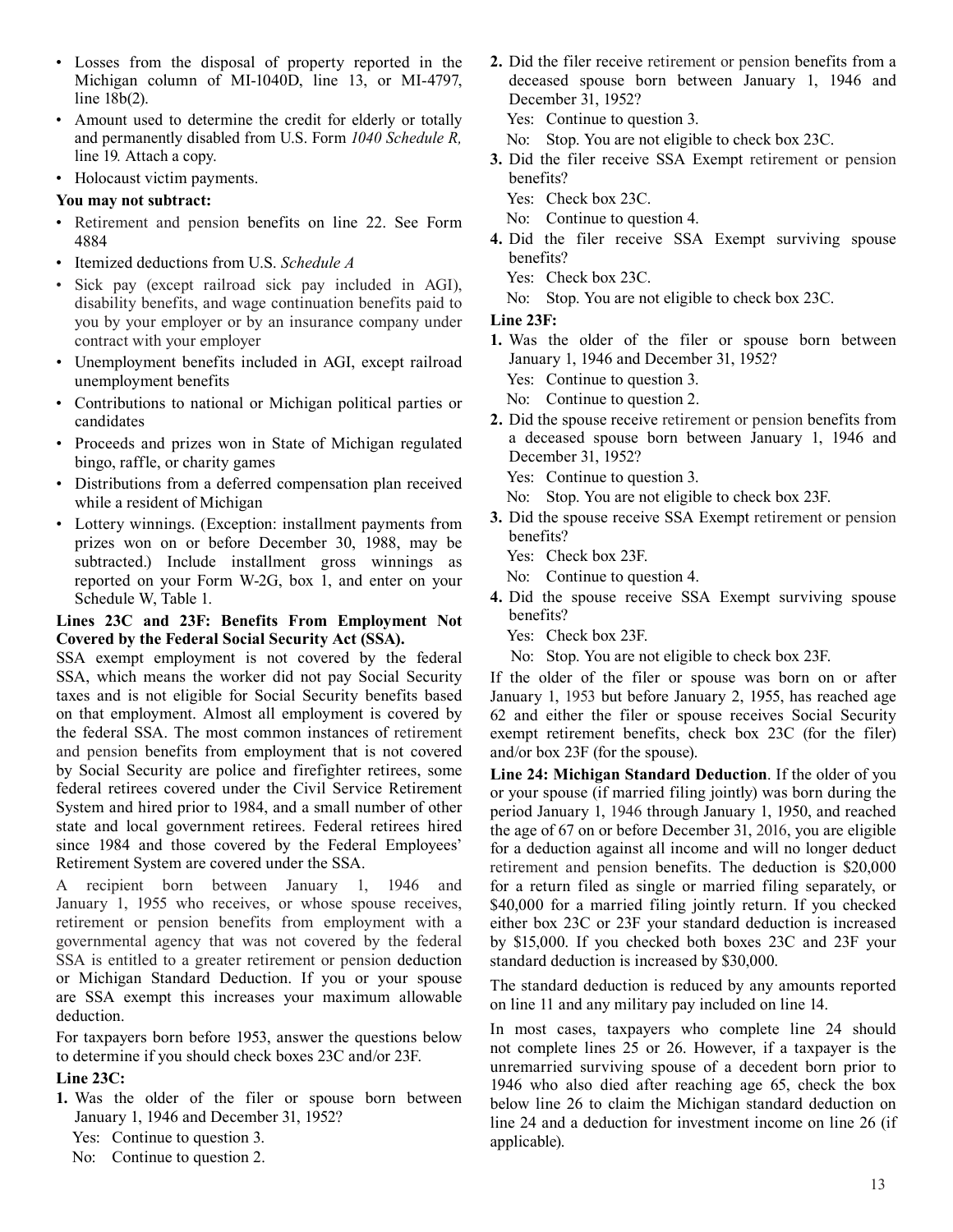Retirement and pension benefits are taxed differently deduction for: **Line 25:** Qualifying retirement and pension benefits subtraction is limited to a maximum of \$11,115 on a single included in your AGI may be subtracted from income. return or \$22,229 on a joint return and is reduced by any included in your AGI may be subtracted from income. depending on the age of the recipient. See "Which Benefits • Military (including Michigan National Guard) retirement are Taxable" below.

You must attach Form 4884. If you were born during the • Railroad retirement benefits from line 11 period January 1, 1946 through January 1, 1950, see line 24.

**Line 26: Senior citizens** born prior to 1946 (or the line 25 unremarried surviving spouse of a decedent born prior to  $\bullet$  Amoun 1946 who also died after reaching age 65) may subtract totally and permanently disabled from line 22.<br>interest, dividends, and capital gains included in AGI. This

### **General Information -** *Pension Schedule* **(Form 4884)**

Under Michigan law, qualifying retirement and pension **benefits, you may not subtract:**  benefits include most payments that are reported on a • Amounts received from a deferred compensation plan that 1099-R for federal tax purposes. This includes defined lets the employee set the amount to be put aside and do 1099-R for federal tax purposes. This includes defined lets the employee set the amount to be put aside and does benefit pensions, IRA distributions, and most payments not set retirement age or requirements for vears of se from defined contribution plans. Payments received before These plans include, but are not limited to, plans under the recipient could retire under the provisions of the plan Sections  $401(k)$ ,  $457$ , and  $403(b)$  of the IRC or benefits from 401(k), 457, or 403(b) plans attributable to  $\bullet$  Amounts received before the recipient could retire under employee contributions alone are not retirement and pension benefits under Michigan law, are taxable, and are subject to withdrawal, or discontinuance of the plan withholding.

# **Qualifying benefits include distributions from the** the incentives were paid from a pension trust.<br> **Multiply Panefite are Towphle**

- Pension plans that define eligibility for retirement and set contribution and benefit amounts in advance Retirement and pension benefits are taxed differently
- 
- 
- IRA distributions received after age  $59\frac{1}{2}$  or described by Section 72(t)(2)(A)(iv) of the IRC (series of equal periodic **Who May Claim a Pension Subtraction**<br>payments made for life) **• Recipients born before 1946** may subtract a
- qualified for the subtraction at the time of death and was
- retirement annuity policy that are paid for life (as opposed additional subtraction for private pensions.<br>to a specified number of years) and pension henefits that meet **NOTE:** In addition to the public retirement benefits listed
- 

# Gualifying public benefits include distributions from the following sources:

- 
- Michigan local governmental units (e.g., Michigan **· Recipients born during the period January 1, 1946**<br>counties, cities, and school districts) **through January 1, 1950**, do not complete Form 4884.
- Federal civil service.

Retirement and pension benefits that are transferred from

- benefits from line 11
- 
- Public and private retirement and pension benefits from
- Amount used for the federal credit for the elderly and

For further assistance, go to **www.michigan.gov/incometax.** 

# **What are Retirement and Pension Benefits For public and private retirement or pension**

- hencefortheim and most periodic periodic payments for years of service.
- the plan provisions, including amounts paid on separation,
- Amounts received as early retirement incentives, unless

### **Which Benefits are Taxable**

• Qualified retirement plans for the self-employed<br>a joint return should complete Form 4884 based on the year • Retirement distributions from a  $401(k)$  or  $403(b)$  plan<br>attributable to employer contributions or attributable to<br>employee contributions that result in additional employer<br>contributions (e.g., matching contributions)<br>co

• Recipients born before 1946 may subtract all qualifying Benefits from any of the previous plans received due to a retirement and pension benefits received from public disability or as a surviving spouse if the decedent sources, and may subtract qualifying private retirement disability, or as a surviving spouse if the decedent sources, and may subtract qualifying private retirement qualified for the subtraction at the time of death and was and pension benefits up to \$49,861 if single or marrie born prior to January 1, 1953<br>
Born prior to January 1, 1953<br>
Filing separate, or \$99,723 if married filing a joint return.<br>
If your public retirement benefits are greater than the Example 1 Senefits paid to a senior citizen (age 65 or older) from a<br>**•** If your public retirement benefits are greater than the *national* serior of the senior of the *national* serior of the *national* serior of the *na* 

• Foreign retirement and pension benefits that meet **NOTE:** In addition to the public retirement benefits listed Michigan's qualifications may also be eligible.<br>
Whichigan's qualifications may also be eligible.<br>  $\frac{1}{100}$  following from Schedule 1, line 11:

- Military retirement from the U.S. Armed Forces<br>• Retirement from the Michigan National Guard
- The State of Michigan National Guard The State of Michigan National Guard The State of Michigan
	- Railroad retirement.
	- See Schedule 1, line 24.
- one plan to another (rolled over) continue to be treated as if<br>they remained in the original plan.<br>they remained in the original plan.<br>in qualifying retirement and pension benefits if single or married filing separate, or up to \$40,000 if married filing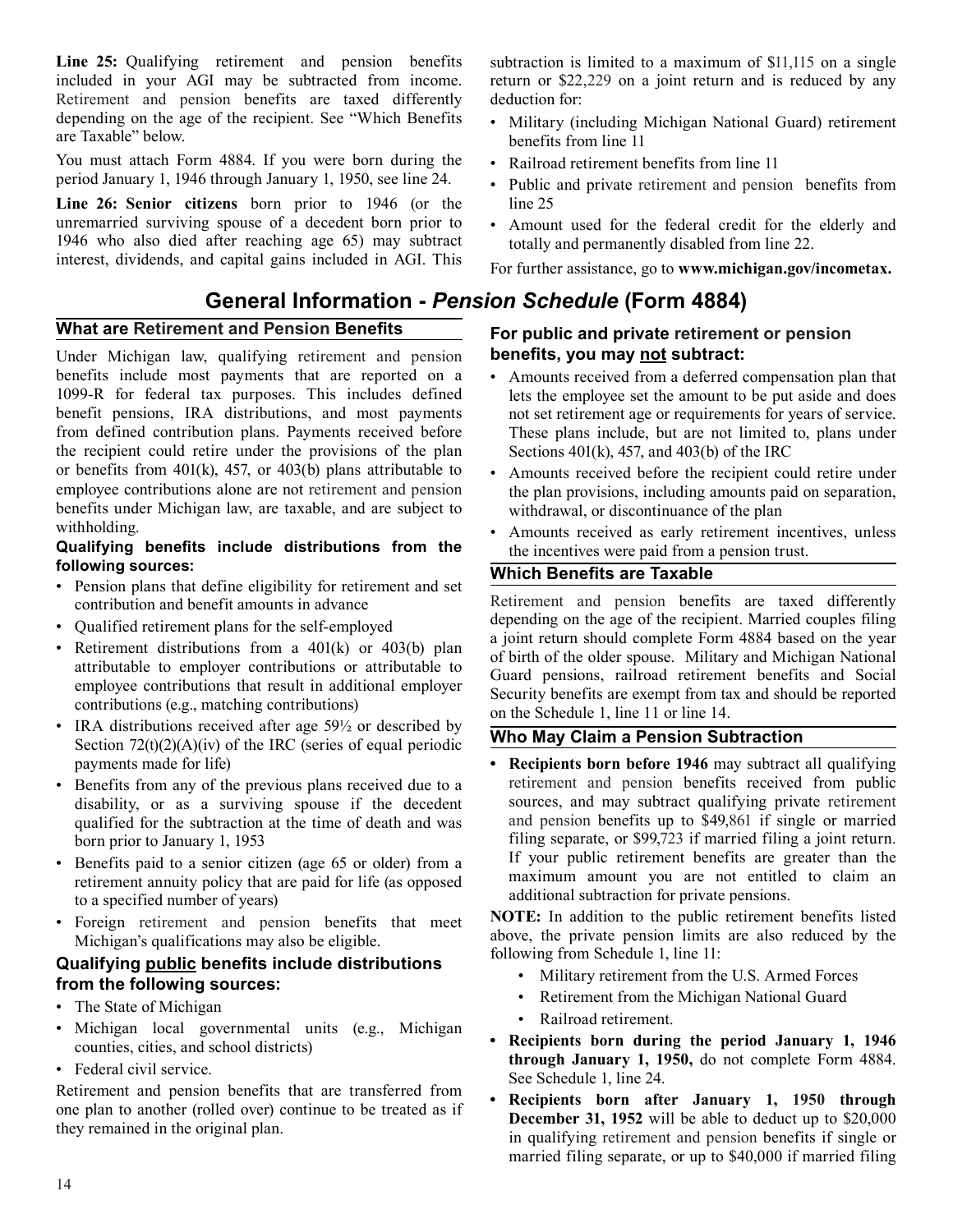receives taxable railroad retirement benefits. Recipients it is sent by the pension administrator paying the benefits.<br>who deduct military retirement benefits due to service in more than \$29,861 on a single return or \$59,723 on a joint return. See the instructions for line 16 or 27 of Form 4884, the deceased spouse.<br>
whichever applies, for more information.<br> **Recipients here** applies, for more information.<br> **Recipients here** applies, for more informatio

- **Recipients born on or after January 1, 1953 but before** Generally, any retirement benefits deducted as a survivor<br>**Innuary 2, 1955 who have reached age 62 and receive** reduce the amount of other retirement benefits that **January 2, 1955 who have reached age 62 and receive** reduce the retirement benefits from employment example. retirement benefits from employment exempt from
- 

as a survivor of a deceased spouse based on the birth year of the

For help calculating the retirement and pension subtraction, visit **www.michigan.gov/incometax.**

**NOTE:** For purposes of this form, single limits apply to taxpayers who are married filing separately.

number(s). If you are married filing separate returns, enter all the your final joint tax return because your spouse died helpha Social Security numbers, but do not enter your spouse's during the tax year, do not complete both Social Security numbers, but do **not** enter your spouse's name.

a joint return. Generally, all retirement or pension benefits deceased spouse and the filing status of the surviving spouse. (public and private) are treated the same unless the Retirement benefits received as a survivor generally have a recipient also has significant benefits from service in the distribution code of 4 on the federal Form 1099-R. The 1099-R<br>U.S. Armed Forces or Michigan National Guard, or reports retirement benefits to the Internal Revenue U.S. Armed Forces or Michigan National Guard, or reports retirement benefits to the Internal Revenue Service and receives taxable railroad retirement benefits. Recipients it is sent by the pension administrator paying the

who deduct military retirement benefits due to service in<br>the U.S. Armed Forces or Michigan National Guard, or<br>taxable railroad retirement benefits on Schedule 1, line 11<br>may have lower deduction limits if these deductions the deceased spouse and private retirement benefits received

**Social Security** may deduct up to \$15,000 in qualifying **Example 2:** A single filer who receives retirement benefits retirement and pension benefits. If both spouses on a joint as the surviving spouse of a decedent born i as the surviving spouse of a decedent born in 1952 (Tier 2) return receive Social Security exempt retirement benefits, would be able to subtract up to \$20,000 in qualified retirement<br>the maximum deduction increases to \$30,000. See benefits received from the deceased spouse

the maximum deduction increases to \$30,000. See benefits received from the deceased spouse.<br>Form 4884, line 28 instructions for more information.<br>**Example 3:** If the filer in Example 2 was born in 1952<br>**All other recipient** pension benefits are taxable and you are not entitled to a spouse that are deductible will reduce the filer's maximum pension subtraction.

pension subtraction.<br>
For help calculating the retirement and pension subtraction, see<br>
"Which Section of Form 4884 Should I Complete?" on page 16.<br> **Retirement Benefits from a Deceased Spouse** Section B of Form 4884. File Calculate the amount of deductible retirement benefits received receiving survivor benefits from a deceased spouse born in<br>as a survivor of a deceased spouse based on the birth year of the Tier 2 complete Section C of Form

### **Line-by-Line Instructions for** *Pension Schedule* **(Form 4884)**

**Lines 4 and 5:** Enter your year(s) of birth. If you are married and filing separately, do not enter your spouse's year of birth.

Line 6: Enter deceased spouse name, Social Security number and year of birth. If deceased spouse was born *Lines not listed are explained on the form.* **after December 31, 1952, STOP**; you may not deduct **Lines 1.2** and 3: Enter your name(c) and Social Security retirement benefits from the deceased spouse. If you are Lines 1, 2, and 3: Enter your name(s) and Social Security<br>number(s) If you are married filing separate returns enter filing your final joint tax return because your spouse died

| <b>Filing Status</b> | <b>Birth Year</b>     | <b>Retirement Benefits</b><br><b>Tier</b> | <b>Retirement Benefits</b><br><b>Deduction Limits</b>       |
|----------------------|-----------------------|-------------------------------------------|-------------------------------------------------------------|
| Single/Separate      | Before 1946           | Tier 1                                    | All public plus private benefits up<br>to \$49,861 combined |
| Single/Separate      | **1946 through $1952$ | Tier 2                                    | \$20,000                                                    |
| Single/Separate      | After 1952            | Tier 3                                    | ***No deduction                                             |
| <i>*Joint</i>        | Before 1946           | Tier 1                                    | All public plus private benefits up<br>to \$99,723 combined |
| <i>*Joint</i>        | **1946 through $1952$ | Tier 2                                    | \$40,000                                                    |
| <i>*Joint</i>        | After 1952            | Tier 3                                    | ***No deduction                                             |

**\* On a joint return, determine the eligibility for deducting retirement benefits using the age of the older spouse.** 

**\*\* Taxpayers born during the period January 1, 1946 through January 1, 1950 should not deduct retirement benefits; you are eligible for the Michigan Standard Deduction. See Schedule 1, line 24 instructions.** 

**\*\*\*Taxpayers in Tier 3 who have reached age 62 and receive pension benefits from employment with governmental agencies not covered by the Social Security Act, may be eligible for a retirement and pension deduction. See Form 4884, line 28 instructions.**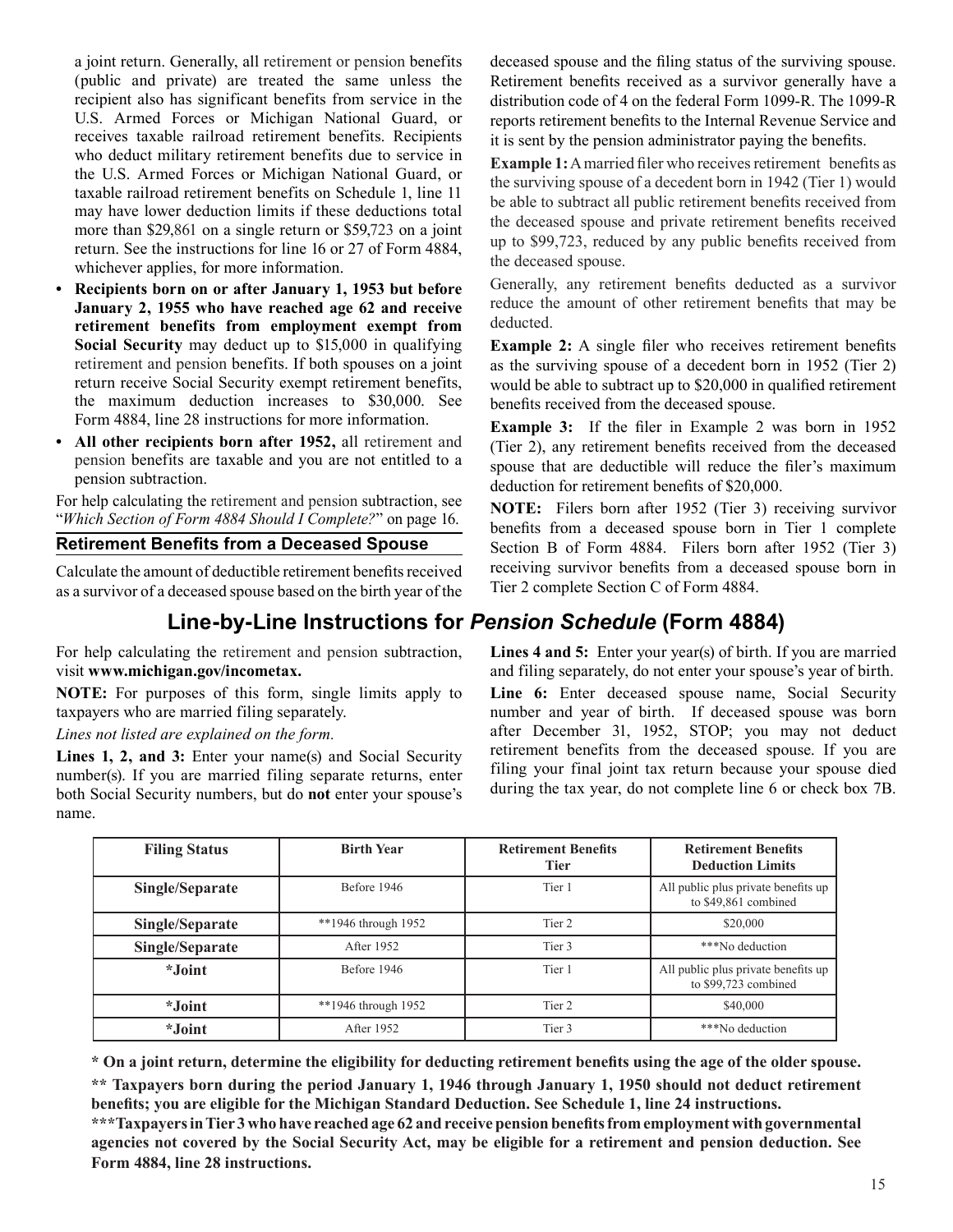**NOTE:** When completing Form 4884, surviving spouse Line 26: Carry this amount to Schedule 1, line 25. Do not means the deceased spouse died prior to the current tax year complete Section A, Section C or Section D. (e.g. when filing a 2016 return the spouse died in 2007). **Line 27:** If you checked either SSA Exempt box 23C or 23F Deceased spouse benefits do not include benefits from a from Schedule 1 your maximum is increased by \$15, Deceased spouse benefits do not include benefits from a from Schedule 1, your maximum is increased by \$15,000.<br>If you checked both boxes 23C and 23F your maximum is

**Line 7:** If you have more than ten qualifying entries, increased by \$30,000.<br>continue those entries on the 2016 Michigan Pension Toypayers who were *Continuation Schedule* (Form 4973). Only include benefits receiving benefits from a deceased spouse who was born<br>from taxpayer(s) born after 1952 if you qualify to complete during the period January 1, 1946 through Januar Section D of Form 4884 or if you are filing a joint return when the older spouse was born before 1953.

attributable to a deceased spouse put an "X" in column 7B.<br>See instructions for line 6 for more information on deceased See instructions for line 6 for more information on deceased retirement benefits on Schedule 1, line 11, your deduction for spouse benefits.

**EXECT EXECT EXECT AND THE SAME CONSTRESS FOLLOWS TO LARGE THE SAME CONSTRESS FOLLOWS SURFERENT AND MANUS SURFERENT AND MANUS SURFERENT AND MANUS SURFERENT AND MANUS SURFERENT AND MANUS SURFERENT AND MANUS SURFERENT AND MA** 

**Line 7D:** List the distribution code from box 7 of the federal <br>
Form 1099-R.<br>
Form 1099-R.

**Line 7F:** Include the taxable amount of retirement or pension reported in federal AGI. If you are a part-year resident only use **Which Section of Form 4884 Should I channel in the Michigan Schedule NP** line 10 column B the portion from the Michigan Schedule NR, line 10 column B. **Line 8:** If you or your spouse reported any retirement and **Using the information from line 7, complete** pension benefits from service in the U.S. Armed Forces, the **Section A, Section B, Section C or Section D. To**  Michigan National Guard or any taxable railroad retirement **determine which section of the form to complete,** benefits reported on Schedule 1, line 11, these amounts **answer the following questions.** <br>should be subtracted from the allowable private pension **a 1** Were retirement or pension b should be subtracted from the allowable private pension<br>deduction limits. For purposes of this line, single limits apply<br>to taxpayers who are married filing separately.

Amounts deducted on Schedule 1, line 11, are not deducted benefits received for a deceased spouse who was again on Form 4884, and are only used to reduce the born prior to January 1, 1953 and died prior to allowable deduction for private retirement and pension<br>benefits. For example, if a joint filer born in 1945 received Sales and received<br>
Sales and received<br>
Sales and received<br>
Sales and received<br>
Sales and received<br>
Sales and received<br>
Sales and received<br>
Sales and received<br>
Sales and received<br>
Sales and received<br>
Sales and receive<br>
Sal

**Line 15:** Carry this amount to Schedule 1, line 25. Do not

or any taxable railroad retirement benefits reported on line 24 (see instructions, page 13). Line 16: If you or your spouse received and reported  $\frac{1}{2}$  long Jonny born during the through January 1, 1950? any retirement and pension benefits from service in the U.S. Armed Forces or Michigan National Guard,<br>
or any taxable railroad retirement benefits reported on line 24 (see instructions, page 13). Schedule 1, line 11, these amounts should be subtracted from No: Continue to question 3. the allowable private pension deduction limit here. **3.** Was older of filer or spouse (if married filing

Amounts deducted on Schedule 1, line 11, are not deducted iointly) born prior to January 1, 1946? again on Form 4884 and are only used to reduce the Yes: Complete Section A of Form 4884.<br>allowable deduction for private retirement and pension No: Continue to question 4. allowable deduction for private retirement and pension benefits.

**Line 23:** If you checked either SSA Exempt box 23C or 23F January 1, 2016?<br> **IDENTIFY** January 1, 2016? From Schedule 1, your maximum is increased by \$15,000. Yes: Complete Section B of Form 4884. If you checked both boxes 23C and 23F your maximum is No: Complete Section C of Form 4884.

If you checked both boxes  $23C$  and  $23F$  your maximum is

Taxpayers who were born after January 1, 1950, who are during the period January 1, 1946 through January 1, 1949 should also use Section C to calculate the deduction for when the older spouse was born before 1953.<br>Line 7B: For each qualifying retirement and pension benefit the individuals have after 1052 are not deductible. If you to individuals born after 1952 are not deductible. If you see instructions for the 0 for more information on deceased<br>spouse benefits on Schedule 1, line 11, your deduction for<br>**Line 7C:** If an individual has multiple retirement and<br>may be reduced may be reduced.

Line 7D: List the distribution code from box 7 of the federal 2 below if you have taxable railroad retirement benefits or

- on line 8 would be \$99,723 \$30,000 = \$69,723.<br> **Line 12:** If you checked either SSA Exempt box 23C or 23F<br>
from Schedule 1, your maximum is increased by \$15,000.<br>
If you checked both boxes 23C and 23F your maximum is<br>
in
- **2.** Was the older of filer or spouse (if married filing complete Section B, Section C or Section D.<br> **2.** Was the older of filer or spouse (if married filing interval in the period January 1, 1946

- 
- 

**Line 22:** Do not include benefits received from a deceased **a**<br>spouse (who died prior to 2016). was born prior to January 1, 1946 and died prior to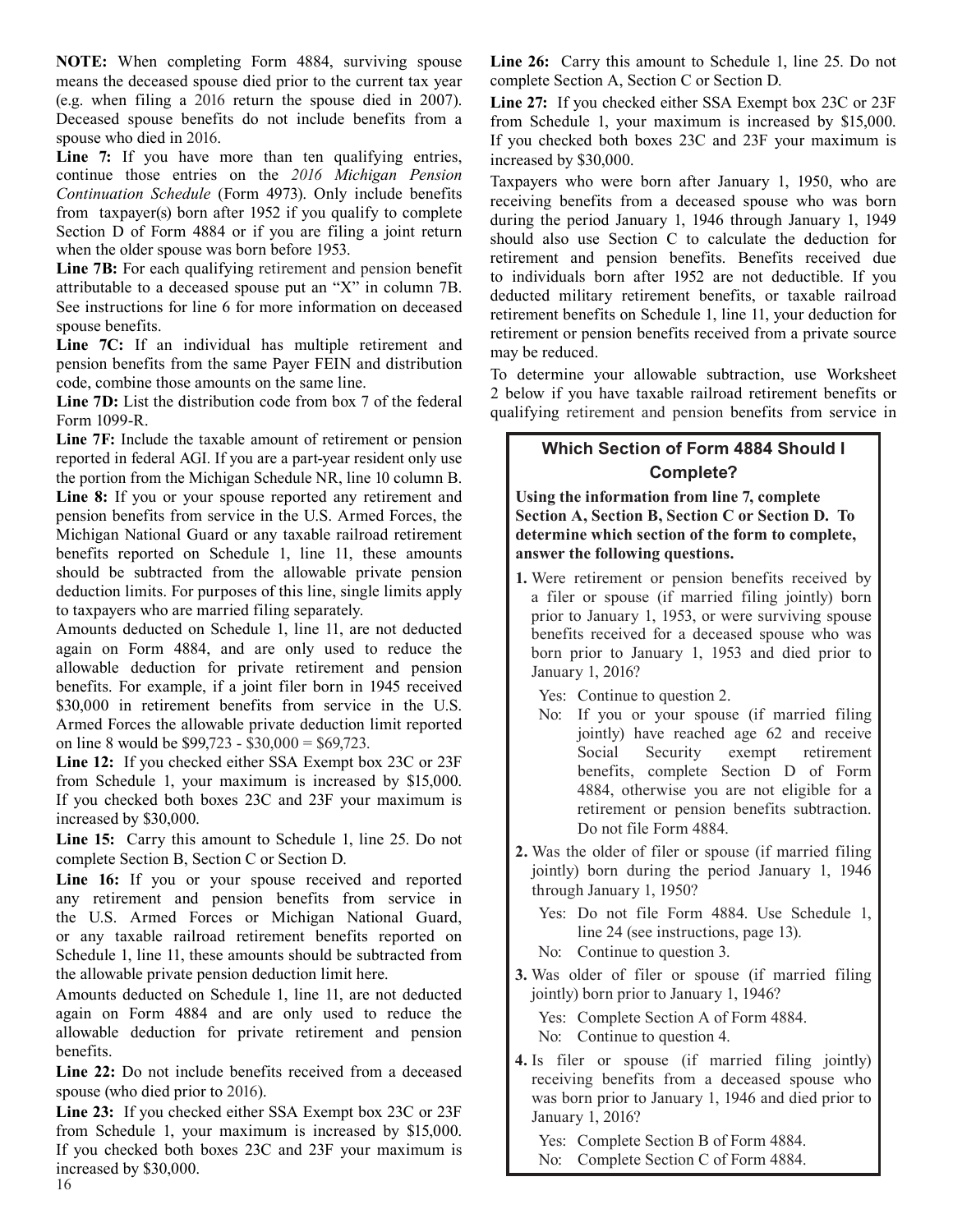the U.S. Armed Forces or Michigan National Guard and you are completing Section C of Form 4884.

Carry this amount to Schedule 1, line 25. Do not complete Section A, Section B, or Section D.

f you checked box 23C and/or 23F on Schedule 1 and the older of you or your spouse was born<br>on or after January 1, 1953 but before January 2, 1955, enter all qualifying retirement and pension benefits you received, an quantying retrement and pension benefits you received,<br>up to \$15,000. If you are receiving benefits as a surviving spouse, your deceased spouse's birth date should not be<br>considered unless you are filing a joint return for the year of available on Treasury's Web site. considered unless you are filing a joint return for the year of your spouse's death. If both spouses on a joint return have retirement benefits from employment exempt from the Social Security Act, the maximum deduction is \$30,000.

 Recipients who deduct taxable railroad retirement benefits or military retirement benefits due to service in the U.S. Armed Forces or Michigan National Guard on Schedule 1, line 11 may have lower deduction limits on this line if the Schedule 1, line 11 totals more than \$34,861. For additional refer to the "Worksheet for Filers with Taxable Railroad Retirement Benefits or Qualifying Retirement and Pension

 Carry this amount to Schedule 1, line 25. Do not complete Section A, Section B, or Section C.

**Worksheet 2 for Filers with Taxable Railroad Retirement Benefits or Qualifying Retirement and Pension Benefits from Service in the U.S. Armed Forces or Michigan National Guard and Completing Section C of Form 4884** 

| 1. Enter military retirement benefits due to service in the U.S. Armed Forces or Michigan National<br>Guard and taxable railroad retirement benefits reported on Schedule 1, line 11. | 1.  | 00 |
|---------------------------------------------------------------------------------------------------------------------------------------------------------------------------------------|-----|----|
| 2. Enter public retirement and pension benefits reported on Form 4884, line 7                                                                                                         | 2.  | 00 |
|                                                                                                                                                                                       | 3.  | 00 |
| 4. Enter private retirement and pension benefits reported on Form 4884, line 7.                                                                                                       | 4.  | 00 |
|                                                                                                                                                                                       | 5   | 00 |
|                                                                                                                                                                                       | 6.  | 00 |
|                                                                                                                                                                                       | 7.  | 00 |
|                                                                                                                                                                                       | 8   | 00 |
| 9. Enter \$20,000 if single or \$40,000 if filing jointly. Higher limits apply if you checked Schedule 1,                                                                             | 9.  | 00 |
|                                                                                                                                                                                       | 10. | 00 |
| Calculation for filers with benefits from employment exempt from the Social Security Act                                                                                              |     |    |
|                                                                                                                                                                                       | 11  | 00 |
| 12. If you checked box 23C or 23F on Schedule 1, enter \$15,000 for each box checked                                                                                                  | 12. | 00 |
| 13. Add line 11 and line 12. This is your maximum deduction for line 9 of this Worksheet                                                                                              | 13. | 00 |

### **Form 4884 Various Scenarios**

### **Scenario 1: Single filer born after January 1, 1950 through December 31, 1952 (Tier 2) with retirement/pension benefits.**

Henry is filing as single. He was born in 1952 and is receiving a private pension of \$25,000 with a distribution code of 7. Step 1: After completing lines 1 and 2, Henry enters 1952 on line 4.

| Step 2: He completes row 1 of line 7 by entering an X in Private for 7A, the<br>payer FEIN in 7C, the distribution code 7 in 7D, the name of the payer                | \$25,000 |
|-----------------------------------------------------------------------------------------------------------------------------------------------------------------------|----------|
| Step 3: Henry refers to the questionnaire on page 16 to decide which Section<br>of Form 4884 is to be completed.                                                      |          |
| Henry answers yes to question 1 as he was born prior to<br>٠<br>January 1, 1953.                                                                                      |          |
| He answers no to question 2 because he was not born during the<br>$\bullet$<br>period January 1, 1946 through January 1, 1950.                                        |          |
| He answers no to question 3 because he was not born prior to<br>$\bullet$<br>January 1, 1946.                                                                         |          |
| He answers no to question 4 because he is not receiving benefits<br>$\bullet$<br>from a deceased spouse. Based on his answers he completes<br>Section C of Form 4884. |          |
| allowed, Henry enters the maximum of \$20,000 on line 27 and on the                                                                                                   | \$20,000 |
|                                                                                                                                                                       | \$20,000 |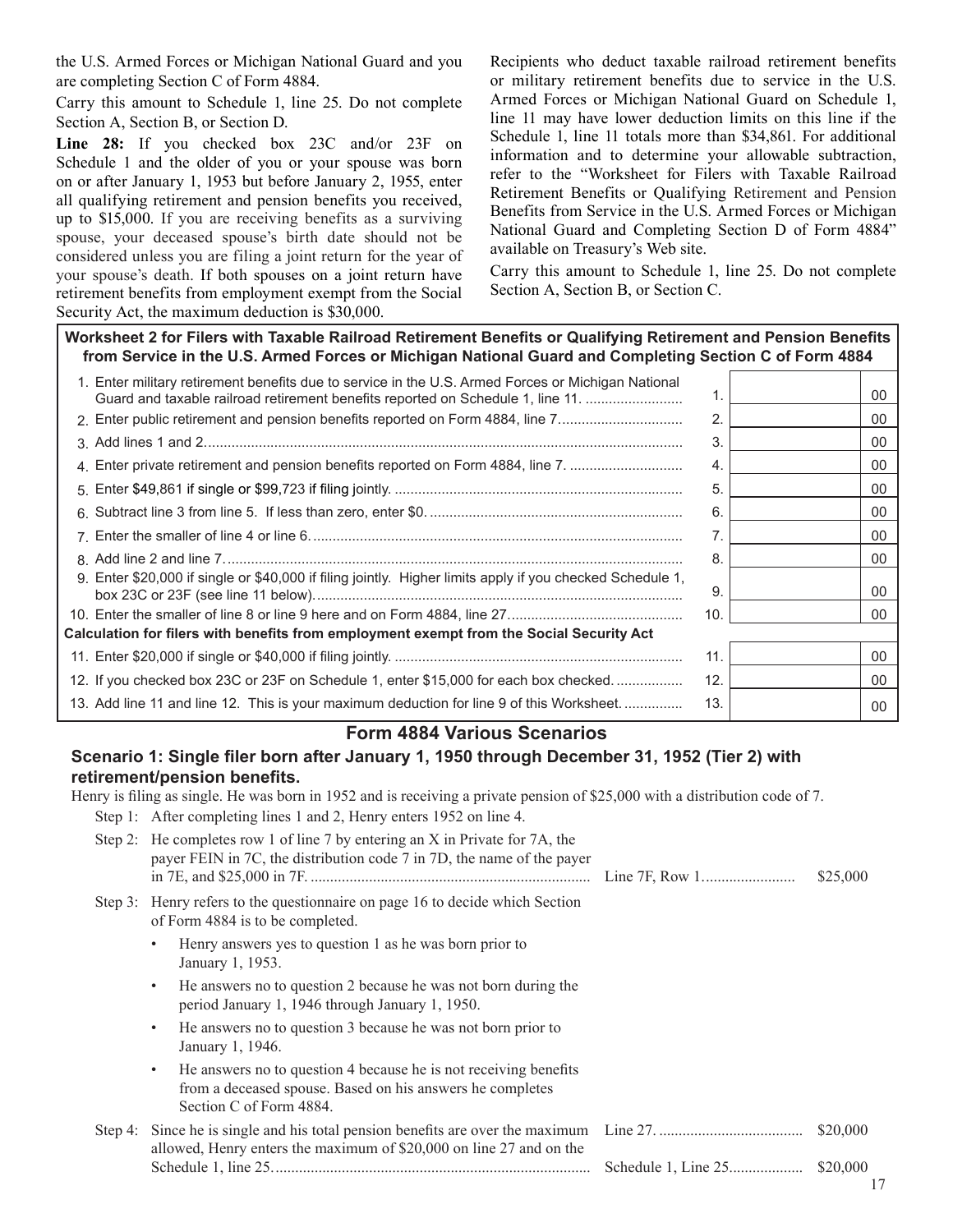### **Scenario 2: Joint filer with the older spouse born prior to January 1, 1946 (Tier 1) with private and public retirement/pension benefits.**

Jerry and Beverly are filing a joint return. Jerry was born in 1943 and is receiving a public pension of \$40,000 with a distribution code of 7. Beverly was born in 1946 and is receiving a private pension of \$60,000 with a distribution code of 7.

| Step 1:     | After completing lines 1 through 3, Jerry and Beverly enter 1943<br>on line 4 and 1946 on line 5.                                                                                                                                 |                      |
|-------------|-----------------------------------------------------------------------------------------------------------------------------------------------------------------------------------------------------------------------------------|----------------------|
| Step 2:     | They complete row 1 of line 7 by entering an X in Public for 7A,<br>the payer FEIN in 7C, the distribution code 7 in 7D, the name of                                                                                              | \$40,000             |
|             | They complete row 2 of line 7 by entering an X in Private for 7A,<br>the payer FEIN in 7C, the distribution code 7 in 7D, the name of                                                                                             | \$60,000             |
| Step $3$ :  | Jerry and Beverly refer to the questionnaire on page 16 to decide<br>which Section of Form 4884 is to be completed. They answer yes<br>to question 1, no to question 2, yes to question 3 and complete<br>Section A of Form 4884. |                      |
| Step 4:     | They enter \$99,723 on line 8 as they are married filing jointly                                                                                                                                                                  | \$99,723             |
| Step $5$ :  | They enter \$40,000 on line 9, the total of their public pension                                                                                                                                                                  | \$40,000             |
| Step 6:     | They subtract line 9 from line 8 and enter \$59,723 on line 10                                                                                                                                                                    | \$59,723             |
| Step 7:     | They enter \$60,000 on line 11, the total of their private pension                                                                                                                                                                | \$60,000             |
| Step 8:     |                                                                                                                                                                                                                                   | leave<br>blank       |
| Step 9:     | They enter \$60,000 on line 13, the total of lines 11 and 12                                                                                                                                                                      | \$60,000             |
| Step $10$ : |                                                                                                                                                                                                                                   | \$59,723             |
| Step 11:    | They add lines 9 and 14, enter \$99,723 on line 15 and carry this<br>amount to Schedule 1, line 25.                                                                                                                               | \$99,723<br>\$99,723 |

### **Scenario 3: Married filing separately with filer born after January 1, 1950 through December 31, 1952 (Tier 2) and separated spouse born prior to January 1, 1946 (Tier 1).**

James and Phyllis are married filing separately. James was born in 1951 and is receiving a public pension of \$50,000. Phyllis was born in 1941 and is receiving a public pension of \$45,000.

| Step 1:    | As James is married filing separately, he completes lines 1<br>and 2, leaves the spouse's name line blank, and includes the<br>spouse's Social Security number on line 3.                                                                                                                               |                      |
|------------|---------------------------------------------------------------------------------------------------------------------------------------------------------------------------------------------------------------------------------------------------------------------------------------------------------|----------------------|
| Step 2:    | James enters 1951 on line 4 and skips line 5.                                                                                                                                                                                                                                                           |                      |
| Step $3$ : | He completes row 1 of line 7 by entering an $X$ in Public for<br>7A, the payer FEIN in 7C, the distribution code in 7D, the                                                                                                                                                                             | \$50,000             |
| Step 4:    | James refers to the questionnaire on page 16 to decide which<br>Section of Form 4884 is to be completed. He answers yes<br>to question 1, no to question 2, no to question 3 because the<br>separated spouse's year of birth is not relevant, no to question<br>4 and completes Section C of Form 4884. |                      |
| Step $5$ : | Since he is married filing separately and his total pension<br>benefits are over the maximum allowed, James enters the<br>maximum of \$20,000 on line 27 and on the Schedule 1,                                                                                                                         | \$20,000<br>\$20,000 |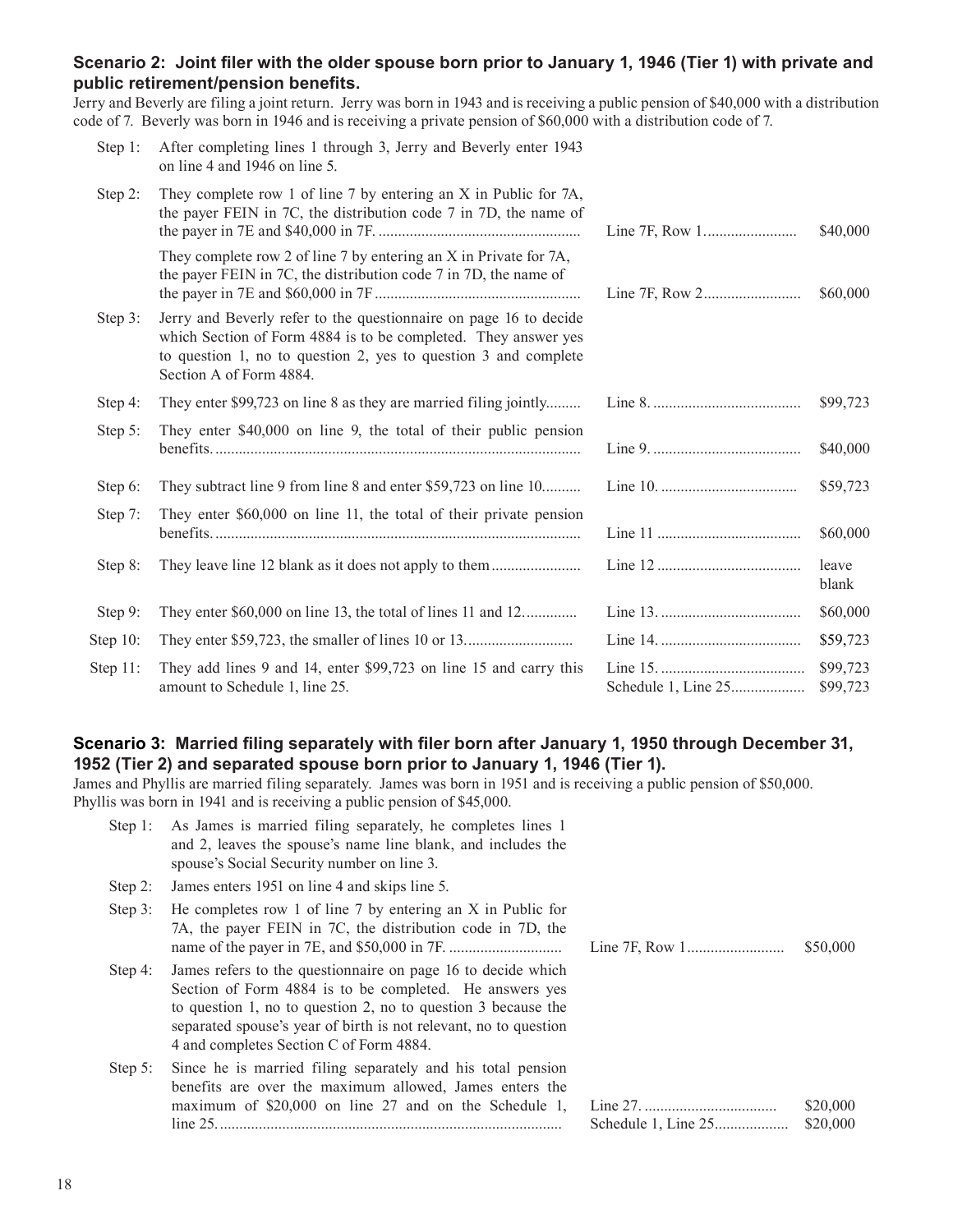### **Scenario 4: Single filer born after January 1, 1950 through December 31, 1952 (Tier 2) with SSA exempt benefits.**

Monique is filing as single. She was born in 1952 and is receiving a pension of  $$25,000$  as a retired firefighter.

Step 1: After completing lines 1 and 2, Monique enters 1952 on line 4.

|         | Step 2: She completes row 1 of line 7 by entering an $X$ in Public for<br>7A, the payer FEIN in 7C, the distribution code in 7D, the<br>name of the payer in 7E, and the \$25,000 in 7F.                                                       |                     |              |
|---------|------------------------------------------------------------------------------------------------------------------------------------------------------------------------------------------------------------------------------------------------|---------------------|--------------|
|         | Step 3: She refers to the questionnaire on page 16 to decide which<br>Section of Form 4884 is to be completed. She answers yes to<br>question 1, no to question 2, no to question 3, no to question 4<br>and completes Section C of Form 4884. |                     |              |
| Step 4: | Since she is single and receiving benefits from employment<br>that was SSA exempt her maximum allowable pension<br>deduction is increased from $$20,000$ to $$35,000$ . She would                                                              | Schedule 1, Line 23 | \$25,000     |
|         | enter \$25,000, the lesser of her total retirement and pension                                                                                                                                                                                 |                     | 1952         |
|         | benefits or the maximum allowable pension deduction, on                                                                                                                                                                                        |                     | 64           |
|         | line 27 and on the Schedule 1, line 25.                                                                                                                                                                                                        |                     | $\mathbf{X}$ |
|         | <b>NOTE:</b> It is important for taxpayers with benefits that were                                                                                                                                                                             | Schedule 1 Line 25  | -825.000     |

**NOTE:** It is important for taxpayers with benefits that were Schedule 1, Line 25.................... \$25,000 SSA exempt to check the box(es) on line <sup>23</sup> of the Schedule 1.

### **Scenario 5: Single filer born on or after January 1, 1953 but before January 2, 1955 (Tier 3) with SSA exempt benefits.**

Leigh is filing as single, was born in 1953, and is receiving SSA exempt pension of \$8,000 and a private pension of \$10,000.

| Step 1: After completing lines 1 and 2, Leigh enters 1953 on line 4.                                                                                                                                  |          |
|-------------------------------------------------------------------------------------------------------------------------------------------------------------------------------------------------------|----------|
| Step 2: Leigh completes row 1 of line 7 by entering an X in Public<br>for 7A, the payer FEIN in 7C, the distribution code in 7D, the<br>name of the payer in 7E and \$8,000 in 7F.                    | \$8,000  |
| Leigh completes row 2 of line 7 by entering an X in Private<br>for 7A, the payer FEIN in 7C, the distribution code in 7D, the<br>name of the payer in 7E and \$10,000 in 7F.                          | \$10,000 |
| Step 3: Leigh refers to the questionnaire on page 16 to decide which<br>section of Form 4884 is to be completed. She answers no to<br>question 1, but because she has reached age 62 and receives SSA |          |

Step 4: Since Leigh is single, she enters  $$15,000$ , which is the lesser of her total retirement and pension benefits  $(\$18,000)$  or the maximum allowable pension deduction (\$15,000) on line 28 and on the Schedule 1, line 25.

> **NOTE:** It is important for taxpayers with benefits that were SSA exempt to check the box(es) on line 23 of the Schedule 1. Schedule 1, Line 25.................... \$15,000

exempt retirement benefits, she completes Form 4884, Section D.

|                     | \$10,000 |
|---------------------|----------|
|                     | \$15,000 |
| Schedule 1, Line 23 | 1953     |
|                     | 63       |
|                     | X        |
| Schedule 1 I ine 25 | \$15.000 |

### **Scenario 6: Filer and spouse both born after December 31, 1952 (Tier 3).**

Scott and Lisa are filing a joint return. Scott, born in 1954, is receiving private pension benefits of \$30,000. Lisa, born in 1957, is receiving an IRA distribution (private pension) of \$20,000.

| Step 1: As both Scott and Lisa were born after December 31, 1952 |                        |
|------------------------------------------------------------------|------------------------|
| and did not check box 23C or 23F on Schedule 1, they are         |                        |
| not entitled to a pension subtraction. Do not complete Form      |                        |
| 4884                                                             | Do not file Form 4884. |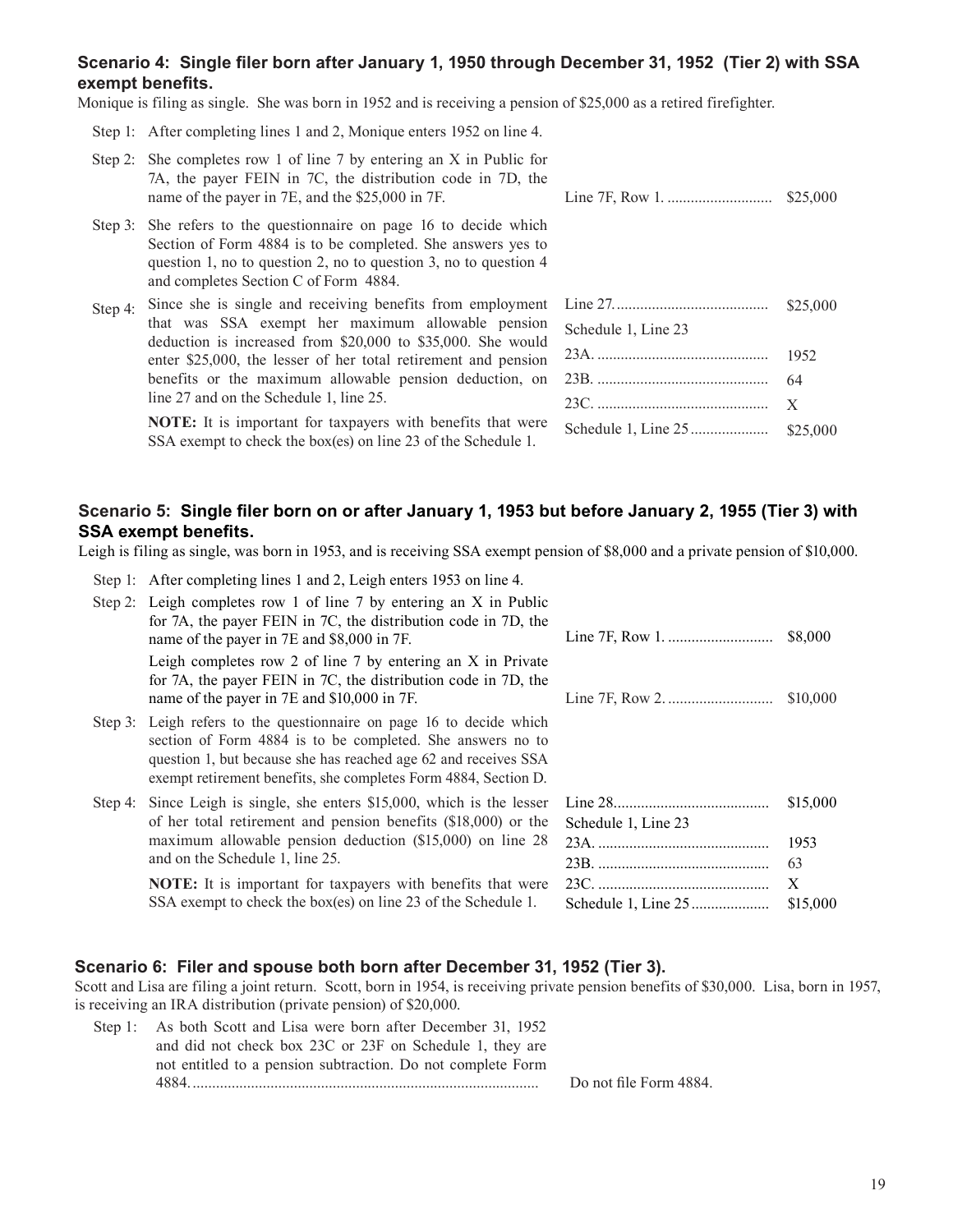### **Scenario 7: Joint filers, with the older spouse born prior to January 1, 1946 (Tier 1) who died during the tax year with private pension benefits.**

Bob and Mary are filing a joint return. Bob, born in 1944, has a private pension of \$30,000. Bob died on October 15, 2016. Bob received a 1099-R for \$25,000 with a distribution code of 7 and Mary received a 1099-R for \$5,000 with a distribution code of 4 for the remainder of Bob's pension. Mary, born in 1952, is receiving a public pension of \$70,000 with a distribution code of 7. 

|            | Step 1: After completing lines 1 through 3, Mary enters 1944 on line 4<br>and 1952 on line 5. Mary does not complete line 6 or check 7B<br>because Bob died during the current tax year.                               |                      |
|------------|------------------------------------------------------------------------------------------------------------------------------------------------------------------------------------------------------------------------|----------------------|
| Step 2:    | Mary completes row 1 of line 7 by entering an X in Private for<br>7A, the payer FEIN in 7C, the distribution code 7 in 7D, the                                                                                         | \$25,000             |
|            | She completes row 2 of line 7 by entering an X in Private for 7A,<br>the payer FEIN in 7C, the distribution code 4 in 7D, the name of                                                                                  | \$5,000              |
|            | She completes row 3 of line 7 by entering an X in Public for 7A,<br>the payer FEIN in 7C, the distribution code 7 in 7D, the name of                                                                                   | \$70,000             |
| Step $3$ : | Mary refers to the questionnaire on page 16 to decide which<br>Section of Form 4884 is to be completed. She answers yes to<br>question 1, no to question 2, yes to question 3 and completes<br>Section A of Form 4884. |                      |
| Step 4:    |                                                                                                                                                                                                                        | \$99,723             |
|            |                                                                                                                                                                                                                        | \$70,000             |
|            | Step 6: She subtracts line 9 from line 8 and enters \$29,723 on line 10                                                                                                                                                | \$29,723             |
|            | Step 7: She enters \$30,000, the total private pension benefits, on line 11.                                                                                                                                           | \$30,000             |
| Step $8$ : | Mary leaves line 12 blank as Bob is not considered a deceased<br>spouse for purposes of this return; they are filing jointly                                                                                           | leave blank          |
| Step $9$ : | Mary enters \$30,000 on line 13, the total of lines 11 and 12                                                                                                                                                          | \$30,000             |
|            |                                                                                                                                                                                                                        | \$29,723             |
|            | Step 11: She adds lines 9 and 14, enters \$99,723 on line 15 and carries                                                                                                                                               | \$99,723<br>\$99,723 |

**Scenario 8: Joint filers born after 1952 (Tier 3) with retirement/pension benefits and receiving surviving benefits from a deceased spouse born in 1949 (Tier 2).** 

Mark and Nancy are filing a joint return. Mark, born in 1953, is receiving a private pension of \$25,000. Nancy was born in 1953. Nancy's deceased spouse, Eduardo, was born in 1949 and died in 2008. Nancy is receiving \$35,000 in surviving spouse pension benefits from Eduardo's private pension.

- Step 1: After completing lines 1 through 3, Mark and Nancy enter 1953 on line 4 and 1953 on line 5. Nancy is receiving pension benefits from a deceased spouse so she then completes line 6. She enters Eduardo's full name on line 6a, his Social Security number on line 6b, and 1949 on line 6c.
- Step 2: As Mark and Nancy were both born in Tier 3 Mark's pension is not deductible and should not be listed on line 7 of Form 4884.

They complete row 1 of line 7 by entering an X in Private for 7A, an X in 7B, the payer FEIN in 7C, the distribution code in 7D, the name of payer in 7E, and \$35,000 in 7F. Line 7F, Row 1. .......................... \$35,000

- Step 3: They refer to the questionnaire on page 16 to decide which Section of Form 4884 is to be completed. They answer yes to question 1, no to question 2, no to question 3, no to question 4 and complete Section C of Form 4884.
- Step 4: They are married filing jointly and enter the total of their benefits from line 7 of \$35,000, since it is less than the maximum of \$40,000, on line 27 and on the Michigan Schedule 1, line 25. .................................................................... Schedule 1, Line 25................... \$35,000

| \$35,000 |
|----------|
| \$35,000 |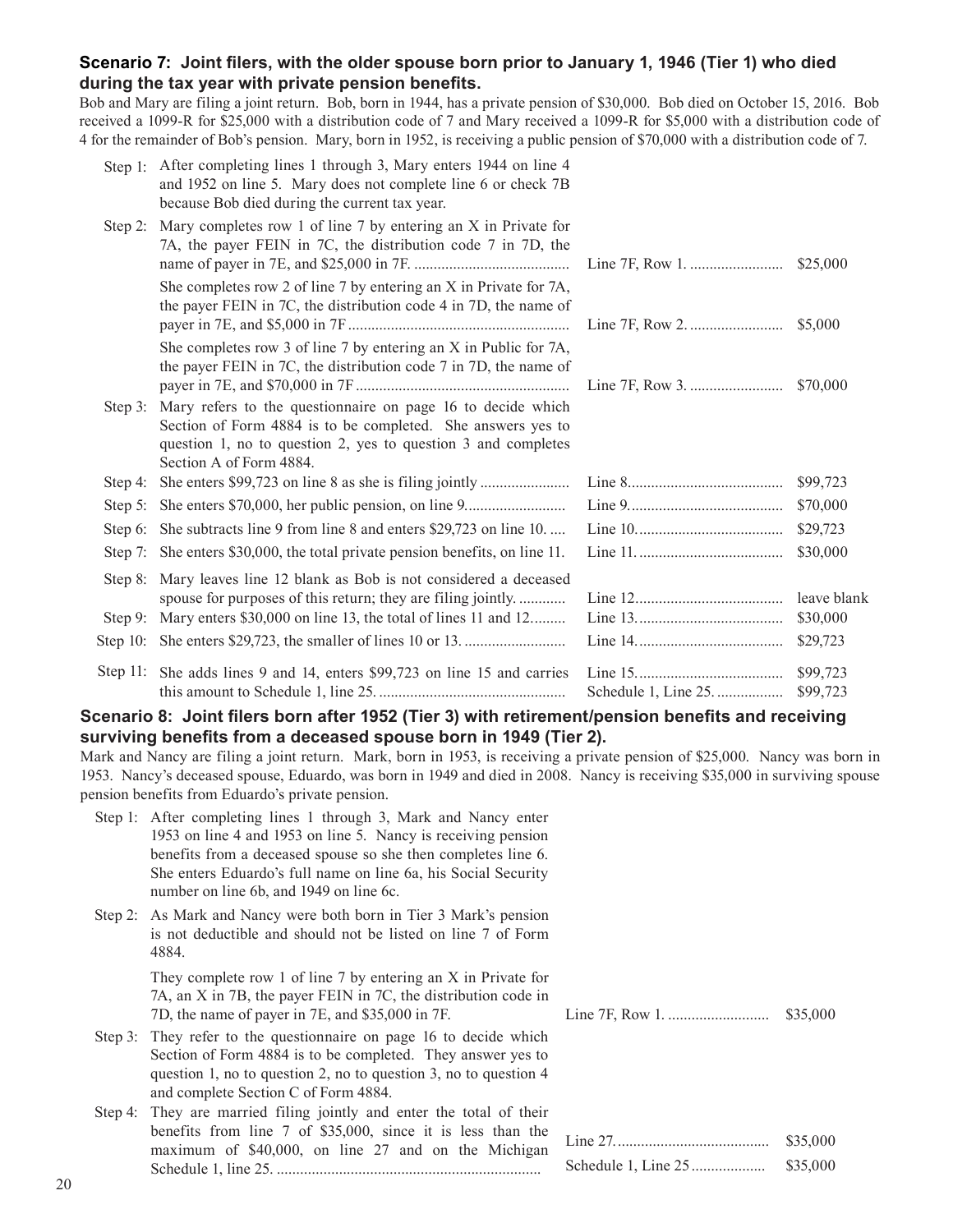### **Scenario 9: Joint filers born after 1952 (Tier 3) with retirement/pension benefits and receiving surviving benefits from a deceased spouse born in 1944 (Tier 1).**

Howard and Georgia are filing a joint return. Howard, born in 1953, is receiving a private pension of \$40,000. Georgia was born in 1955. Howard's deceased spouse, Edith, was born in 1944 and died in 2006. Howard is receiving \$30,000 in surviving spouse pension benefits from Edith's private pension.

|           | Step 1: After completing lines 1 through 3, Howard and Georgia<br>enter 1953 on line 4 and 1955 on line 5. Howard is receiving<br>pension benefits from a deceased spouse so he then<br>completes line 6. He enters Edith's full name on line 6a, her<br>Social Security number on line 6b, and 1944 on line 6c. |                     |                      |
|-----------|------------------------------------------------------------------------------------------------------------------------------------------------------------------------------------------------------------------------------------------------------------------------------------------------------------------|---------------------|----------------------|
|           | Step 2: As Howard and Georgia were both born in Tier 3 their<br>pension benefits are not deductible and should not be listed<br>on line 7 of Form 4884.                                                                                                                                                          |                     |                      |
|           | They complete row 1 of line 7 by entering an X in Private<br>for 7A, an X in 7B, the payer FEIN in 7C, the distribution<br>code in 7D, the name of payer in 7E, and \$30,000 in 7F                                                                                                                               |                     | \$30,000             |
| Step 3:   | They refer to the questionnaire on page 16 to decide which<br>Section of Form 4884 is to be completed. They answer<br>yes to question 1, no to question 2, no to question 3, yes to<br>question 4 and complete Section B of Form 4884.                                                                           |                     |                      |
|           | Step 4: They enter \$99,723 on line 16 as they are filing jointly                                                                                                                                                                                                                                                |                     | \$99,723             |
|           | Step 5: They leave line 17 blank because they are not receiving                                                                                                                                                                                                                                                  |                     | leave blank          |
|           | Step 6: They subtract line 17 from line 16 and enter \$99,723 on                                                                                                                                                                                                                                                 |                     | \$99,723             |
| Step $7:$ | They enter \$30,000, private benefits received from Howard's                                                                                                                                                                                                                                                     |                     | \$30,000             |
|           | Step 8: They enter the smaller of lines 18 or 19, \$30,000, on line 20.                                                                                                                                                                                                                                          |                     | \$30,000             |
|           | Step 9: Howard and Georgia add lines 17 and 20 and enter \$30,000                                                                                                                                                                                                                                                |                     | \$30,000             |
|           | Step 10: Since Howard and Georgia are born in Tier 3 and do not<br>have deductible benefits they would leave line 22 blank                                                                                                                                                                                       |                     | leave blank          |
|           | Step 11: They enter \$40,000 on line 23 as they are filing jointly                                                                                                                                                                                                                                               |                     | \$40,000             |
|           | Step 12: Since line 21 is less than line 23 they enter \$10,000 on                                                                                                                                                                                                                                               |                     | \$10,000             |
|           | Step 13: They enter the smaller of lines 22 or 24, zero, on line 25.                                                                                                                                                                                                                                             |                     | \$0                  |
|           | Step 14: They add lines 21 and 25 and enter \$30,000 on line 26 and                                                                                                                                                                                                                                              | Schedule 1, Line 25 | \$30,000<br>\$30,000 |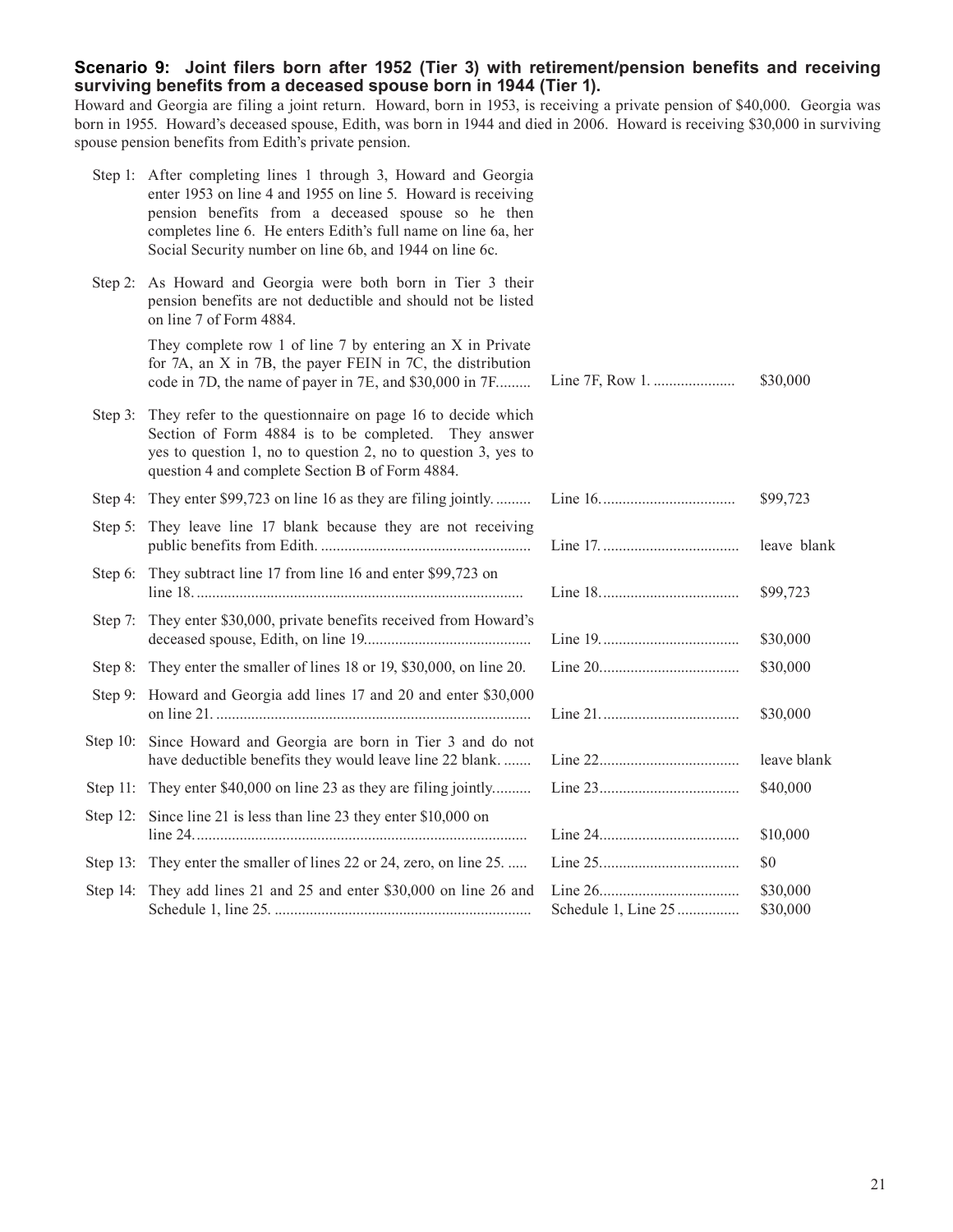### **Scenario 10: Single filer born after January 1, 1950 through December 31, 1952 (Tier 2) receiving surviving benefits from a deceased spouse born in 1939 (Tier 1).**

Alice, born in 1952, is a surviving spouse filing a single return. Her deceased husband Miguel was born in 1939 and died in 2010. Alice has public pension benefits of \$37,500 and is also receiving surviving spouse benefits from Miguel's public pension of \$69,000.

|            | Step 1: After completing lines 1 and 2, Alice enters 1952 on line 4. Alice<br>is receiving pension benefits from a deceased spouse so she then<br>completes line 6. She enters Miguel's full name on line 6a, his<br>Social Security number on line 6b, and 1939 on line 6c. |             |
|------------|------------------------------------------------------------------------------------------------------------------------------------------------------------------------------------------------------------------------------------------------------------------------------|-------------|
| Step 2:    | She completes row 1 of line 7 by entering an X in Public for 7A,<br>the payer FEIN in 7C, the distribution code in 7D, the name of<br>payer in 7E, and \$37,500 in 7F.                                                                                                       |             |
|            | She completes row 2 of line 7 by entering an X in Public for 7A,<br>entering an X in 7B, the payer FEIN in 7C, the distribution code                                                                                                                                         | \$69,000    |
| Step $3$ : | Alice refers to the questionnaire on page 16 to decide which<br>Section of Form 4884 is to be completed. She answers yes to<br>question 1, no to question 2, no to question 3, yes to question 4<br>and completes Section B of Form 4884.                                    |             |
|            | Step 4: She enters \$49,861 on line 16 because she is filing single                                                                                                                                                                                                          | \$49,861    |
|            | Step 5: She enters \$69,000, public benefits received from her deceased                                                                                                                                                                                                      | \$69,000    |
|            | Step 6: Since line 17 is more than line 16, she enters zero on line 18                                                                                                                                                                                                       | \$0         |
|            | Step 7: She leaves line 19 blank because she is not receiving private                                                                                                                                                                                                        | leave blank |
|            | Step 8: She enters the smaller of lines 18 or 19, she enters zero on line 20.                                                                                                                                                                                                |             |
|            | Step 9: Alice adds lines 17 and 20 and enters \$69,000 on line 21                                                                                                                                                                                                            | \$69,000    |
|            |                                                                                                                                                                                                                                                                              | \$37,500    |
|            |                                                                                                                                                                                                                                                                              | \$20,000    |
|            | Step 12: Since line 21 is more than line 23 she enters zero on line 24                                                                                                                                                                                                       | \$0         |
|            | Step 13: She enters the smaller of lines 22 or 24, zero, on line 25.                                                                                                                                                                                                         | \$0         |
|            | Step 14: Alice adds lines 21 and 25 and enters \$69,000 on line 26 and                                                                                                                                                                                                       | \$69,000    |

### **Scenario 11: Filer and spouse both born in Tier 2 with the older spouse born in 1948.**

William and Betty are Michigan residents and are filing a joint return. William, born in 1951, is receiving public pension benefits of \$10,000 and wages from a part-time job. Betty, born in 1948, is receiving private pension benefits of \$20,000.

| Step 1: As the older of William and Betty was born in 1948 (age 68 in |                        |
|-----------------------------------------------------------------------|------------------------|
| 2016), they do not complete Form 4884 and instead complete            |                        |
| Schedule 1, lines 23 and 24 for the Michigan Standard                 |                        |
| Deduction. This standard deduction applies against all income         |                        |
|                                                                       | Do not file Form 4884. |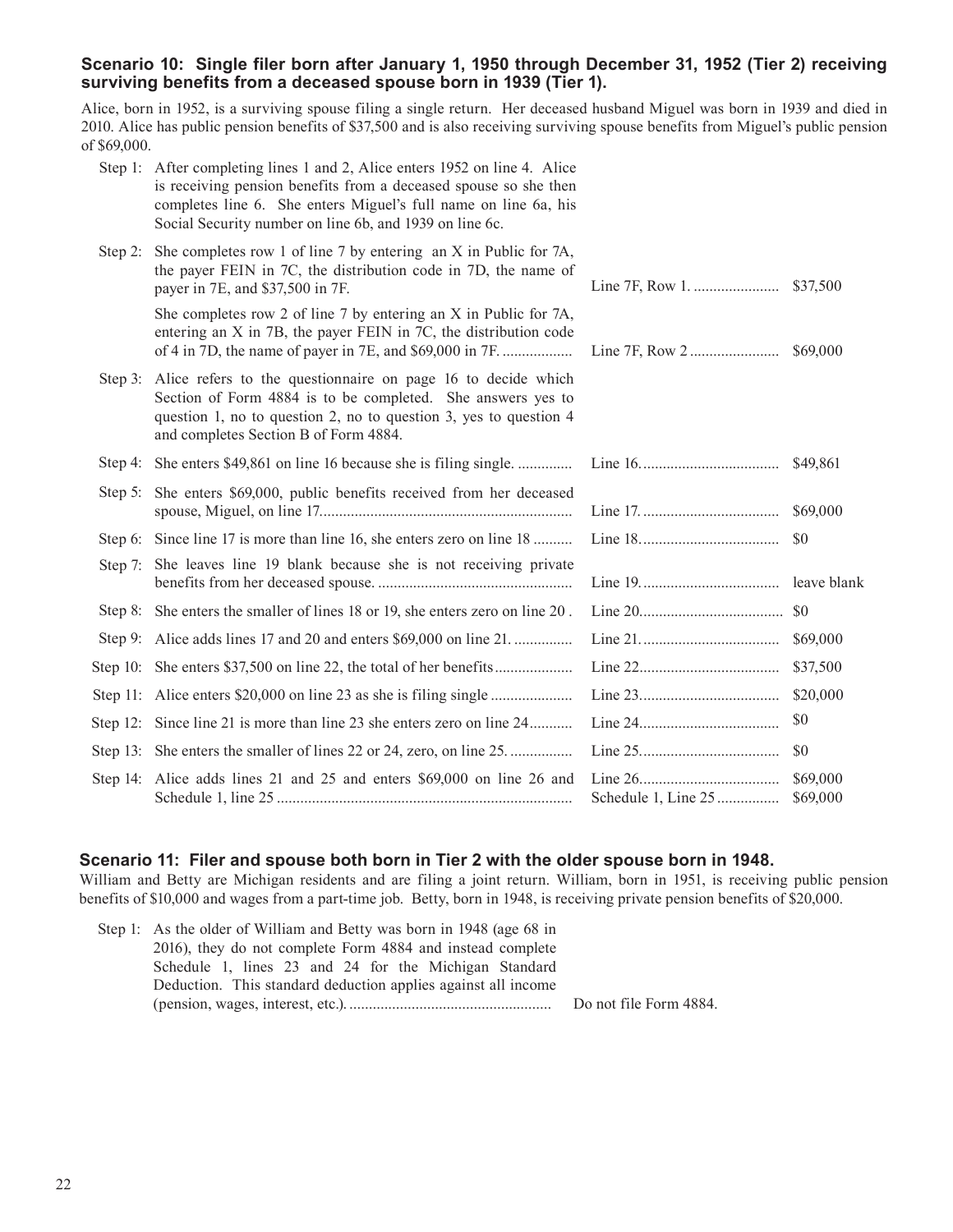### **General Information -** *Homestead Property Tax Credit* **(MI-1040CR)**

The request for your Social Security number is authorized **When to File**  under USC Section 42. Social Security numbers are used by If you are not required to file an MI-1040, you may file your<br>Treasury to conduct matches against benefit income provided credit claim as soon as you know your 2016 Treasury to conduct matches against benefit income provided credit claim as soon as you know your 2016 total household<br>by the Social Security Administration and other sources to resources and property taxes levied in 2016. by the Social Security Administration and other sources to resources and property taxes levied in 2016. If you file a verify the accuracy of the home heating credit and property Michigan income tax return, your credit clai verify the accuracy of the home heating credit and property Michigan income tax return, your credit claim should be tax credit claims filed and to deter fraudulent filings.<br>
attached to your MI-1040 return and filed by Apr

apply: April 15, 2021.

- Your homestead is located in Michigan **Amending Your Credit Claim**
- 
- You pay property taxes or rent on your Michigan
- You were contracted to pay rent, or own the home in the during vector  $\frac{1}{\pi}$ which you live.<br>
w and how that a fine and support the set of the **Delaying Payment of Your Property Taxes**

You can have only one **homestead** at a time, and you must be<br>the occupant as well as the owner or renter. Your homestead Senior citizens, disabled people, veterans, surviving spouses the occupant as well as the owner or renter. Your homestead Senior citizens, disabled people, veterans, surviving spouses can be a rented apartment or a mobile home on a lot in a of veterans, and farmers may be able to del can be a rented apartment or a mobile home on a lot in a of veterans, and farmers may be able to delay paying<br>mobile home park A vacation home or income property is property taxes. Contact your local or county treasurer fo mobile home park. A vacation home or income property is property taxes. Contact considered your homestead not considered your homestead.

Your homestead is in your state of **domicile**. Domicile is the **Total Household Resources** place where you have your permanent home. It is the place Total household resources are the place where you have your permanent home. It is the place Total household resources are the total income (taxable and to which you plan to return whenever you go away. College nontaxable) of both spouses or of a single per to which you plan to return whenever you go away. College nontaxable) of both spouses or of a single person maintaining<br>students and others whose permanent homes are not in a household. They are AGI, excluding net business students and others whose permanent homes are not in a household. They are AGI, excluding net business and farm<br>Michigan are **not** Michigan residents. Domicile continues losses, net rent and royalty losses, and any carryov Michigan are **not** Michigan residents. Domicile continues losses, net rent and royalty losses, and any carryover of a net until you establish a new permanent home.<br>
operating loss, plus all income exempt or excluded from A

is someone else's return see instructions for line 24 on behalf of minor children. Filers claimed as a dependent page 28 to correctly report support received. being exempt from federal income tax

**household resources are over \$50,000.** In addition, you may not claim a property tax credit if your taxable value • Compensation for damages to character or for personal exceeds \$135,000 (excluding vacant farmland classified as injury or sickness agricultural). The computed credit is reduced by 10 percent • An inheritance (except an inheritance from your spouse) for every \$1,000 (or part of \$1,000) that total household • Proceeds of a life insurance policy paid on for every \$1,000 (or part of \$1,000) that total household • Proceeds of a life insurance policy paid on the death of the resources exceed \$41,000. If filing a part-year return, you resources exceed \$41,000. If filing a part-year return, you<br>must annualize total household resources to determine if the<br>insured (except benefits from a policy on your spouse)<br>insured in employer income limitation applies. See "Annualizing Total Household Resources" on page 26.  $\blacksquare$ 

Most filers should use the MI-1040CR in this booklet. If you • Reimbursement from dependent care and/or medical care are blind and own your homestead, are in the active military, spending accounts are an eligible veteran, or an eligible veteran's surviving spouse, complete forms MI-1040CR and MI-1040CR-2 Payments made on your behalf, except government<br>(available on Treasury's Wob site). Use the form that gives payments, paid directly to third parties such as an (available on Treasury's Web site.) Use the form that gives educational institution or subsidized housing project.<br> **ou a larger credit.**<br>
If you are blind and rent your homestead you cannot use **Total household resources do NOT include:** 

If you are blind and rent your homestead, you cannot use the MI-1040CR-2. Claim your credit on the MI-1040CR and • Net operating loss deductions taken on your federal return<br>check box 5b if you are age 65 or younger. Check boxes 5a • Payments received by participants in the fost check box 5b if you are age 65 or younger. Check boxes 5a • Payments received by participants in the foster and 5b if you are blind and age 65 or older.

attached to your MI-1040 return and filed by April 18, 2017 **The May Claim a Property Tax Credit** is to be considered timely. To avoid penalty and interest, if you owe tax, postmark no later than April 18, 2017. The filing deadline to receive a 2016 property tax credit is filing deadline to receive a 2016 property tax credit is

• You were a Michigan resident at least six months of 2016 File a new claim form and write "Amended" across the<br>• You nav property taxes or rent on your Michigan top. If applicable, attach a copy of your property tax homestead<br> **statement(s) and/or lease agreement.** You must file within<br>
You were contracted to pay rent, or own the home in four years of the date set for filing your original income tax

operating loss, plus all income exempt or excluded from AGI. Property tax credit claims may **not** be submitted on **Total household resources include the following items not** behalf of minor children. Filers claimed as a dependent **listed on the form:** 

- Capital gains on sales of your residence regardless of them
- **You may not claim a property tax credit if your total** Nongovernmental scholarship, stipend or grant payments household resources are over \$50,000. In addition you paid directly to an educational institution
	-
	-
	-
	-
	-
- **Which Form to File** Forgiveness of debt, even if excluded from AGI (e.g., mortgage foreclosure)
	-
	-

- 
- grand parent or senior companion program
- Energy assistance grants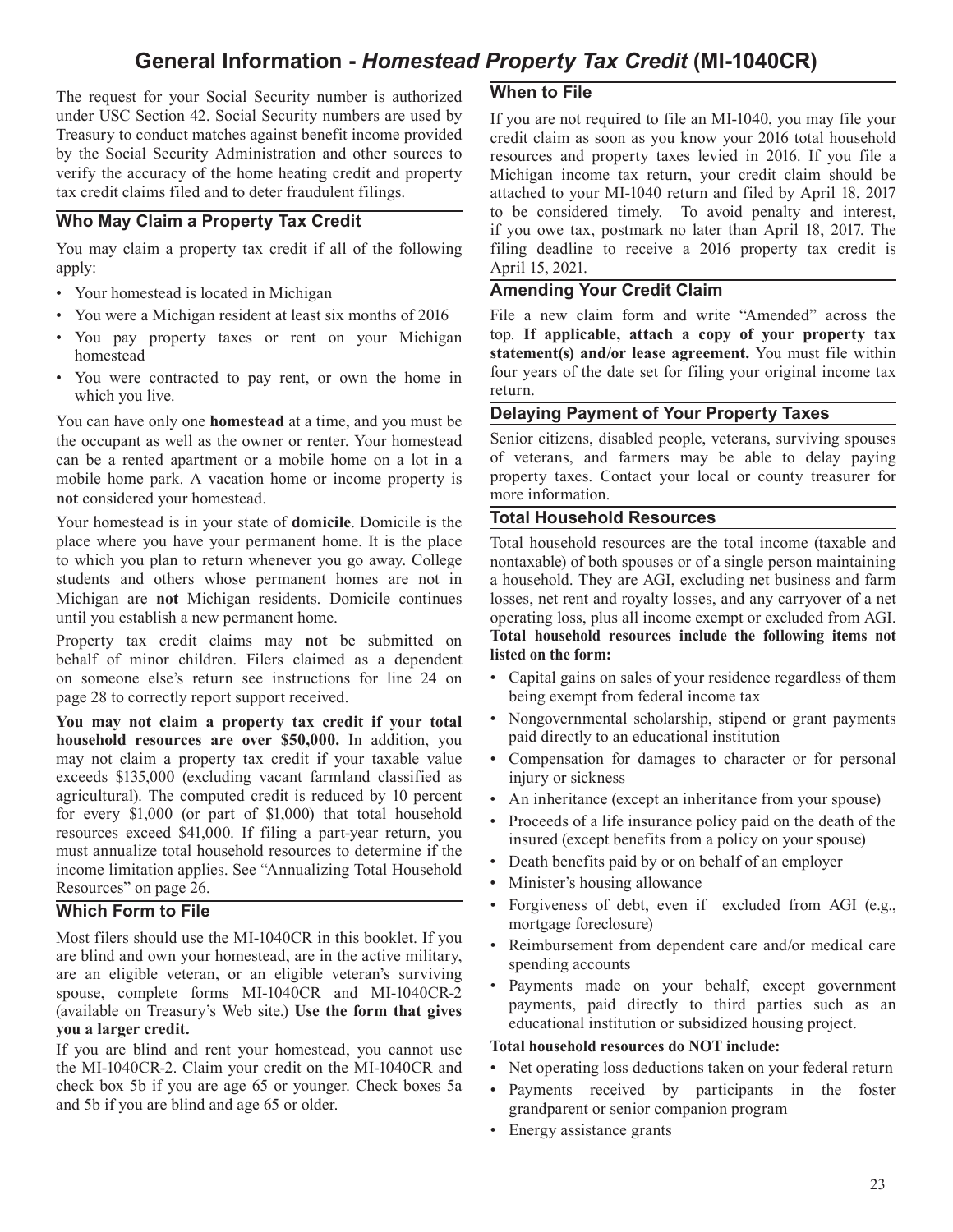• Government payments made directly to a third party (e.g., used to provide police, fire, or advanced life support a PELL grant). portion of a village. 

**NOTE:** If payment is made from money withheld from **NOTE:** School operating taxes are generally only levied your benefit, the payment is part of total household on the non-homestead portion of the property and may not

- 
- 
- State and city income tax refunds and homestead property Michigan return.<br>
tax credits<br>
Characteristics nayments (these nayments are income to the **Owner-occupied duplexes.** When both units are equal,
- Chore service payments (these payments are income to the **Owner-occupied duplexes.** When both units are equal, you are limited to 50 percent of the tax on both units, after
- 
- expenses paid on your behalf (rent, taxes, utilities, food, medical care, etc.) by parents, relatives, or friends
- 
- 
- 
- 
- 
- 

• Most payments from The Step Forward Michigan program. **Step 1:** For more information on total household resources, visit  $$395 \times 12 = $4,740$  annual rent<br>www.michigan.gov/taxtotalhouseholdresources.

# **Exercial Provisions for Farmers Exercise 200 and Separates 34,740** x 0.20 = \$948 taxes attributable to the apartment **Special Provisions for Farmers \$2,150** total taxes - \$948 = \$1,202 taxes attributable to owner's

If you received a farmland preservation tax credit in 2016, homestead you must include it in total household resources. You may  $\frac{1}{12}$  Step 2. you must include it in total household resources. You may<br>subtract the business portion of your homestead property tax<br>credit if you included it in taxable farm income.<br>deduction = \$1,292 taxes attributable to homestead

### **Property Taxes Eligible for Credit CLECTER Step 3:** Step 3:

Ad valorem property taxes that were levied on your The owner's taxes that can be claimed for credit are \$1,202, homestead in 2016, including administrative collection the smaller of the two computations. homestead in 2016, including administrative collection fees up to 1 percent of the taxes, can be claimed no matter when you pay them. You may add to your 2016 taxes the claim if any of the following conditions apply: amount of property taxes billed in 2016 from a corrected Figure Theorem is the contenting contained property.<br>The state of the content of the content of the content of the content of the content of the content of the conte or supplemental tax bill. You must **deduct** from your 2016 total household resources, you may claim all of your taxes property taxes received in 2016 on unoccupied farmland classified as agricultural. Do not

- Delinquent property taxes (e.g., 2015 property taxes paid another person.
- Penalty and interest on late payments of property tax
- 
- 
- Association dues on your property
- uniform millage rate, are based on taxable value, and are  $\frac{1}{x}$  if  $\frac{1}{x}$  if  $\frac{1}{x}$  if  $\frac{1}{x}$  if  $\frac{1}{x}$  if  $\frac{1}{x}$  if  $\frac{1}{x}$  if  $\frac{1}{x}$  if  $\frac{1}{x}$  if  $\frac{1}{x}$  if  $\frac{1}{x}$  if  $\frac{1}{x}$  if  $\frac{1}{x$

payments to a doctor, GI Bill benefits and payments from services and are levied township-wide, except for all or a

your benefit, the payment is part of total household on the non-homestead portion of the property and may not resources. (For example, the MDHHS may pay your rent be included in taxes levied when computing the property tax resources. (For example, the MDHHS may pay your rent be included in taxes levied when computing the property tax directly to the landlord.) credit on any portion of the home not used as your homestead. credit on any portion of the home not used as your homestead.

• Money received from a government unit to repair or **Home used for business.** If you use part of your home for improve your homestead<br>
Surnlus food or food assistance program benefits<br>
of your homestead, but **not** the property taxes on the portion<br>
of your homestead, but **not** the property taxes on the portion • Surplus food or food assistance program benefits of your homestead, but **not** the property taxes on the portion<br>• State and city income tax refunds and homestead property used for business. Attach a copy of U.S. Form 882

provider of the service)<br>
• The first \$300 from gambling, bingo, lottery, awards, or<br>
billed.<br>
• The first \$300 from gambling, bingo, lottery, awards, or<br>
billed.

• The first \$300 in gifts of cash or merchandise received, or **Owner-occupied income property.** Apartment building and **•** appropriate the comparation of the units or single family homeowners who rent a room(s) to a tenant(s) must complete two calculations to figure the tax they can claim and base their • Amounts deducted from Social Security or Railroad<br>Retirement benefits for Medicare premiums<br>Life, health, and accident insurance premiums paid by<br>Life, health, and accident insurance premiums paid by<br>the tax claimed for Eine, health, and accident insurance premiums paid by the tax claimed for credit by the amount of tax claimed as your employer your employer<br>
• Loan proceeds<br>
• Loan proceeds<br> **10.5.** Schedule E with your Michigan return.

• Inheritance from a spouse **Example:** Your home has an upstairs apartment that is rented **Example:** Your home has an upstairs apartment that is rented to a tenant for \$305 per month. Total property taxes on your • Life insurance benefits from a spouse to a tenant for \$395 per month. Total property taxes on your<br>• Payments from a long-term care policy made to a nursing home are \$2.150. Of this amount \$858 is claimed as rental Payments from a long-term care policy made to a nursing home are \$2,150. Of this amount, \$858 is claimed as rental home or other care facility expense. The calculations are as follows:

Farmers. Include farmland taxes in your property tax credit

- property taxes any retund of property taxes received in 2016<br>that was a result of a corrected tax bill from a previous year.<br>**Do not include:** the continuous to your home and that you rent or lease to contiguous to your home and that you rent or lease to
- in 2016) If gross receipts from farming are less than your total<br>Penalty and interest on late payments of property tax household resources and you have lived in your home • Delinquent water or sewer bills **more** than ten years, you may claim the taxes on your • Property taxes on cottages or second homes **•** home and the farmland adjacent and contiguous to your home.
- If gross receipts from farming are less than your total • Most special assessments for drains, sewers, and roads do<br>not meet specific tests and may not be included. You may<br>include special assessments only if they are levied using a<br>include special assessments only if they are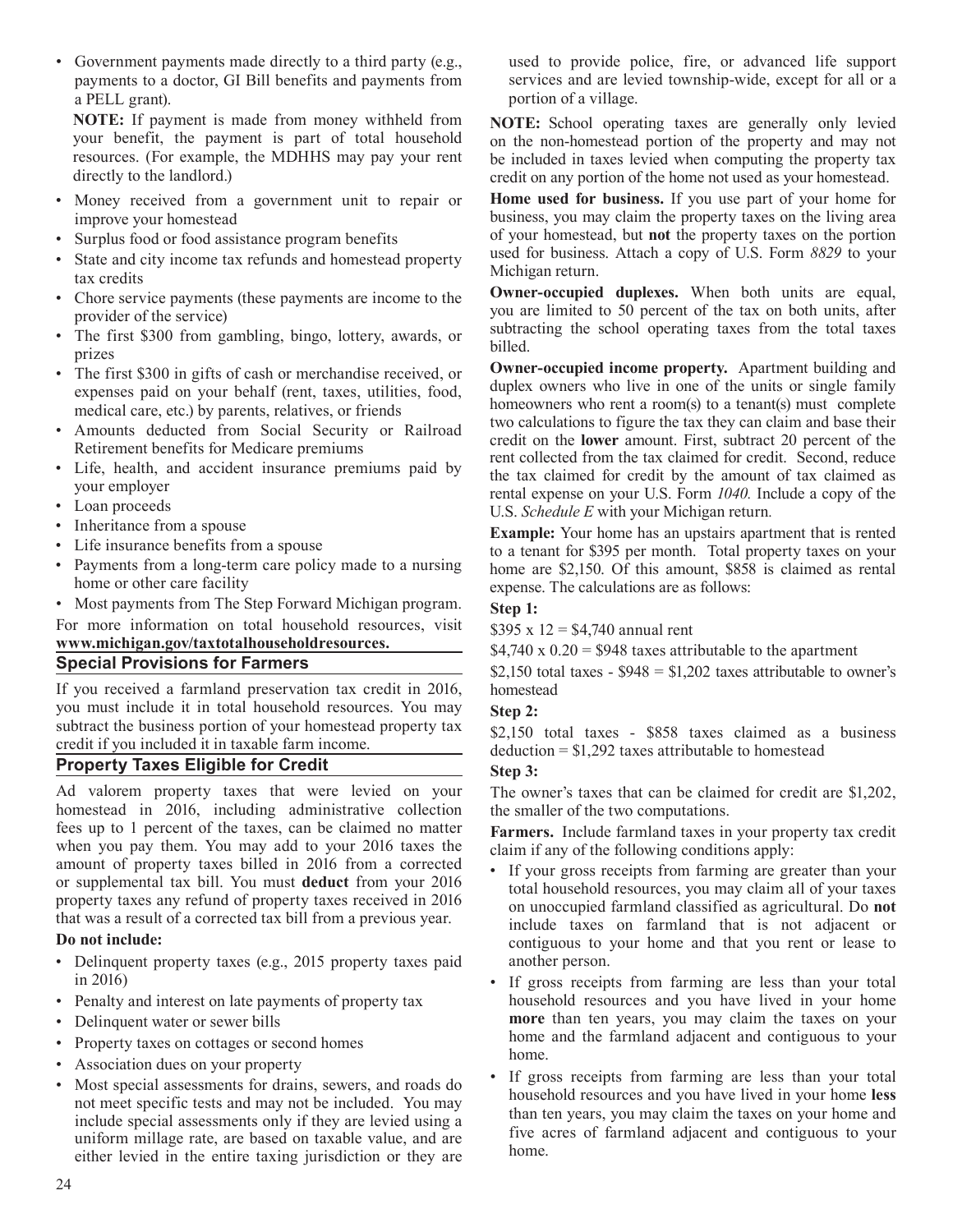You may not claim rent paid for vacant farmland when **If You Moved in 2016** 

credit. In most cases, 20 percent of rent paid is considered property taxes for property with a taxable value greater<br>property tax that can be claimed for credit. The following than \$135,000. Excluded from this restriction property tax that can be claimed for credit. The following are exceptions: farmland classified as agricultural by your assessor.

- If you rent or lease housing subject to a **service charge or Part-Year Residents fees paid** instead of property taxes, you may claim a credit
- Figure **11 your housing is exempt** from property tax and no claimed for credit on your Michigan homestead.<br>Service fee is paid, you are not eligible for a credit. This **Deceased Claimant's Credit** includes university- or college-owned housing.
- 
- 
- • If you are a **cooperative housing corporation resident** death in the "Deceased Taxpayer" box on page 3.
- If you are a resident of a **special housing facility** (not other services. If you pay rent with other services and you the decedent's income in total household resources. are unable to determine the portion that constitutes rent If filing as a **personal representative or claimant** for the only, you may determine your portion of the property related of a single deceased taxpayer you must att

**Example:** You pay \$750 per month for room and board. You paragraph. occupy 600 square feet of a 62,000 square foot apartment<br>building. The landlord pays \$54,000 in taxes per year. for a single deceased person or on a jointly filed credit if

**Home used for business.** If you use part of your apartment 51 to prorate the property taxes. Annualize total household<br>or represent the property of the security of the property taxes. (See the instructions on page 26.) At or rented home for business, you may claim the rent on the resources. (See the instructions on page 26.) Attach a copy<br>living area of your homestead, but not the rent on the portion of the tax bills or lease agreements. If living area of your homestead, but not the rent on the portion used for business. **representative or claimant** of deceased taxpayers for a

computing your property tax credit claim. Farmland owned<br>by a Limited Liability Company (LLC) may not be claimed<br>for a credit if Michigan remained their state of<br>for a homestead property tax credit by one of the individual household resources. Enter the amount of credit you received<br>in 2016 on line 20 or include it in net farm income on line 16.<br>Homestead property tax credits are not included in total<br>Homestead property tax credits are not i

Holliestead property tax credits are not included in total<br>household resources. If you included this amount in your<br>taxable farm income, subtract it from total household<br>resources.<br>Part 3, to determine the taxes that can b **Rent Eligible for Credit Rent Eligible for Credit Rent Eligible for Credit homestead**, then prorate taxes based on days of occupancy. You must be under a lease or rental contract to claim rent for Do **not** include taxes on out-of-state property. Do not include credit. In most cases, 20 percent of rent paid is considered property taxes for property with a

**frees paid** instead of property taxes, you may claim a credit If you lived in Michigan at least six months during the year, based upon 10 percent of the gross rent paid. Use the you may be entitled to a partial credit. If amount the landlord gives you and enter rent paid on<br>line 55 and 10 percent of rent paid on line 56, and follow<br>instructions.<br>If your housing is **exempt** from property tax and no<br>leader to the MI-1040CR, Part 3, to determi

 • If **your housing costs are subsidized,** base your claim on The estate of a taxpayer who died in 2016 (or 2017 before the amount you pay. Do not include the federal subsidy filing a claim) may be entitled to a credit for 2016. The amount. surviving spouse, other authorized claimant, or personal • If you are a **mobile home park resident,** claim the \$3 per representative can claim this credit. Use the decedent's Social month specific tax on line 10, and the balance of rent paid Security number and the personal representative's address. If on line 11. the taxpayer died after December 31, 2015, enter the date of

**member,** claim your share of the property taxes on the The **surviving spouse** is considered married for the year in building. If you live in a cooperative where residents pay which the deceased spouse died and may file a building. If you live in a cooperative where residents pay which the deceased spouse died and may file a joint credit rent on the land under the building, you may also claim 20 for that year. Enter both names and Social Se rent on the land under the building, you may also claim 20 for that year. Enter both names and Social Security numbers percent of that land rent. **NOTE:** Do **not** take 20 percent on the form, and write "DECD" after the dec on the form, and write "DECD" after the decedent's name. of your total monthly payment.<br>If you are a resident of a **special housing facility** (not the deceased's signature line. Enter the date of death in the noted above), base your claim on rent only. **Do not** include "Deceased Taxpayer" box on the bottom of page 3. Include

only, you may determine your portion of the property refund of a **single** deceased taxpayer, you **must attach a U.S.** taxes that can be claimed for credit based on square Form 1310 or Michigan Claim for Refund Due a Deceas taxes that can be claimed for credit based on square<br>footage, or, divide the taxes by the number of residents for<br>whom the home is licensed to care. This information may<br>Name line and the representative's or claimant's nam whom the home is licensed to care. This information may Name line and the representative's or claimant's name, title<br>be obtained from your housing facility. Visit and address in the Home Address line. See the "Deceased be obtained from your housing facility. Visit and address in the Home Address line. See the "Deceased<br>www.michigan.gov/iit for more information about Taxpayer Chart of Examples" on page 50 A claimant **www.michigan.gov/iit** for more information about Taxpayer Chart of Examples" on page 59. A **claimant** claimant claimant claimants are result of the date of death as noted in the following must prorate to the date of death as noted in the following

building. The landlord pays \$54,000 in taxes per year. for a single deceased person or on a jointly filed credit if Step 1: 600/62,000 = 0.0097 both filers became deceased during the 2016 tax year, must both filers became deceased during the 2016 tax year, must **Step 2:** \$54,000 x 0.0097 = \$524 taxes you can claim for credit prorate taxes to the date of death. Complete lines 47 through **Home** used for business If you use part of your apartment 51 to prorate the property taxes. An **jointly** filed return, you **must attach a U.S. Form 1310 or**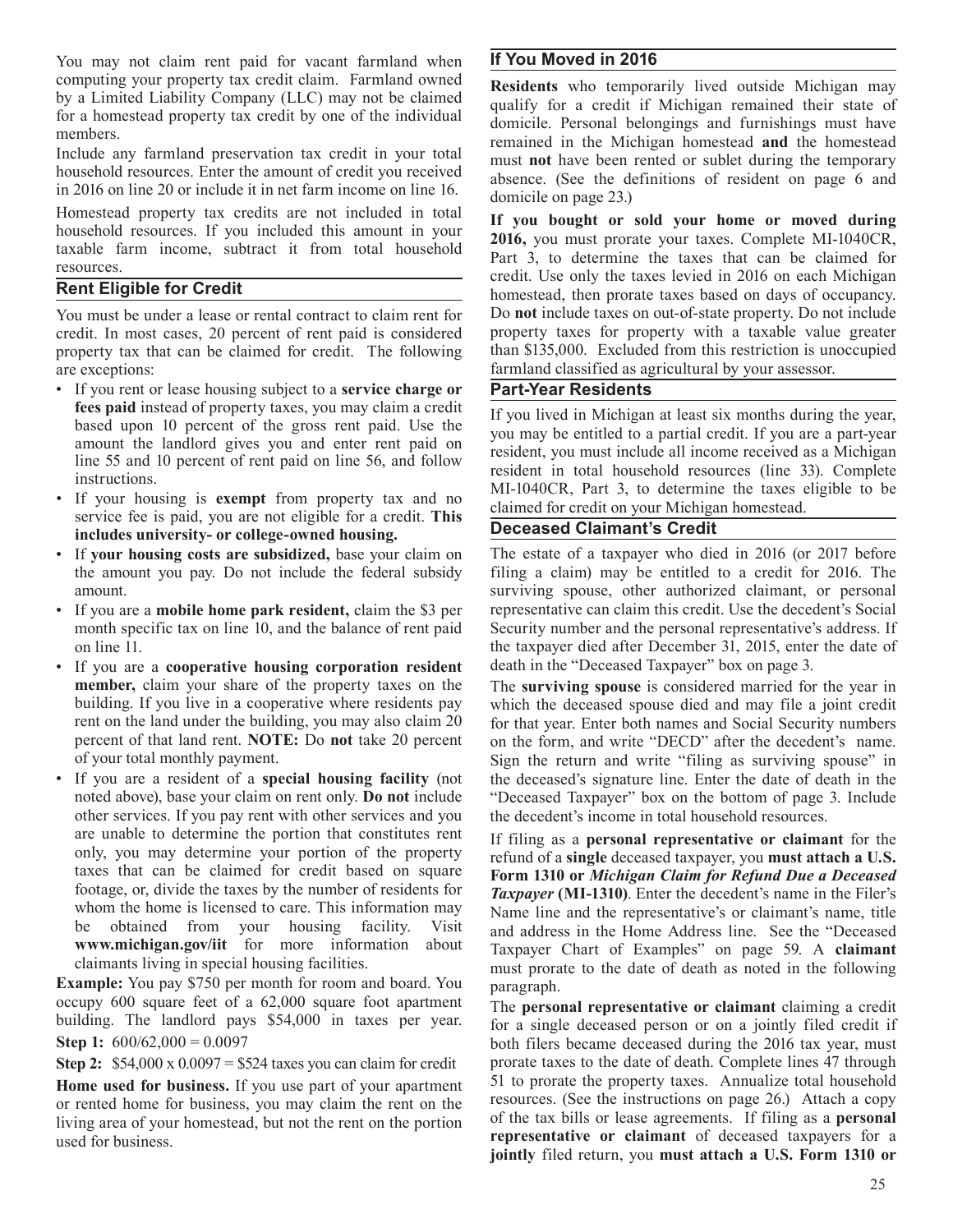*Michigan Claim for Refund Due a Deceased Taxpayer* **Filing Separate State Returns and Maintaining** *(MI-1310)* Enter the names of the deceased persons in the **Separate Homesteads (MI-1310)**. Enter the names of the deceased persons in the Filer's and Spouse's Name lines and the representative's or Spouses who file separate Michigan income tax returns and claimant's name, title, and address in the Home Address line. did not share a household during the tax y

a part-year resident), you must annualize the total household resources to determine if the credit reduction applies. **Married Filing Separately and Shared a**  (Exception: the surviving spouse filing a joint claim does not have to annualize the deceased spouse's income.)

- 
- 
- 

### To annualize total household resources (project what it portion of the credit on your MI-1040CR, line 44. **would have been for a full year):**

**Step 1:** Divide 366 by the number of days the taxpayer was a

**Step 2:** Multiply the answer from step 1 by the taxpayer's after your separation. Complete and attach Form 5049 total household resources (MI-1040CR, line 33). The result is total household resources (MI-1040CR, line 33). The result is the annualized total household resources.

If you married during 2016, combine each spouse's share of *Tax Credits* faves or rent for the period of time you or your spouse lived (Form 2105). taxes or rent for the period of time you or your spouse lived<br>in separate homesteads prior to getting married. Then add<br>**Example:** Karl and Cathy separated on October 2, 2016. The in separate homesteads prior to getting married. Then add **Example:** Karl and Cathy separated on October 2, 2016. The this to the prorated taxes or rent for your marital home after annual taxes on the home they owned were \$1,860. Cathy<br>vour marriage You are only allowed to claim rent and taxes continued to live in the home and Karl moved your marriage. You are only allowed to claim rent and taxes

# lived together for <sup>275</sup> days. **Homesteads**

on only one home. The total household resources must be the spouse's total income by 366 days, then multiply that figure combined income of both you and your spouse for the entire by 275.<br>
Cothy (\$20,000/266) x 275 = \$15,

# year.<br> **Cathy (\$20,000/366) x 275 = \$15,027<br>
Separated Claimants Schedule (Form 5049)** *Karl* (\$25,000/366) x 275 = \$18,784<br>
This form can be found at www.mishigan.gov/toxes *Cathy and Karl must each complete Form 5049 and*

This form can be found at **www.michigan.gov/taxes**. Cathy and Karl must each complete Form 5049<br>Submit Form 5049 with Form MI 1040CB MI 1040CB 2 or Submit Form 5049 with Form MI-1040CR, MI-1040CR-2 or

- You filed as married filing separately, and you and your together to determine the total for the together. spouse maintained separate homesteads all year. Complete only Part 3 of Form 5049.  $$15,027 + $18,784 = $33,811$
- 
- You filed as married filing separately, and you and your spouse maintained separate homesteads at the end of Cathy  $$15,027/\$33,811 = 44\%$ the year.  $Karl \quad $18,784/\$33,811 = 56\%$

claimant's name, title, and address in the Home Address line. did not share a household during the tax year may each claim a<br>See "Deceased Taxpayer Chart of Examples" on page 59. See "Deceased Taxpayer Chart of Examples" on page 59. credit. Each credit is based on the individual taxes or rent and<br>**Annualizing Total Household Resources** individual total household resources for each person. This individual total household resources for each person. This If you are filing a part-year credit (for a deceased taxpayer or only applies to homes located in Michigan. They each must<br>a part-year resident) you must annualize the total household complete Form 5049 and provide an expl

have to annualize the deceased spouse's income.)<br>• If you have checked a box on line 5 and your annualized shared a homestead for the entire year are entitled to one If you have checked a box on line 5 and your annualized shared a homestead for the entire year are entitled to one total household resources are less than \$6,000 use your property tax credit. The credit claim must be based total household resources are less than \$6,000 use your property tax credit. The credit claim must be based on the annualized total household resources to determine your total household resources of both spouses during the annualized total household resources to determine your total household resources of both spouses during the time<br>percentage of taxes not refundable from MI-1040CR the homestead was shared. A spouse claiming the credit percentage of taxes not refundable from MI-1040CR the homestead was shared. A spouse claiming the credit Table 2, page 29. Table 2, page 29.<br>A senior, age 65 or older, filing a part-year credit must resources for both spouses. A spouse filing the credit A senior, age 65 or older, filing a part-year credit must resources for both spouses. A spouse filing the credit calculate annualized total household resources before should also include the other spouse's income on the Ot calculate annualized total household resources before should also include the other spouse's income on the Other using MI-1040CR Table A, page 29. using MI-1040CR Table A, page 29.<br>• If the annualized income is more than \$41,000 for any Credit Claim You and your spouse may choose how you If the annualized income is more than \$41,000 for any Credit Claim. You and your spouse may choose how you claimant, use annualized total household resources to want to divide the credit If each spouse claims a portion of claimant, use annualized total household resources to want to divide the credit. If each spouse claims a portion of determine the percentage allowable in MI-1040CR the credit attach a conv of the claim showing each spouse' determine the percentage allowable in MI-1040CR the credit, attach a copy of the claim showing each spouse's Table B, page 30. share of the credit to each income tax return. Enter only your

### **Separated or Divorced in 2016**

Figure your credit based on the taxes you paid together<br>Michigan resident in 2016.<br>before your separation plus the taxes you paid individually the annualized total household resources.<br> **Married During 2016** more information or to help you calculate a prorated **Married During 2016** share of taxes, see *Michigan Homestead Property* share of taxes, see *Michigan Homestead Property*<br>Tax Credits for Separated or Divorced Taxpayers

on homesteads located in Michigan. on October 2 and paid \$350 per month rent for the rest of the **Filing a Joint Return and Maintaining Separate** year. Cathy earned \$20,000 and Karl earned \$25,000. They

**Step 1:** Calculate the prorated total household resources for Your claim must be based on the tax or rent for 12 months each spouse for the 275 days they lived together. Divide each on only one home. The total household resources must be the spouse's total income by 366 days then mul

MI-1040CR-7 if any of the following situations apply to you: **Step 2:** Add both prorated total household resources<br>• You filed as married filing separately and you and your together to determine the total for the time they

• You filed as married filing separately, and you shared a **Step 3:** Divide each individual's prorated share of total homestead with your spouse all year.<br>
You filed as married filing separately and you and your percentage attributable to each.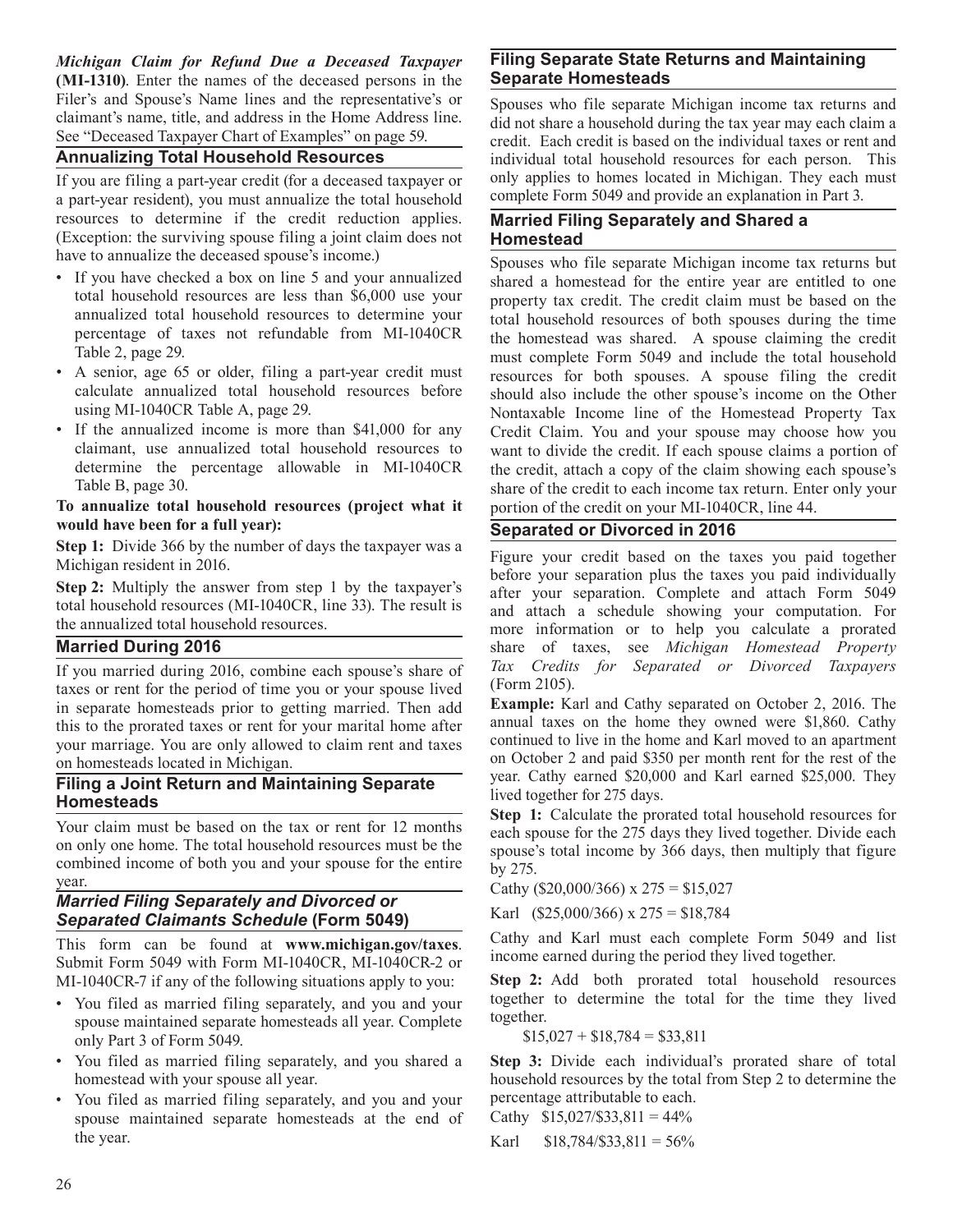**Step 4:** Calculate the prorated taxes eligible for credit for the time they lived together. Divide the \$1,860 by 366 days, then multiply by 275 days.

 $$1,860/366$ ) x  $275 = $1,398$ 

**Step 5:** Calculate each individual's share of the prorated<br>tower shares together. If you lived in the facility only part<br>tower. Multiply the \$1.308 by the percentages determined in **Step 5:** Calculate each individual's share of the prorated  $\frac{1}{2}$  and your shares together. If you lived in the facility only part taxes. Multiply the \$1,398 by the percentages determined in

Enter these amounts on MI-1040CR, line 50, column B.

Cathy uses lines 47 through 50, column A, to compute her share of taxes for the remaining 91 days.

Karl uses lines 52 and 53 to compute his share of rent. Each completes the remaining lines of MI-1040CR according to the form instructions.

If you are a resident of a nursing home, adult foster care **Single Adults Sharing a Home**  home, or home for the aged; including assisted living When two or more single adults share a home, each may file facilities, that facility is considered your homestead. If the a credit claim if each has contracted to pay r facility provides an itemized statement that separates rent share of the home. Each adult should file an individual claim<br>from other services, base your credit on rent. If the facility based on his or her total household r from other services, base your credit on rent. If the facility based on his or her total household resources and prorated does not provide an itemized statement and pays local share of taxes or rent paid. Additional inform property taxes (many do not), you may claim your portion

### **Line-by-Line Instructions for** *Homestead Property Tax Credit* **(MI-1040CR)**

both Social Security numbers, but do **not** enter your spouse's name.<br> **Line 5:** Check the box that applies to you or your spouse as of **Property Tax** 

**Line 5:** Check the box that applies to you or your spouse as of December 31, 2016, if any. If both boxes 5a and 5b apply, check **Line 8: Homestead Status.** Check this box if the taxable both.

**Line 5a:** Age 65 or older. This includes the unremarried surviving spouse of a person who was 65 or older at the time of

Security Guidelines 42 USC 416). If you are age 66 or older<br>you may not claim an exemption as totally and permanently<br>Farmers should include the taxable value of all land that

status. All couples who are married under the laws of the State **as agricultural.**  of Michigan, or under the laws of another state, and are treated Line 10: Read "Property Taxes Eligible for Credit" on page as married for federal tax purposes must claim either married 24 before you complete this line. as married for federal tax purposes must claim either married filing jointly or married filing separately status on the property **Line 11:** Read "Rent Eligible for Credit" on page 25 before tax credit. If you file <sup>a</sup> joint federal return, you must file <sup>a</sup> joint you complete this line. property tax credit. If you filed married filing separately, you **Total Household Resources** must include the total household resources of both spouses must include the total household resources of both spouses<br>unless you filed separate federal returns and maintained<br>spouse received in 2016. If your family lived in Michigan separate homesteads. If you filed your federal return as head of<br>household or qualifying widow(er), file your property tax credit<br>as single.<br>household resources. (See "Total Household Posources"

 of those taxes for credit. Ask the facility manager what your share of the taxes are or, to determine it yourself, divide the amount of property tax levied on the facility in 2016 by the number of residents for which the facility is licensed. This is your share. If both you and your spouse live in the facility, taxes. Multiply the \$1,398 by the percentages determined in<br>Step 3.<br>Step 3.<br>Step 3. Step 3.<br>Cathy \$1,398 x 44% = \$615<br>Cathy \$1,398 x 44% = \$615<br>Cathy \$1,398 x 44% = \$615

Exception: Credit is not allowed if your care facility charges<br>
Karl \$1,398 x 56% = \$783<br>
exception: Credit is not allowed if your care facility charges are paid directly to the facility by <sup>a</sup> government agency.

> If you maintain <sup>a</sup> homestead and your spouse lives in an adult care home, you may file a joint credit claim. Combine the tax for your homestead and your spouse's share of the facility's property tax to compute your claim.

 If you are single and maintain a homestead (that is **not**  rented) while living in an adult care home, you may claim **Residents of Adult Care Homes including** either your homestead or your share of the facility's property tax, but not both. Use the one that gives you the larger credit. tax, but not both. Use the one that gives you the larger credit.

a credit claim if each has contracted to pay rent or owns a share of taxes or rent paid. Additional information can be found on Treasury's Web site.

*Lines not listed are explained on the form.* **Line 7: Residency.** Check the box that describes your<br> **Lines 1. 2. and 3:** Enter your name(s) address and Social Michigan residency for 2016. If you and your spouse had a Lines 1, 2, and 3: Enter your name(s), address, and Social Michigan residency for 2016. If you and your spouse had a<br>Security number(s) If you are married filing separately enter different residency status during the year, Security number(s). If you are married filing separately, enter different residency status during the year, check a box for hoth Social Security numbers but do **not** enter your spouse's each of you. If you checked box c, e

value of your homestead includes unoccupied farmland classified as agricultural by your assessor.

Line 9: If the taxable value of your homestead is greater death. You are considered 65 the day before your 65th birthday. **than \$135,000, STOP; you are not eligible for the lime 5b:** Deaf, blind, hemiplegic, avadriplegic, and **homestead property tax credit.** If your taxable value **homestead property tax credit.** It your taxable value is or totally and permanently disabled (as defined under Social less than \$135,000, enter the 2016 taxable value from your disabled. Blind means your better eye permanently has 20/200<br>vision or less with corrective lenses, or your peripheral field of<br>vision is 20 degrees or less.<br>Line 6: Filing Status. Check the box to identify your filing<br>Lin **Line 6: Filing Status.** Check the box to identify your filing **homestead attributable to unoccupied farmland classified**

household resources. (See "Total Household Resources," page 23.)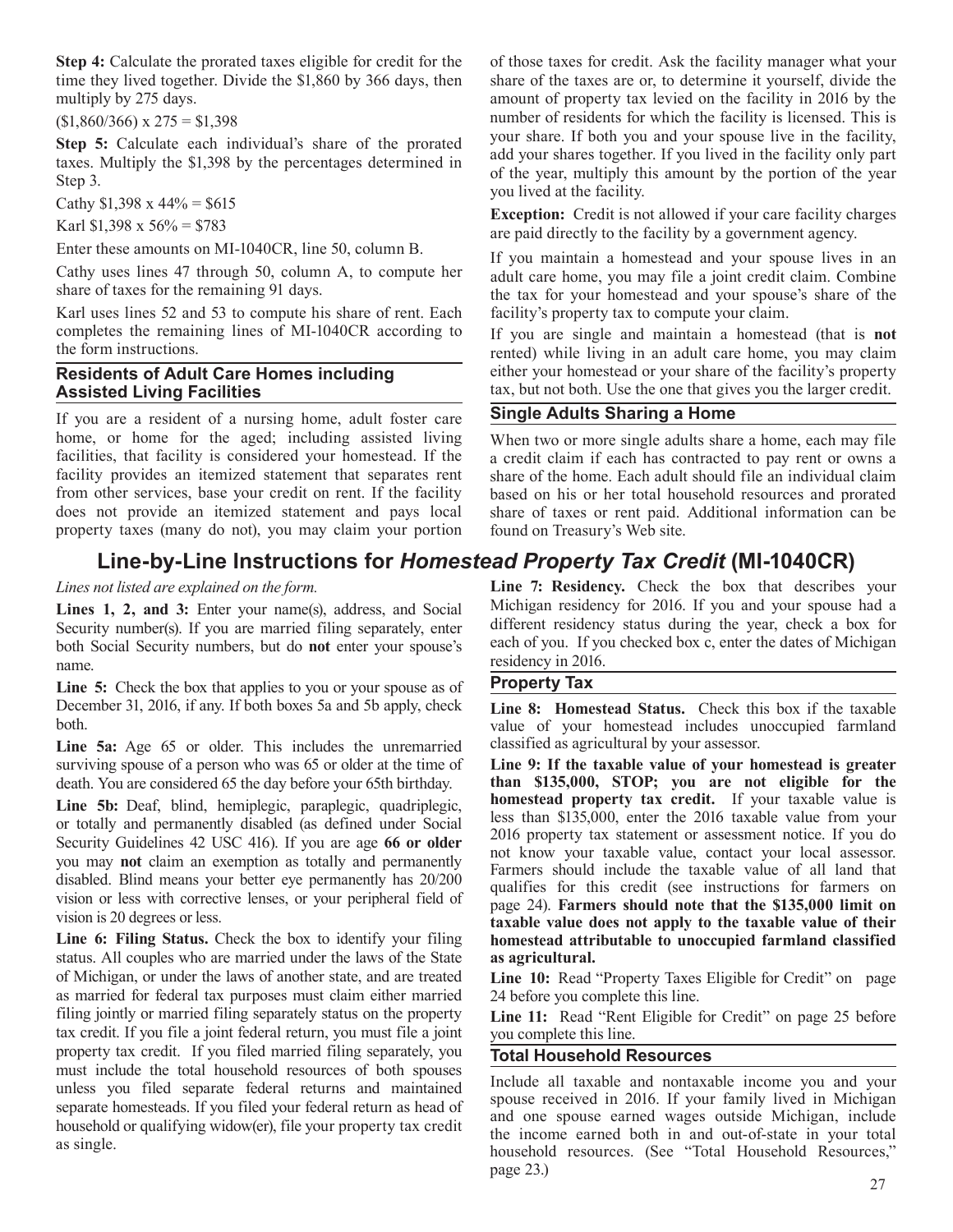Line 14: Enter all compensation received as an employee. \$300; farmland preservation tax credits if not included in net Include strike pay, supplemental unemployment benefits farm income on line 16; and forgiveness of debt to the extent (SUB pay), sick pay, or long-term disability benefits, included in federal AGI (e.g., mortgage foreclosure). including income protection insurance, and any other **Line 21:** Enter your Social Security, Supplemental Security amounts reported to you on Form W-2. Include Income (SSI), and/or Railroad Retirement benefits. Include

Line 15: Do not include business dividend and interest death benefits and **amounts received for minor children or** income reported as a distributive share on Form K-1. See other dependent adults who live with you. Report the amount line 16 instructions. actually received for the year. Medicare premiums reported on

- • U.S. *Schedule C* (Profit or Loss from Business).
- 
- 
- 
- U.S. *Schedule F* (Profit or Loss from Farming). line 27 instructions.<br>• Include income items reported as a distributive share.

# If the total is negative enter "0." Include amounts from during 2016.<br>sources outside Michigan. Attach the above federal

- 
- (rents, royalties). subsidized housing project.
- Part V (Net farm rental income or (loss) from Form 4835) Line 25: Enter other nontaxable income. This includes: of the U.S. *Schedule E.*

Line 18: Enter all annuity, retirement, pension and individual • Adoption subsidies<br>
retirement account (IRA) benefits. This should be the taxable<br>
interitance (except an inheritance from your spouse)<br>
• An inheritance (except an inheritance from your spouse) amount shown on your U.S. Form 1099-R. If no taxable <sup>•</sup> An inheritance (except an inheritance from your spouse)<br>amount is shown on your U.S. Form 1099-R, use the amount • Proceeds of a life insurance policy paid on the de amount is shown on your U.S. Form  $1099-R$ , use the amount required to be included in AGI. Enter "0" if all of your insured (except benefits from a policy on your spouse) distribution is from your contributions made with income distribution is from your contributions made with income<br>previously included in AGI. Include reimbursement payments<br>such as an increase in a pension to pay for Medicare charges.<br>Also include the total amount of any lump su Also include the total amount of any lump sum distribution  $\cdot$  Forgiveness of debt to the e<br>including amounts reported on your U.S. Form 4972. Do (e.g., mortgage foreclosure) including amounts reported on your U.S. Form 4972. Do **not** include recoveries of after-tax contributions or amounts rolled over into another plan (amounts rolled over into a spending accounts Roth IRA must be included to the extent included in AGI). Not have the method in the extent included in AGI.<br>
You must include any part of a distribution from a Roth<br>
IRA that exceeds your total contributions to the Roth<br>
IRA regardless of whether this amount is included in AGI.<br>

Line 19: Enter net capital gains and losses. This is the total of short-term and long-term gains, less short-term and long-<br>term losses from your U.S. Schedule D (losses cannot exceed<br> $\frac{1}{1}$ ;  $\frac{1}{1}$ ;  $\frac{27}{1}$ . Enter the total neumeric mode to Example of the contract of the sale of your contract the sale of your schedule public assistance payments. Your<br>
filing separately). Include gains realized on the sale of your by MDHHS and all other public assistance payme residence whether or not these gains are exempt from federal

**Line 16:** Add the amounts from: your Social Security or Railroad Retirement statement should be deducted.

• Part II (Ordinary Gains and Losses) of the U.S. Form 4797. **Line 22:** Enter child support and all payments received as a foster parent. **NOTE:** If you received a 2016 Custodial Party • Part II (Income or Loss from Partnerships and School and Trusts) and Part III (Income or Loss from Estates and Trusts) of the U.S. *Schedule E.*<br>and Trusts) of the U.S. *Schedule E.* 

**Line 23:** Enter all unemployment compensation received

**Sources outside Michigan. Attach the above federal Line 24:** Enter the value over \$300 in gifts of cash or **schedules to your claim. Exercise numerical** merchandise received, or expenses paid on your behalf (rent, **Line 17:** Add the amounts from:<br>
• Part I (Income or Loss from Rental Real Estate and are expenses paid on your behalf (rent, taxes, utilities, food, medical care, etc.) by parents, relatives, • Part I (Income or Loss from Rental Real Estate and or friends. This includes the amount of financial support you received if you are claimed as a dependent on someone <br>• Part IV (Income or Loss from Real Estate Mortgage Part IV (Income or Loss from Real Estate Mortgage else's return. Do not include government payments made Investment Conduits (REMIC)) of the U.S. *Schedule E* directly to third parties such as an educational institution o directly to third parties such as an educational institution or

- **If the total is negative enter "0." Include amounts from Solution is negative enter "0." Include amounts from paid directly to an educational institution sources outside Michigan. Attach the above federal**
- sources outside Michigan. Attach the above federal <br>
 Compensation for damages to character or for personal injury or sickness
	-
	-
	-
	-
	-
	-
	- Reimbursement from dependent care and/or medical care
	-

Line 26: Enter workers' compensation, service-connected first. **NOTE:** Losses from Roth IRAs cannot be deducted. disability compensation and pension benefits from the **Line 19:** Enter net capital gains and losses. This is the total Veterans Administration. Veterans receiving re

Isolation whence of not those gains are exempt from reactar<br>income tax.<br>Isolatement(s) may include the following: Family Independence **Line 20:** Enter alimony received and other taxable income.<br>
Describe other taxable income. This includes: awards,<br>
prizes, lottery, bingo, and other gambling winnings over<br>
prizes, lottery, bingo, and other gambling winni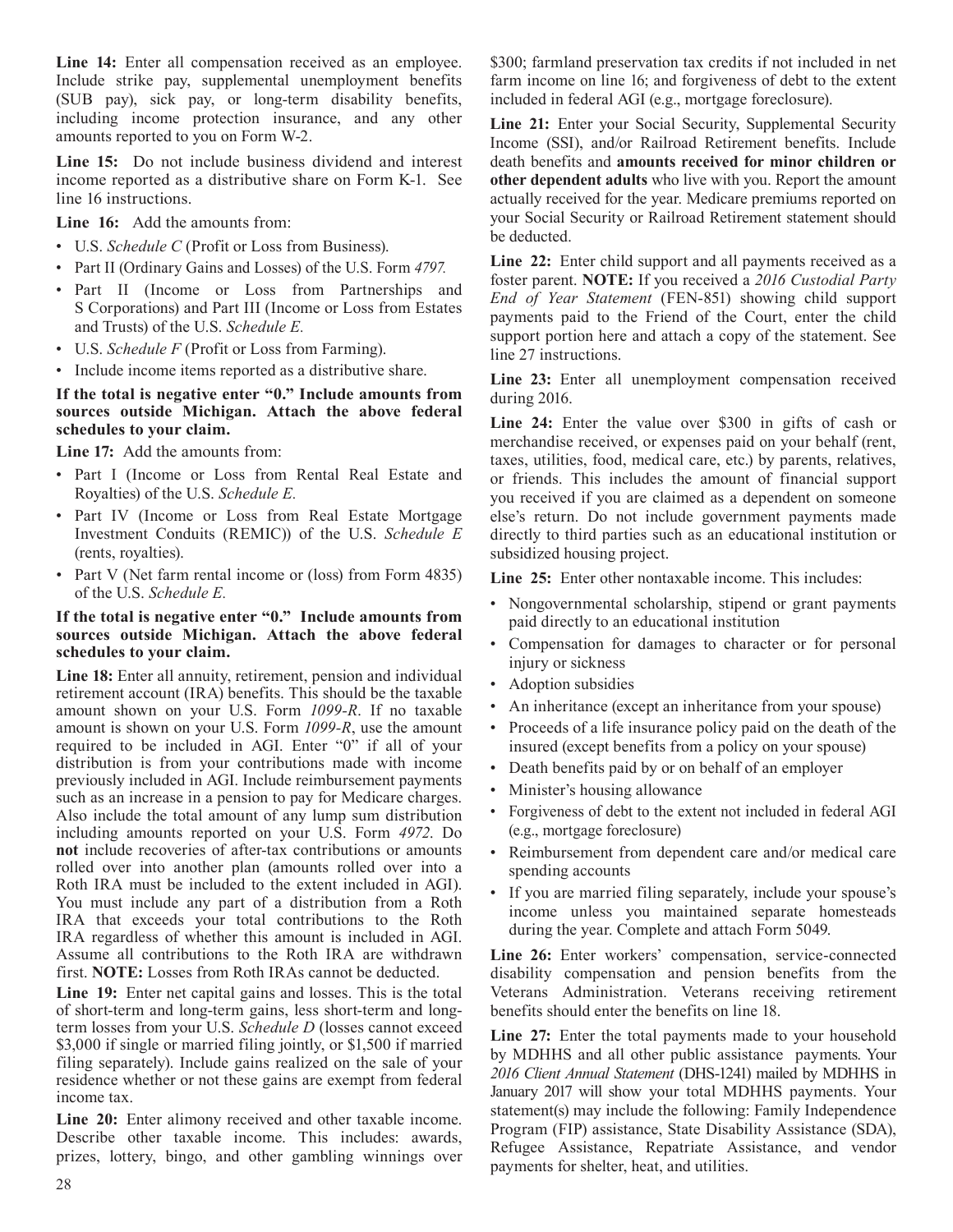**NOTE:** If you received a 2016 FEN-851 (attach a copy), subtract the amount of child support payments entered on **MI-1040CR TABLE 2:** line 22 from the total MDHHS payments and enter the **PERCENT OF TAXES NOT REFUNDABLE** difference here.

**Line 30:** Enter total adjustments from your U.S. Form  $1040$ or U.S. Form *1040A*. Describe adjustments to income. These adjustments reduce total household resources and include **OTHER CLAIMANTS** \* some of the following:

- Payments to IRAs, SEP, SIMPLE, or qualified plans
- Student loan interest deduction
- Moving expenses into or within Michigan can be included in "Other Adjustments" to reduce total household resources. Moving expenses when moving out of Michigan cannot be included in "Other Adjustments" to
- 
- Self-employed health insurance deduction
- Penalty on early withdrawal of savings
- Alimony paid
- 
- Archer Medical Savings Account (MSA) deduction
- 
- 

**Line 31:** Enter health insurance premiums, Health and 5b complete Section B. All other claimants complete<br>Maintenance Organization (HMO) premiums, or other<br>insurance premiums you paid for yourself and your family.<br>Include

- 
- 
- 
- Prescription drug plan
- Automobile insurance (medical care portion only).

You must uce \$24,001 - \$25,000 ........................ 84% (0.84) red an insurance premium by the federal \$25,001 - \$26,000 ........................ 80% (0.80) premium tax credit received under the Patient Protection and Affordable Care Act. Use the 2016 U.S. Premium Tax Credit Form *8962* to calculate the net insurance premium. The annual total insurance premium (line 11A of U.S. Form 8962 or the sum of lines 12A through 23A of U.S. Form 8962) less the total premium tax credit (line 24 of U.S. Form *8962*) may

percentage from MI-1040CR Table 2. **This is the amount benefits** in 2016, prorate your credit to reflect the ratio of **that will not be refunded.** The personal representative benefits in 2016, prorate your credit to reflect the ratio of income from other sources to total hous claiming a credit for a deceased taxpayer with total<br>household resources of \$6,000 or less must annualize prorate your credit use the information from your form to<br>the decedent's income and use the annualized figure to<br>com the decedent's income and use the annualized figure to complete MI-1040CR Worksheet 3 on page 30.<br>determine the poppefundable percentage from Table 2. Then Line 43: The computed credit is reduced by 10 percent for determine the nonrefundable percentage from Table 2. Then **Line 43:** The computed credit is reduced by 10 percent for<br>use the **actual** total household resources to compute the every \$1,000 (or part of \$1,000) that your tot use the **actual** total household resources to compute the every \$1,000 (or part of \$1,000) that your total household<br>credit. See "Annualizing Total Household Resources" on resources exceed \$41,000. Enter the percentage fro credit. See "Annualizing Total Household Resources" on page 26. MI-1040CR Table B that applies to your total household

# difference here. **ALL GENERAL CLAIMANTS**

| Income | % of Income |
|--------|-------------|
|        |             |

| Income             | % of Income |
|--------------------|-------------|
|                    |             |
|                    |             |
|                    |             |
|                    |             |
| More than $$6,000$ | $3.5\%$     |

\*Other claimants are senior citizens or people<br>who are paraplegic, hemiplegic, quadriplegic, • Deduction for self-employment tax who are paraplegic, hemiplegic, quadriplegic quadriplegic<br>
• Self-employed bealth insurance deduction unremarried spouse of an individual 65 or older.

# • Jury duty pay you gave to your employer<br>
• Archer Medical Savings Account (MSA) deduction<br> **Claimant Status**

• Health Savings Account (HSA) deduction Complete only Section A, B, or C, whichever applies to you. • Any other adjustments to gross income included on your Senior claimants who checked only 5a complete Section A. 2016 U.S. Form  $1040$ .<br>
2016 U.S. Form  $1040$ .<br>
2016 U.S. Form  $1040$ .<br>
2016 U.S. Form  $1040$ .<br>
2016 U.S. Form  $1040$ .

• Medical insurance **annualized** total household resources to determine the • Dental insurance reduction percentage using MI-1040CR Table A.

| <b>MI-1040CR TABLE A:</b><br><b>SENIOR CREDIT REDUCTION</b> |            |  |  |
|-------------------------------------------------------------|------------|--|--|
| <b>Total Household Resources</b>                            | Percentage |  |  |
|                                                             |            |  |  |
|                                                             |            |  |  |
|                                                             |            |  |  |

be claimed.<br> **Line 42:** If you checked only 5a enter the amount from<br> **Property Tax Credit Line 38.** If you checked only 5b or checked both 5a and 5b line 38. If you checked only 5b or checked both 5a and 5b **Line 34:** Multiply line 33 by 3.5 percent (0.035) or the enter the amount from line 39. All others enter the amount percentage from MI 1040CP. Table 2. This is the amount from line 41. If you received FIP assistance or ot

resources from line 33.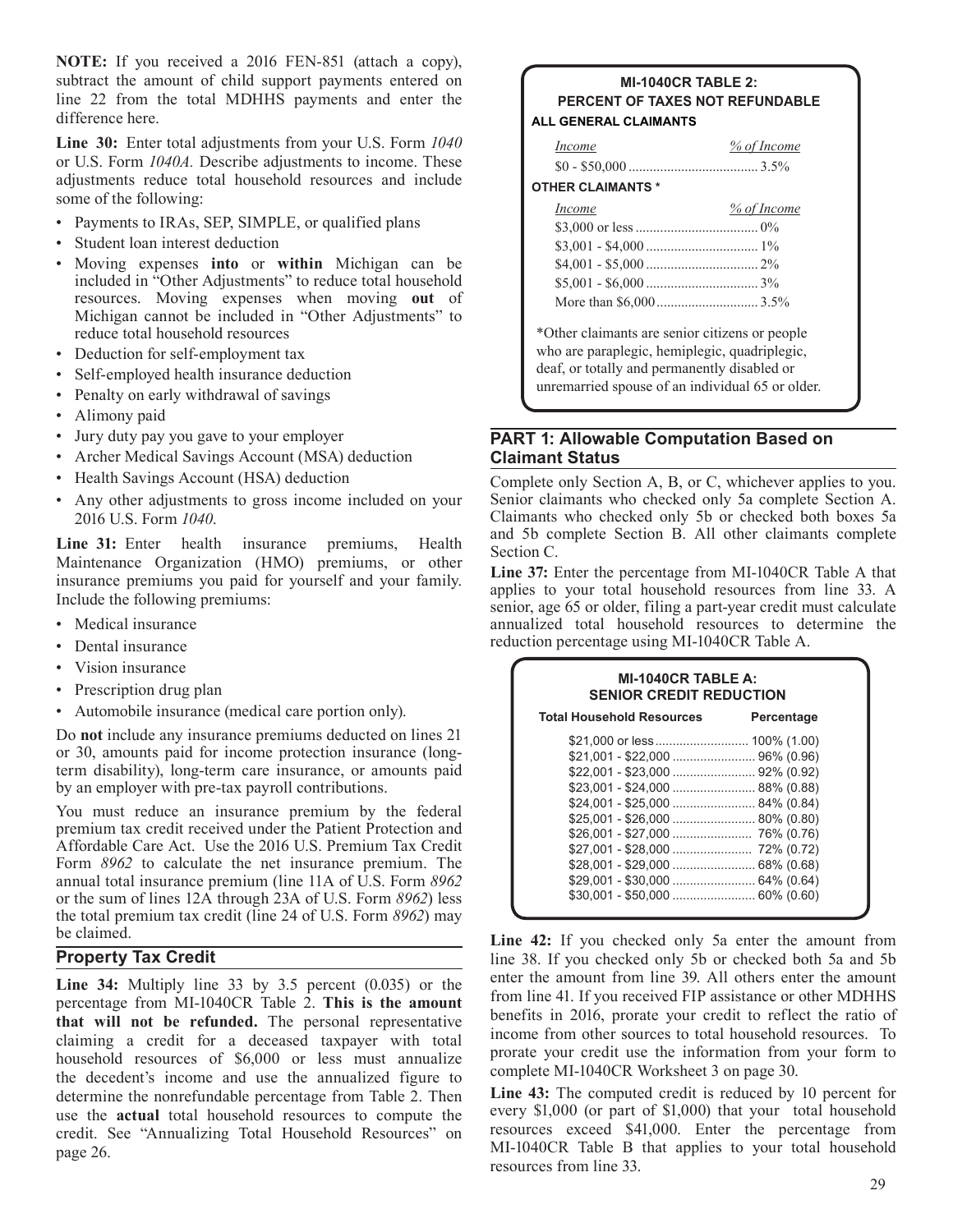**NOTE:** If you are filing a part-year credit and the **PART 4: Renters**  annualized income is more than \$41,000, use annualized See "Rent Eligible for Credit" on page 25.<br>total household resources to determine the percentage  $\mathbf{I}$  in  $\mathbf{52}$ . If you ranted a Michigan household

| <b>MI-1040CR TABLE B:</b><br><b>HOMESTEAD PROPERTY TAX CREDIT PHASE OUT</b> |            |  |  |  |
|-----------------------------------------------------------------------------|------------|--|--|--|
| <b>Total Household Resources</b>                                            | Percentage |  |  |  |
|                                                                             |            |  |  |  |
|                                                                             |            |  |  |  |
|                                                                             |            |  |  |  |
|                                                                             |            |  |  |  |
|                                                                             |            |  |  |  |
|                                                                             |            |  |  |  |
|                                                                             |            |  |  |  |
| \$47,001 - \$48,000  30% (0.30)                                             |            |  |  |  |
|                                                                             |            |  |  |  |
|                                                                             |            |  |  |  |
|                                                                             |            |  |  |  |

the Alternate Property Tax Credit. Complete MI-1040CR

**MI-1040CR Worksheet 4, Line B:** Enter rent paid from the amount of rent you paid on line 55 and 10 percent of the line 53 or, if you live in service fee housing, enter amount rent on lines 56 and 10 (as property taxes), a line 53 or, if you live in service fee housing, enter amount rent on lines 56 and 10 (as property taxes), from line 55. If you moved from one rental homestead to 13 through 44 to calculate your credit. from line 55. If you moved from one rental homestead to another during the last two years (also see "If You Moved in **Line 57:** If you lived in one of the special housing facilities 2016" on page 25), enter smaller of:  $\frac{1}{2}$  identified and rent is not itemized check the app

**MI-1040CR WORKSHEET 3: FIP/MDHHS BENEFITS** 

total household resources to determine the percentage **Line 52:** If you rented a Michigan homestead subject to local property taxes, enter the street number and name, city, landlord's name and address, number of months rented, rent paid per month, and total rent paid. Do this<br>for each Michigan homestead rented during 2016 and for<br>each time rental amounts changed. If you need more space,<br>attach an additional sheet. Do **not** include more t months' rent. If you married during 2016, see page 26. Do not include amounts paid directly to the landowner on your behalf by a government agency, unless payment is made with money withheld from your benefit. If you pay lot rent on your mobile home, subtract the \$3 per month property<br>tax from the monthly rent amount. Claim the remaining<br>balance of rent on line 53 and on line 11. If you lived in a special housing facility (other than cooperative housing) and received an itemized statement from your landlord that separates rent from other services (such as food), report rent on this line.

**Alternate Property Tax Credit for Renters Age 65** Line 54: If your housing costs are subsidized, check box 54a and enter the total amount of rent you paid on line 55 and on line 55 and on line 11. Do not include amounts p If you are a senior renter age 65 or older you may qualify for by a government agency. Complete lines 12 through 44 to the Alternate Property Tax Credit Complete MI-1040CR calculate your credit.

Worksheet 4 to determine if you qualify.<br>If you lived in Service Fee Housing, check box 54b and enter<br>MI-1040CR Worksheet 4, Line B: Enter rent paid from the amount of rent you paid on line 55 and 10 percent of the

identified and rent is not itemized, check the appropriate box • The final month's rent on your previous rented homestead and calculate your prorated share of property taxes. If you multiplied by 12, **or lived in a special housing facility (other than cooperative housing) and received an itemized statement from your** The actual rent paid from line 53 or line 55. landlord that separates rent from other services, **do not** landlord that separates rent from other services, **do not** complete line 57 since rent is reported on line 52. See "Rent Eligible for Credit" and "Residents of Adult Care Homes including Assisted Living Facilities" on pages 25 and 27.

| other MDHHS benefits)<br>A. Enter the amount from line 42 or.                                                                                                                                                                                                                                   |  |
|-------------------------------------------------------------------------------------------------------------------------------------------------------------------------------------------------------------------------------------------------------------------------------------------------|--|
| if line 33 exceeds \$41,000, line 42<br>B. Enter amount from line 33 (Total<br>multiplied by line 43. If you received<br>Household Resources)<br>FIP/MDHHS, enter the amount from                                                                                                               |  |
| C. Subtract line A from line B (if<br>amount is a negative value, enter "0")<br>B. Enter rent paid from line 53 or                                                                                                                                                                              |  |
| D. Divide line C by line B and enter<br>C. Multiply amount on line 33 by 40%                                                                                                                                                                                                                    |  |
| (0.40) and enter here<br>E. If you checked only box 5a, enter<br>the amount from line 38. If you<br>D. Subtract line C from line B. If line C<br>checked box 5b, enter the amount<br>is more than line B, enter "0"<br>from line 39. All others, enter the<br>amount from line 41 here (maximum |  |
| E. Enter the larger of line A or line D here<br>and carry amount to your MI-1040CR,<br>F. Multiply line E by line D. If you are<br>line 44 (maximum $$1,200)$<br>age 65 or older and you rent your home,<br>enter amount here and on line A of<br>Worksheet 4. Otherwise, enter here            |  |
| and on your MI-1040CR, line 42                                                                                                                                                                                                                                                                  |  |

| <b>MI-1040CR WORKSHEET 4: ALTERNATE PROPERTY</b><br><b>TAX CREDIT FOR RENTERS AGE 65 AND OLDER</b>                                                         |  |
|------------------------------------------------------------------------------------------------------------------------------------------------------------|--|
| A. Enter the amount from line 42 or.<br>if line 33 exceeds \$41,000, line 42<br>multiplied by line 43. If you received<br>FIP/MDHHS, enter the amount from |  |
| B. Enter rent paid from line 53 or                                                                                                                         |  |
| C. Multiply amount on line 33 by 40%                                                                                                                       |  |
| D. Subtract line C from line B. If line C<br>is more than line B, enter "0"                                                                                |  |
| E. Enter the larger of line A or line D here<br>and carry amount to your MI-1040CR,<br>line 44 (maximum \$1,200)                                           |  |
|                                                                                                                                                            |  |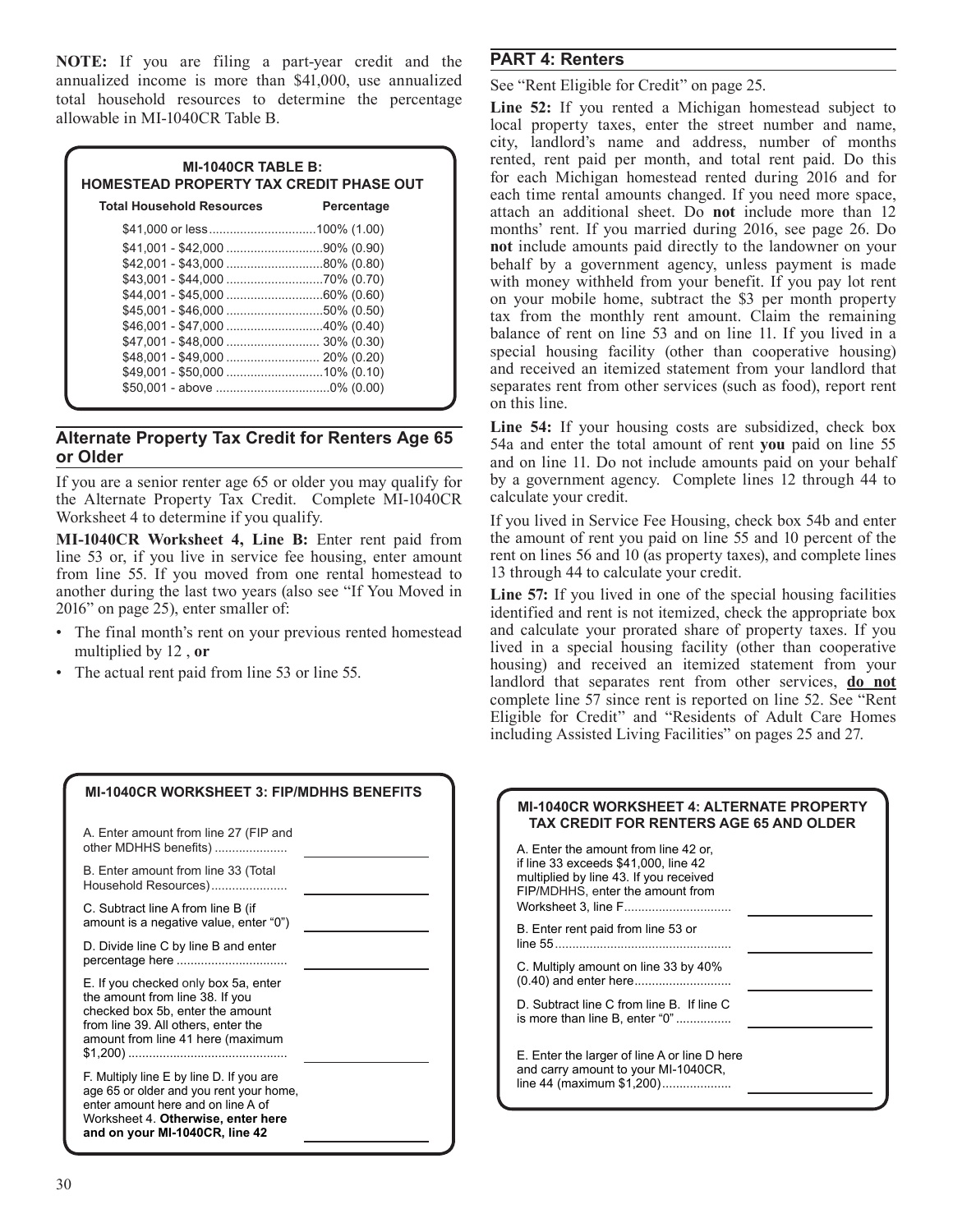### **TABLE 3 - FEDERAL SCHEDULES**

| If you file any of the following schedules or forms with your federal return you must attach a copy to your Michigan income tax return: |  |  |  |  |  |
|-----------------------------------------------------------------------------------------------------------------------------------------|--|--|--|--|--|
|                                                                                                                                         |  |  |  |  |  |
|                                                                                                                                         |  |  |  |  |  |
|                                                                                                                                         |  |  |  |  |  |
|                                                                                                                                         |  |  |  |  |  |
|                                                                                                                                         |  |  |  |  |  |
|                                                                                                                                         |  |  |  |  |  |
|                                                                                                                                         |  |  |  |  |  |
|                                                                                                                                         |  |  |  |  |  |
|                                                                                                                                         |  |  |  |  |  |
|                                                                                                                                         |  |  |  |  |  |
|                                                                                                                                         |  |  |  |  |  |
|                                                                                                                                         |  |  |  |  |  |
|                                                                                                                                         |  |  |  |  |  |

If you have income or losses attributable to other states, you must attach all relevant federal schedules and supporting statements. The type, source<br>and location of the income or losses must be identified. Schedules showi used. Attach Schedule K-1s which support your attached federal Schedules B, D, E and 4797. If you do not attach these schedules and statements, processing of your return may be delayed or your credit/subtraction may be denied.

## **Deceased Taxpayer Chart of Examples** (see instructions, pages 6 and 25.)<br>D. Joint Filers with Personal Represe

|                                        | -              |           |             |                                        |     | ----------------- |      |
|----------------------------------------|----------------|-----------|-------------|----------------------------------------|-----|-------------------|------|
| Filer's First Name                     | ' M.i.         | Last Name |             | Filer's First Name                     | M.I | Last Name         |      |
| John                                   | $\overline{I}$ | Brown     | <b>DECD</b> | John                                   |     | Brown             | . OF |
| If a Joint Return, Spouse's First Name | M.1            | Last Name |             | If a Joint Return, Spouse's First Name | M.I | Last Name         |      |
| Jane                                   |                | Brown     |             | Jane                                   |     | Brown             | T OF |

### **B. Single Filer with Personal Representative**

|                                            |            |              |              | Sallet W. JOHES                            | <b>KEF</b> |                 | 1 <i>23</i> Maiil St. |
|--------------------------------------------|------------|--------------|--------------|--------------------------------------------|------------|-----------------|-----------------------|
| 1. Filer's First Name                      | M.         | Last Name    |              |                                            |            |                 |                       |
| John                                       | A          | <b>Brown</b> | EST OF       | <b>E. Joint Filers with Claimant</b>       |            |                 |                       |
| If a Joint Return, Spouse's First Name     | M.I        | Last Name    |              | 1. Filer's First Name                      | M.I        | Last Name       |                       |
| Home Address (Number, Street, or P.O. Box) |            |              |              | John                                       | А          | <b>Brown</b>    | <b>DECD</b>           |
|                                            | <b>REP</b> |              | 123 Main St. | If a Joint Return, Spouse's First Name     | M.I.       | Last Name       |                       |
| Sam W. Jones                               |            |              |              | Jane                                       |            | <b>Brown</b>    | <b>DECD</b>           |
| <b>C. Single Filer with Claimant</b>       |            |              |              | Home Address (Number, Street, or P.O. Box) |            |                 |                       |
| 1. Filer's First Name                      | M.I.       | Last Name    |              | Sam W. Jones                               |            | <b>CLAIMANT</b> | 123 Mai               |

|                                            | <b>Brown</b> | DECD                                                        |
|--------------------------------------------|--------------|-------------------------------------------------------------|
|                                            | Last Name    |                                                             |
| Home Address (Number, Street, or P.O. Box) |              |                                                             |
|                                            |              | 123 Main St.                                                |
|                                            |              | If a Joint Return, Spouse's First Name   M.I.  <br>CLAIMANT |

### **D. Joint Filers with Personal Representative**

| 1. Filer's First Name                               | M.I  | Last Name                                  | 1. Filer's First Name                  | M.         | Last Name    |        |  |
|-----------------------------------------------------|------|--------------------------------------------|----------------------------------------|------------|--------------|--------|--|
| John                                                |      | DECD<br>Brown.                             | John                                   |            | Brown        | EST OF |  |
| If a Joint Return, Spouse's First Name              | M.I. | Last Name                                  | If a Joint Return, Spouse's First Name |            | Last Name    |        |  |
| Jane                                                |      | Brown.                                     | Jane                                   |            | Brown        | EST OF |  |
| <b>B. Single Filer with Personal Representative</b> |      | Home Address (Number, Street, or P.O. Box) |                                        |            |              |        |  |
|                                                     |      |                                            | Sam W. Jones                           | <b>REP</b> | 123 Main St. |        |  |
| 1. Filer's First Name                               | M.I. | Last Name                                  |                                        |            |              |        |  |

### **E. Joint Filers with Claimant**

| II a JUIN RELUIN, SPOUSE'S FIISL NAME      | 1 IVI. I.  | Last Natile |              |                                            |                |              |              |
|--------------------------------------------|------------|-------------|--------------|--------------------------------------------|----------------|--------------|--------------|
|                                            |            |             |              | 1. Filer's First Name                      | $^{\prime}$ M. | Last Name    |              |
| Home Address (Number, Street, or P.O. Box) |            |             |              | John                                       |                | <b>Brown</b> | <b>DECD</b>  |
| Sam W. Jones                               | <b>REP</b> |             | 123 Main St. | If a Joint Return, Spouse's First Name     | M <sub>1</sub> | Last Name    |              |
|                                            |            |             |              | Jane                                       |                | <b>Brown</b> | <b>DECD</b>  |
| C. Single Filer with Claimant              |            |             |              | Home Address (Number, Street, or P.O. Box) |                |              |              |
| 1. Filer's First Name                      |            | Last Name   |              | Sam W. Jones                               |                | CLAIMANT     | 123 Main St. |
| T <sub>1</sub>                             |            | $\sqrt{ }$  | <b>DOOD</b>  |                                            |                |              |              |

| <b>WORKSHEET 5 - EXEMPTION ALLOWANCE FOR SCHEDULE NR</b>                                       |                          |
|------------------------------------------------------------------------------------------------|--------------------------|
| When One Spouse Is a Full-Year Resident and the other a Part-Year or Nonresident               |                          |
| <b>Computing Amount of Exemption for Part-Year or Nonresident Income</b>                       |                          |
|                                                                                                |                          |
| $2_{1}$                                                                                        |                          |
| 3.                                                                                             | $\frac{0}{0}$            |
| $4_{\cdot}$                                                                                    | \$4,000                  |
| 5. Number of spouse's special exemptions from MI-1040, line 9b                                 |                          |
|                                                                                                |                          |
|                                                                                                |                          |
|                                                                                                |                          |
|                                                                                                |                          |
| <b>Computing Amount of Prorated Exemption Amount for Dependents</b>                            |                          |
|                                                                                                |                          |
|                                                                                                |                          |
|                                                                                                | $\overline{\frac{0}{0}}$ |
|                                                                                                |                          |
|                                                                                                |                          |
| 14. Multiply line 11 by the number of dependents claimed who are qualified disabled veterans   |                          |
|                                                                                                |                          |
| 15. Multiply line 11 by the number of dependents claimed with special exemptions               |                          |
|                                                                                                |                          |
| <b>Computing Amount of Exemption for Michigan Resident Spouse</b>                              |                          |
|                                                                                                | \$4,000                  |
| 17. Number of resident spouse's special exemptions from MI-1040, line 9b _______ x \$2,600 17. |                          |
|                                                                                                |                          |
|                                                                                                |                          |
|                                                                                                |                          |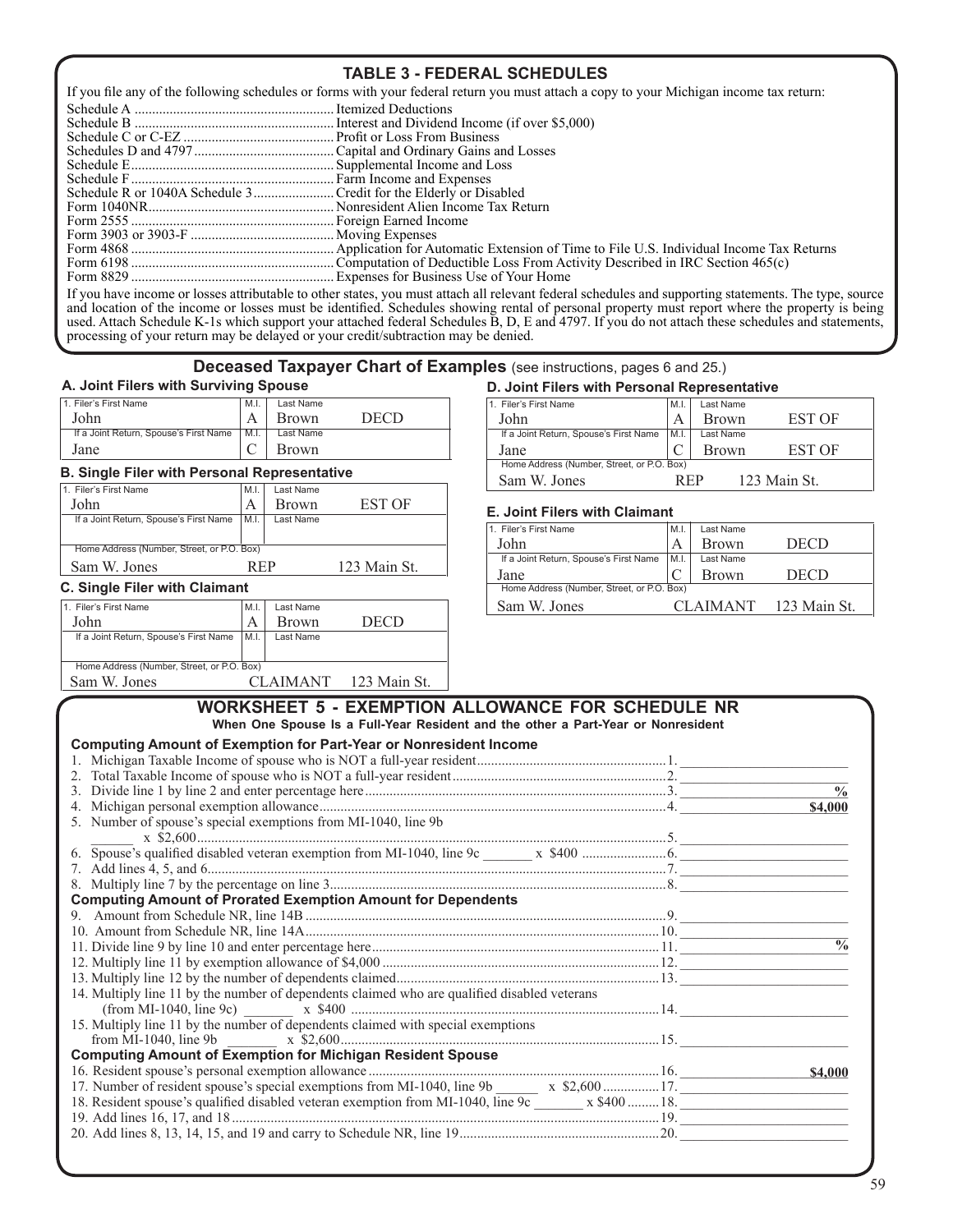### **School District Code List** (See MI-1040 or MI-1040CR, line 4.)

Michigan public school districts are listed alphabetically with code numbers to the **left** of the names. When more than one district has the same name, the county or city name in parentheses helps you choose the right district. **Residents,**  choose the code for the district where you lived on December 31, 2016. Call your local assessor or treasurer if you do not know your school district name. **Nonresidents,** enter "10000" in the school district code box.

| 31020 | Adams Twp.              | 73180          | Bridgeport-Spaulding     | 80050 | Decatur                      | 70010 | Grand Haven           |
|-------|-------------------------|----------------|--------------------------|-------|------------------------------|-------|-----------------------|
| 46020 | Addison                 | 11340          | Bridgman                 | 76090 | Deckerville                  | 23060 | Grand Ledge           |
| 46010 | Adrian                  | 47010          | Brighton                 | 08010 | Delton-Kellogg               | 41010 | Grand Rapids          |
| 58020 | Airport                 | 17140          | <b>Brimley</b>           | 17050 | DeTour                       | 41130 | Grandville            |
| 79010 | Akron-Fairgrove         | 46050          | <b>Britton Deerfield</b> | 82010 | Detroit                      | 62050 | Grant                 |
| 24030 | Alanson                 | 12020          | <b>Bronson</b>           | 19010 | DeWitt                       | 42030 | Grant Twp.            |
| 05010 | Alba                    | 76060          | Brown City               | 81050 | Dexter                       | 38050 | Grass Lake            |
| 13010 | Albion                  | 11310          | Buchanan                 | 31100 | Dollar Bay-Tamarack City     | 59070 | Greenville            |
| 01010 | Alcona                  | 28035          | Buckley                  | 14020 | Dowagiac Union               | 82300 | Grosse Ile Twp.       |
| 74030 | Algonac                 | 56020          | <b>Bullock Creek</b>     | 44050 | Dryden                       | 82055 | Grosse Pointe         |
| 03030 | Allegan                 | 75020          | Burr Oak                 | 58050 | Dundee                       | 39065 | Gull Lake             |
| 82020 | Allen Park              | 02020          | Burt Twp.                | 78030 | Durand                       | 52040 | Gwinn                 |
| 70040 | Allendale               | 78020          | <b>Byron</b>             |       |                              |       |                       |
| 29010 | Alma                    | 41040          | <b>Byron</b> Center      | 74050 | East China                   | 11670 | Hagar Twp.            |
| 44020 | Almont                  |                |                          | 50020 | East Detroit                 | 35020 | Hale                  |
| 04010 | Alpena                  | 83010          | Cadillac                 | 41090 | East Grand Rapids            | 03100 | Hamilton              |
| 50040 | Anchor Bay              | 41050          | Caledonia                | 38090 | East Jackson                 | 82060 | Hamtramck             |
| 81010 | Ann Arbor               | 31030          | Calumet                  | 15060 | East Jordan                  | 31010 | Hancock               |
| 06010 | Arenac Eastern          | 30010          | Camden-Frontier          | 33010 | East Lansing                 | 38100 | Hanover-Horton        |
| 50050 | Armada                  | 74040          | Capac                    | 34340 | Easton Twp.                  | 32060 | Harbor Beach          |
| 07010 | Arvon Twp.              | 25080          | Carman-Ainsworth         | 23050 | Eaton Rapids                 | 24020 | Harbor Springs        |
| 29020 | Ashley                  | 55010          | Carney-Nadeau            | 11250 | Eau Claire                   | 13070 | Harper Creek          |
| 13050 | Athens                  | 79020          | Caro                     | 82250 | Ecorse                       | 82320 | Harper Woods          |
| 25130 | Atherton                | 73030          | Carrollton               | 14030 | Edwardsburg                  | 18060 | Harrison              |
|       |                         | 59020          | Carson City-Crystal      | 05060 | Elk Rapids                   | 64040 | Hart                  |
| 60010 | Atlanta                 | 76070          | Carsonville-Pt. Sanilac  | 32050 | Elkton-Pigeon-Bay Port Laker | 80120 | Hartford              |
| 06020 | Au Gres-Sims            | 32030          | Caseville                | 05065 | Ellsworth                    | 47060 | Hartland              |
| 02010 | AuTrain-Onota           | 79030          | Cass City                | 31070 | Elm River Twp.               | 33060 | Haslett               |
| 63070 | Avondale                | 14010          | Cassopolis               | 49055 | Engadine                     | 08030 | <b>Hastings</b>       |
| 32010 | Bad Axe                 | 41070          | Cedar Springs            | 21010 | Escanaba                     | 63130 | Hazel Park            |
| 43040 | Baldwin                 | 50010          | Center Line              | 09050 | Essexville-Hampton           | 73210 | Hemlock               |
| 80020 | Bangor (Van Buren)      | 05035          | Central Lake             | 67020 | Evart                        | 62060 | Hesperia              |
| 80240 | Bangor Twp.             | 59125          | Central Montcalm         | 66045 | Ewen-Trout Creek             | 82070 | Highland Park         |
| 09030 | Bangor Twp. (Bay)       | 75030          | Centreville              | 40060 | Excelsior                    | 60020 | Hillman               |
| 07020 | Baraga                  | 15050          | Charlevoix               |       |                              | 30020 | Hillsdale             |
| 21090 | Bark River-Harris       | 23030          | Charlotte                | 68030 | Fairview                     | 70020 | Holland               |
| 19100 | Bath                    | 31050          | Chassell Twp.            | 63200 | Farmington                   | 63210 | Holly                 |
| 13020 | <b>Battle Creek</b>     | 16015          | Cheboygan                | 18020 | Farwell                      | 33070 | Holt                  |
| 09010 | Bay City                | 81040          | Chelsea                  | 03050 | Fennville                    | 61120 | Holton                |
| 37040 | Beal City               | 73110          | Chesaning Union          | 25100 | Fenton                       | 13080 | Homer                 |
| 51020 | Bear Lake               | 54025          | Chippewa Hills           | 63020 | Ferndale                     | 03070 | Hopkins               |
| 15010 | Beaver Island           | 50080          | Chippewa Valley          | 50090 | Fitzgerald                   | 72020 | Houghton Lake         |
| 26010 | Beaverton               | 32040          | Church                   | 82180 | Flat Rock                    | 31110 | Houghton-Portage Twp. |
| 58030 | Bedford                 | 18010          | Clare                    | 25010 | Flint                        | 47070 | Howell                |
| 25240 | Beecher                 | 63090          | Clarenceville            | 25120 | Flushing                     | 46080 | Hudson                |
| 34080 | Belding                 | 63190          | Clarkston                | 40020 | Forest Area                  | 70190 | Hudsonville           |
| 05040 | Bellaire                | 63270          | Clawson                  | 41110 | Forest Hills                 | 82340 | Huron                 |
| 23010 | Bellevue                | 39020          | Climax-Scotts            | 36015 | Forest Park                  | 63220 |                       |
| 25060 | Bendle                  |                | Clinton                  | 19070 | Fowler                       |       | Huron Valley          |
| 25230 | Bentley                 | 46060<br>50070 | Clintondale              | 47030 | Fowlerville                  | 58070 | Ida                   |
| 11010 | Benton Harbor           |                |                          | 73190 | Frankenmuth                  | 44060 | Imlay City            |
| 10015 | Benzie County Central   | 25150<br>12010 | Clio                     | 10025 | Frankfort-Elberta            | 82080 | Inkster               |
| 63050 | Berkley                 |                | Coldwater                | 50100 | Fraser                       | 16050 | <b>Inland Lakes</b>   |
| 34140 | Berlin Twp.             | 56030<br>32260 | Coleman                  | 73200 | Freeland                     | 34010 | Ionia                 |
| 11240 | <b>Berrien Springs</b>  |                | Colfax Twp.              | 62040 | Fremont                      | 34360 | Ionia Twp.            |
| 27010 | Bessemer                | 11330          | Coloma                   | 61080 | Fruitport                    | 22010 | Iron Mountain         |
| 21065 | Big Bay De Noc          | 75040          | Colon                    | 29050 | Fulton                       | 27020 | Ironwood              |
| 62470 |                         | 38040          | Columbia                 | 39050 |                              | 52180 | Ishpeming             |
|       | Big Jackson             | 39030          | Comstock                 |       | Galesburg-Augusta            | 29060 | Ithaca                |
| 54010 | Big Rapids              | 41080          | Comstock Park            | 82050 | Garden City                  |       | Jackson               |
| 73170 | Birch Run               | 38080          | Concord                  | 69020 | Gaylord                      | 38170 |                       |
| 63010 | Birmingham              | 75050          | Constantine              | 25070 | Genesee                      | 58080 | Jefferson (Monroe)    |
| 46040 | Blissfield              | 70120          | Coopersville             | 82290 | Gibraltar                    | 70175 | Jenison               |
| 63080 | <b>Bloomfield Hills</b> | 78100          | Corunna                  | 21025 | Gladstone                    | 69030 | Johannesburg-Lewiston |
| 80090 | Bloomingdale            | 80040          | Covert                   | 26040 | Gladwin                      | 30030 | Jonesville            |
| 49020 | Bois Blanc Pines        | 20015          | Crawford AuSable         | 45010 | Glen Lake                    |       |                       |
| 15020 | Boyne City              | 82230          | Crestwood                | 03440 | Glenn                        | 39010 | Kalamazoo             |
| 15030 | Boyne Falls             | 76080          | Croswell-Lexington       | 80110 | Gobles                       | 51045 | Kaleva Norman Dickson |
| 63180 | <b>Brandon</b>          | 33040          | Dansville                | 41120 | Godfrey-Lee                  | 40040 | Kalkaska              |
| 11210 | Brandywine              | 25140          | Davison                  | 41020 | Godwin Heights               | 25110 | Kearsley              |
| 29040 | Breckenridge            | 82030          | Dearborn                 | 25050 | Goodrich                     |       |                       |
| 22030 | Breitung Twp.           | 82040          | Dearborn Heights         | 25030 | Grand Blanc                  |       |                       |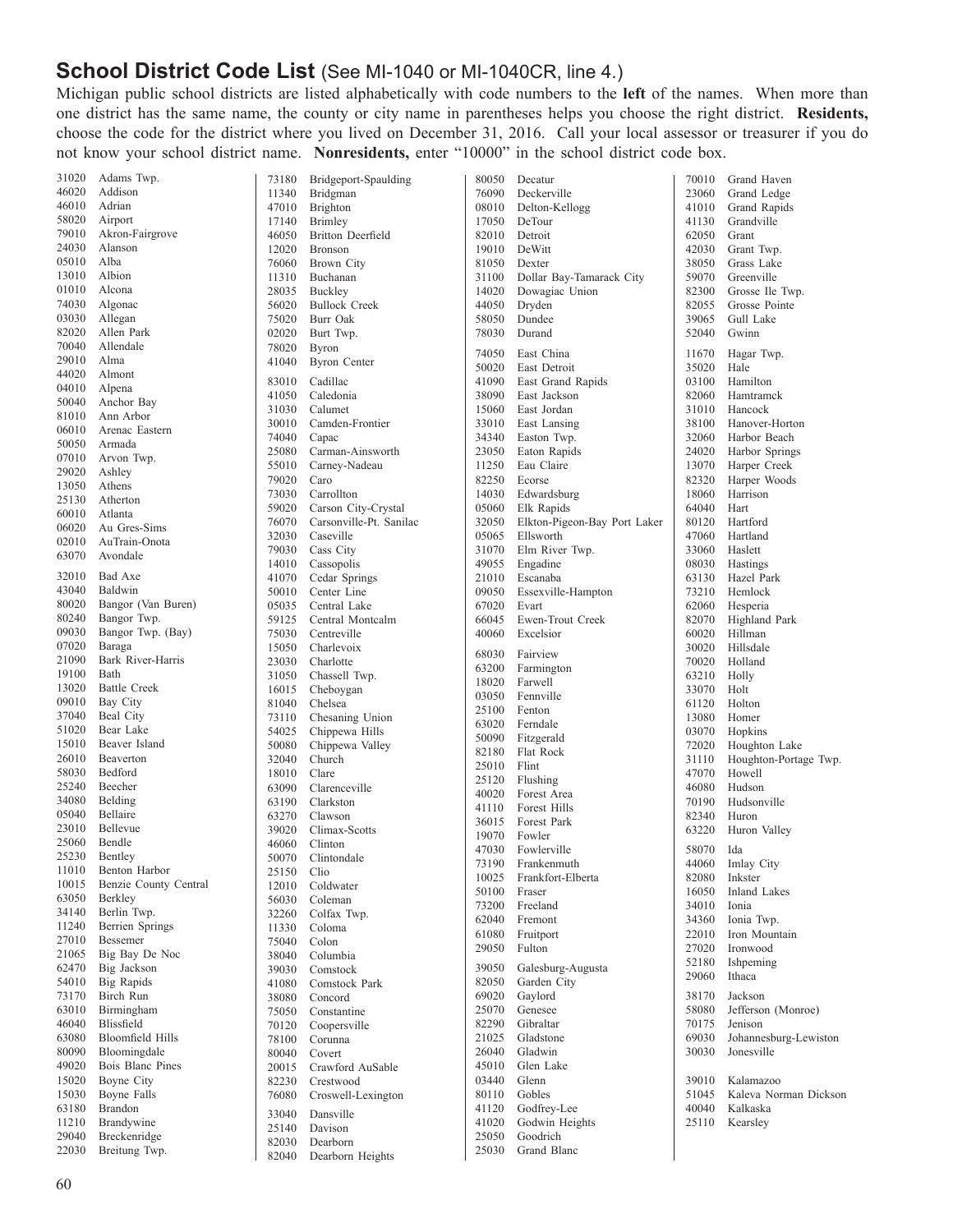41150 Kent City **1150** Sammond 50180 Richmond 64090 Walkerville 51160 Kentwood 50180 Richmond 64090 Walkerville 41160 Kentwood 78060 Morrice 82120 River Rouge 63290 Walled Lake 28090 Kingsley 100 | 50160 Mt. Clemens 11033 River Valley 50230 Warren 79080 Kingston 25040 Mt. Morris 82400 Riverview 50240 Warren Woods 07040 L'Anse 02070 Munising 41210 Rockford 27080 Watersmeet Twp. 50140 L'Anse Creuse 1988 (61010 Muskegon 11080 Rogers City 11320 Watervliet 78040 Laingsburg 133215 Waverly 61020 Muskegon Heights 150190 Romeo 33215 Waverly 57020 lake City<br>
27300 lake Erene Highel 1840 Mappleton 1930 Mappines<br>
27300 lake Erene Highel Union New Burdent 1930 Mappines<br>
27300 lake bene (Macomb) 1930 November 1930 Mappines<br>
28120 Lake Shore (Macomb) 1930 November 67050 Marion 39130 Parchment 75010 Sturgis 76140 Marlette 80160 Paw Paw 168100 Summerfield<br>
76180 Peck 802080 Superior Cer 52170 Marquette 13110 Arishall 13110 76180 Peck 13110 2080 Superior Central 13110 Marshall 24040 Pellston 13110 Marshall 13110 45050 Suttons Bay 03060 Martin 13120 Pennfield 73255 Swan Valley 74100 Marysville 64070 Pentwater 25180 Swartz Creek<br>33130 Mason (Ingham) 78080 Perry 19040 Theorems 56050 Meridian 73230 Merrill 74010 Port Huron 73230 Merrill 73230 Merrill 39140 Portage 32170 Ubly 56010 Midland 152100 Powell Twp.<br>82430 Van Buren 68010 Mio-AuSable 21060 Rapid River 38020 Vandercook Lake<br>61060 Mona Shores 61210 Ravenna 2007 Vandercook Lake 61060 Mona Shores 61210 Ravenna 79150 Vassar 58010 Monroe 30070 Reading 32650 Verona Twp.<br>
59045 Montabella 82110 Redford Union 32650 Verona Twp.<br>
61180 Montague 67060 Reed City 39170 Vicksburg 25260 Montrose 79110 Reese

41140 Kelloggsville | 49070 Moran Twp.<br>41145 Kenowa Hills | 46100 Morenci | 52110 Republic-Michigamme | 30080 Waldron Kenowa Hills **16100** Morenci 52110 Republic-Michigamme 30080 Waldron<br>
164090 Walkerville 54040 Morley Stanwood 50180 Richmond 64090 Walkerville 37010 Mt. Pleasant 63260 Rochester 63300 Waterford<br>02070 Munising 1210 Rockford 27080 Watersmeet Twp. Michigan Center 71060 Posen 79145 Unionville-Sebewaing<br>
23090 Potterville 50210 Utica

69040 Vanderbilt<br>38020 Vandercoo

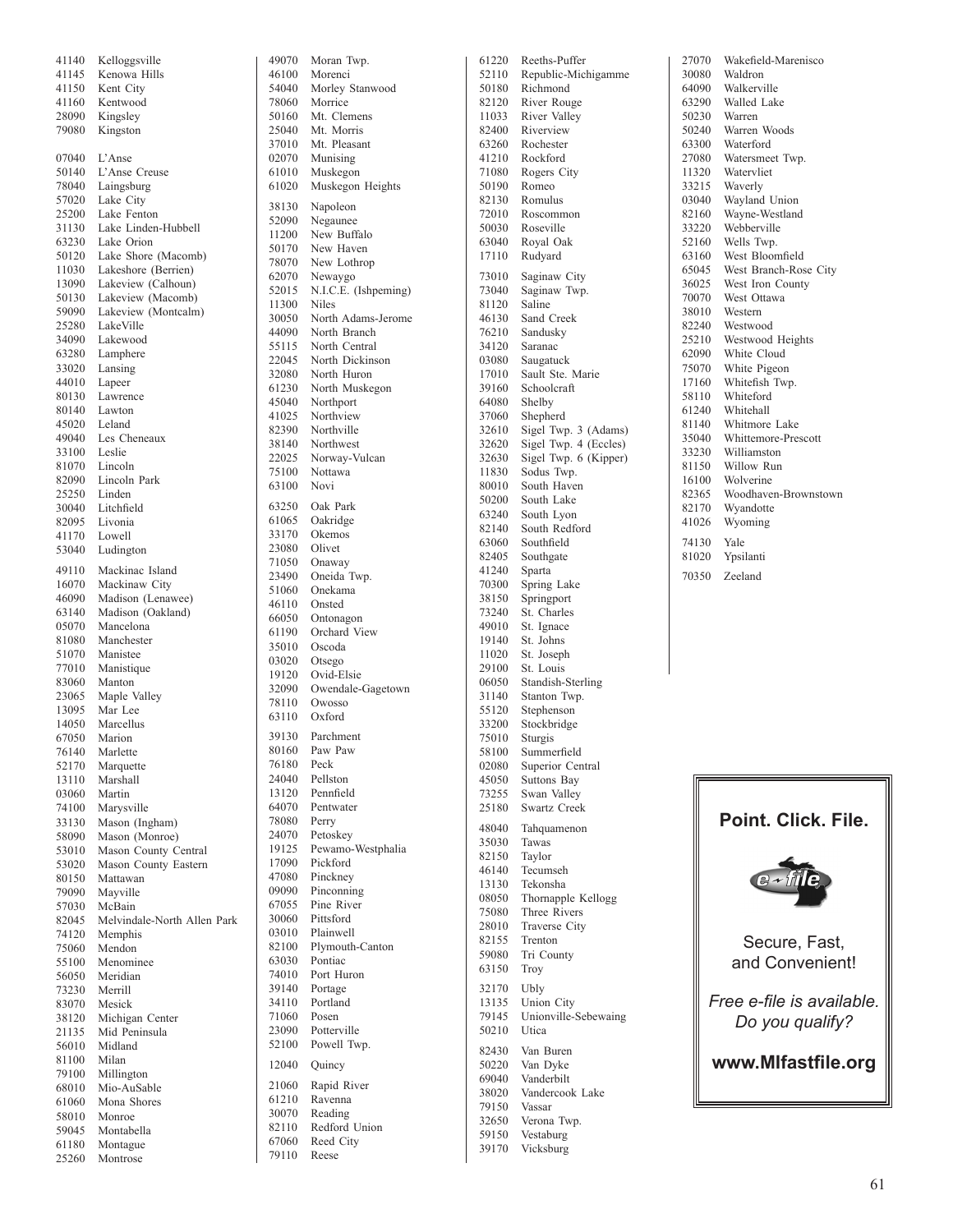### **Summary of Income Tax Credits, Additions, and Subtractions**

Below is a summary of income tax credits, additions, and sub- **Subtractions**  tractions available to taxpayers. Detailed information for each *The following subtractions are claimed on your Schedule 1; total* is provided on the page number indicated below.<br> *Subtractions are carried forward to your* 

| MI-1040 - Nonrefundable Credits | Page No. | Military, Michigan National Guard and taxable                                                     |
|---------------------------------|----------|---------------------------------------------------------------------------------------------------|
|                                 |          |                                                                                                   |
|                                 |          | Gains from federal column of Michigan                                                             |
|                                 |          |                                                                                                   |
| MI-1040 - Refundable Credits    | Page No. |                                                                                                   |
|                                 |          | Compensation received for active duty in<br>U.S. Armed Forces and taxable Social Security (14) 11 |
|                                 |          |                                                                                                   |
|                                 |          |                                                                                                   |
|                                 |          | Michigan state and city income tax refunds and                                                    |

| Gross interest, dividends, and income from obligations or<br>securities of states and their political subdivisions other                                                            | or totally and permanently disabled from U.S. Form 1040             |  |  |
|-------------------------------------------------------------------------------------------------------------------------------------------------------------------------------------|---------------------------------------------------------------------|--|--|
|                                                                                                                                                                                     |                                                                     |  |  |
| Deduction taken on your federal return for self-employment<br>tax or other taxes on or measured by income (2) 11                                                                    |                                                                     |  |  |
| Capital gains from the Michigan column of the MI-1040D                                                                                                                              | Qualifying retirement and pension benefits (25). See <i>Pension</i> |  |  |
| Certain losses from a business or property located                                                                                                                                  | Dividends, interest, and capital gains for senior citizens (26)14   |  |  |
| Net loss from the federal column of your Michigan                                                                                                                                   |                                                                     |  |  |
| Gross expenses from Michigan oil and gas activity and                                                                                                                               |                                                                     |  |  |
| Net operating loss deduction used to reduce AGI (7) 11                                                                                                                              |                                                                     |  |  |
| Money withdrawn in the tax year from a Michigan Education<br>Savings Program (MESP) account if the withdrawal was not a<br>qualified withdrawal as provided in the MESP Act (8)  11 |                                                                     |  |  |
| Refund received from a Michigan Education Trust (MET)                                                                                                                               |                                                                     |  |  |

subtractions are carried forward to your MI-1040, line 13. The **Credits** *Schedule 1 line reference follows the subtraction listed below.* **Credits** 

| The following refundable credits may be claimed on your MI-1040.<br>The line reference follows the credit listed below.  | Page No.<br>Income from U.S. government obligations                                               |
|--------------------------------------------------------------------------------------------------------------------------|---------------------------------------------------------------------------------------------------|
| MI-1040 - Nonrefundable Credits<br>Page No.                                                                              |                                                                                                   |
| Taxes paid to government units outside Michigan (18) 9                                                                   | Military, Michigan National Guard and taxable                                                     |
|                                                                                                                          | Gains from federal column of Michigan                                                             |
|                                                                                                                          |                                                                                                   |
| MI-1040 - Refundable Credits<br>Page No.                                                                                 |                                                                                                   |
|                                                                                                                          | Compensation received for active duty in<br>U.S. Armed Forces and taxable Social Security (14) 11 |
|                                                                                                                          |                                                                                                   |
|                                                                                                                          | Michigan state and city income tax refunds and                                                    |
|                                                                                                                          |                                                                                                   |
| The following credit is claimed on your MI-1040CR-7 Home Heating<br>Credit Claim form.                                   | Contributions made to accounts established through                                                |
| Home Heating Credit  See MI-1040CR-7 Instruction Booklet                                                                 |                                                                                                   |
|                                                                                                                          | Charitable contributions to MET programs (18) 12                                                  |
| <b>Additions</b>                                                                                                         | Gross income from Michigan oil and gas activity                                                   |
| The following additions are claimed on your Schedule 1; total                                                            | and nonferrous metallic minerals extraction (19) 12                                               |
| additions are carried forward to your MI-1040, line 11. The                                                              | Exempted Resident tribal member income (20) 12                                                    |
| Schedule 1 line reference follows the addition listed below.                                                             |                                                                                                   |
| Page No.                                                                                                                 | Amount used to determine the credit for elderly                                                   |
| Gross interest, dividends, and income from obligations or<br>securities of states and their political subdivisions other | or totally and permanently disabled from U.S. Form 1040                                           |
|                                                                                                                          |                                                                                                   |
| Deduction taken on your federal return for self-employment                                                               |                                                                                                   |
| tax or other taxes on or measured by income (2) 11                                                                       | Qualifying retirement and pension benefits (25). See Pension                                      |
| Capital gains from the Michigan column of the MI-1040D                                                                   |                                                                                                   |
| $\alpha$ , the $\alpha$ difference of $\alpha$ different $\alpha$                                                        | Dividends, interest, and capital gains for senior citizens (26)14                                 |
|                                                                                                                          |                                                                                                   |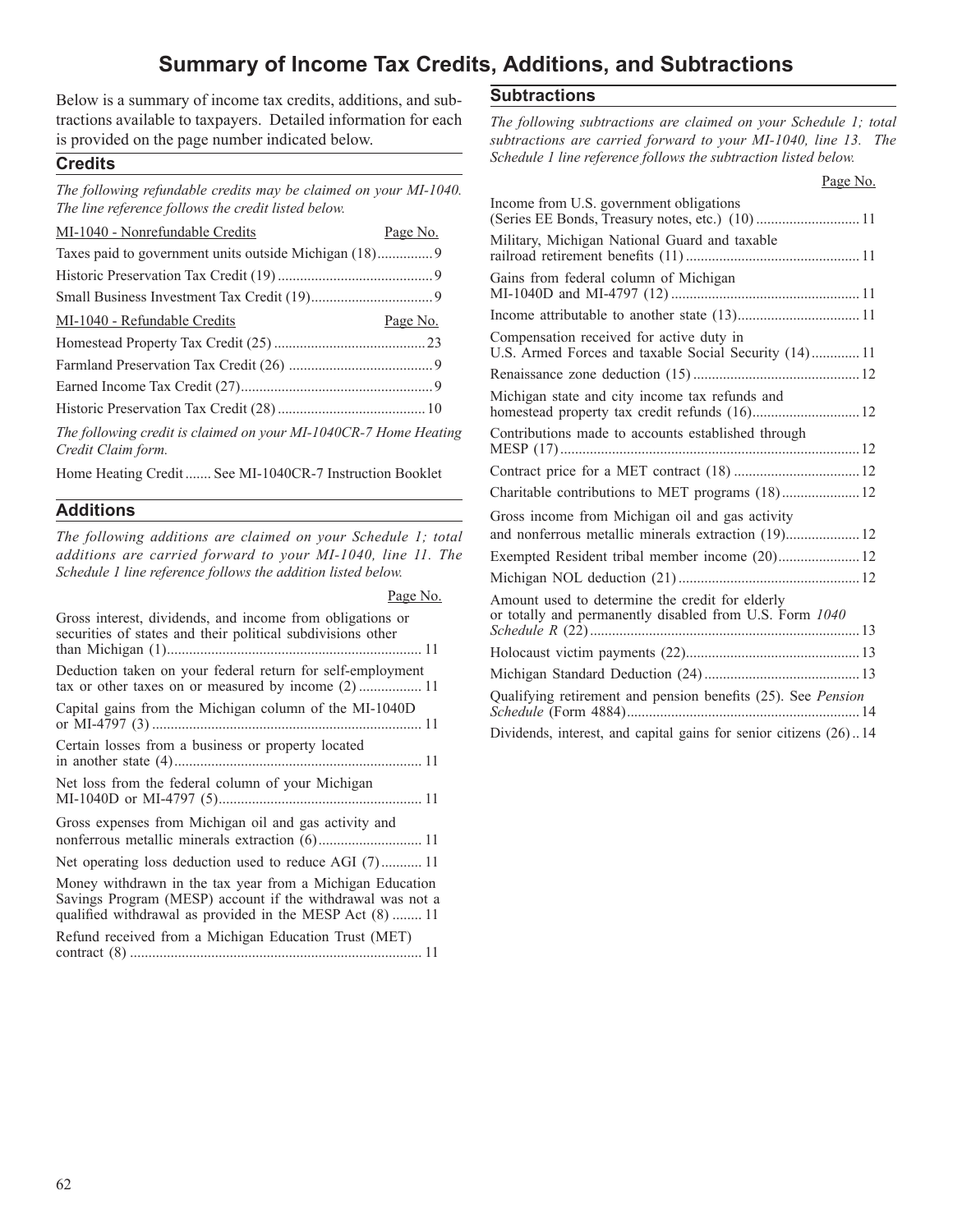| <b>Income Tax</b>                                  | Page |                                                        |  |
|----------------------------------------------------|------|--------------------------------------------------------|--|
|                                                    |      |                                                        |  |
|                                                    |      |                                                        |  |
|                                                    |      |                                                        |  |
|                                                    |      |                                                        |  |
|                                                    |      |                                                        |  |
|                                                    |      |                                                        |  |
|                                                    |      |                                                        |  |
|                                                    |      |                                                        |  |
|                                                    |      |                                                        |  |
|                                                    |      |                                                        |  |
|                                                    |      |                                                        |  |
|                                                    |      |                                                        |  |
|                                                    |      |                                                        |  |
|                                                    |      | Senior citizens, defined (line 5 instructions)27       |  |
|                                                    |      |                                                        |  |
|                                                    |      |                                                        |  |
|                                                    |      |                                                        |  |
|                                                    |      |                                                        |  |
|                                                    |      |                                                        |  |
|                                                    |      |                                                        |  |
|                                                    |      |                                                        |  |
|                                                    |      |                                                        |  |
|                                                    |      | <b>Forms, Worksheets and Tables</b>                    |  |
|                                                    |      | Forms                                                  |  |
|                                                    |      |                                                        |  |
|                                                    |      | 4642, Michigan Voluntary Contributions Schedule  57-58 |  |
|                                                    |      |                                                        |  |
|                                                    |      | 4973, Michigan Pension Continuation Schedule55         |  |
|                                                    |      | MI-1040, Individual Income Tax Return  31-34           |  |
| Pensions and retirement 11, 14, 15, 16, 17, 51, 55 |      | MI-1040CR, Homestead Property Tax Credit Claim41-47    |  |
|                                                    |      | Schedule 1, Additions and Subtractions 37-40           |  |
|                                                    |      | Schedule NR, Nonresident and Part-Year                 |  |
|                                                    |      |                                                        |  |
|                                                    |      | Schedule W, Withholding Tax Schedule 35-36             |  |
|                                                    |      | Worksheets                                             |  |
|                                                    |      | Alternate Property Tax Credit for Renters              |  |
| <b>Small Business Investment Tax</b>               |      |                                                        |  |
|                                                    |      |                                                        |  |
|                                                    |      |                                                        |  |
|                                                    |      | <b>Taxable Railroad Retirement Benefits</b>            |  |
|                                                    |      | or Qualified Retirement and Pension Benefits 17        |  |
|                                                    |      |                                                        |  |
|                                                    |      | Questionnaire                                          |  |
|                                                    |      | Which Section of Form 4884 Should I Complete 16        |  |
|                                                    |      | <b>Tables</b>                                          |  |
| <b>Homestead Property Tax Credit</b>               |      |                                                        |  |

| Alternate credit for senior citizens (renters)30 | <b>HOMESICAL PROPER</b><br>Percent of Taxes N |
|--------------------------------------------------|-----------------------------------------------|
|                                                  | Senior Credit Redu                            |
|                                                  | Use Tax                                       |
|                                                  | <b>Miscellaneous</b>                          |
|                                                  |                                               |
|                                                  | New for 2016                                  |
|                                                  | Tax Assistance                                |
|                                                  | Treasury Offices                              |
|                                                  | Where to Get Forn                             |
|                                                  | <b>Other Taxes</b>                            |
|                                                  | Use Tax                                       |

| income iax | <b>Page</b>   |  |
|------------|---------------|--|
|            |               |  |
|            |               |  |
|            |               |  |
|            |               |  |
|            |               |  |
|            |               |  |
|            |               |  |
|            |               |  |
|            |               |  |
|            |               |  |
|            |               |  |
|            |               |  |
|            |               |  |
|            |               |  |
|            |               |  |
|            |               |  |
|            |               |  |
|            |               |  |
|            |               |  |
|            |               |  |
|            |               |  |
|            |               |  |
| MET        | $11 \quad 12$ |  |

### **Forms, Worksheets and Tables**

### Forms

|                                                    | 4642, Michigan Voluntary Contributions Schedule57-58             |
|----------------------------------------------------|------------------------------------------------------------------|
|                                                    |                                                                  |
|                                                    | 4973, Michigan Pension Continuation Schedule55                   |
|                                                    | MI-1040, Individual Income Tax Return  31-34                     |
| Pensions and retirement 11, 14, 15, 16, 17, 51, 55 | MI-1040CR, Homestead Property Tax Credit Claim41-47              |
|                                                    |                                                                  |
|                                                    | Schedule NR, Nonresident and Part-Year                           |
|                                                    |                                                                  |
|                                                    | Schedule W, Withholding Tax Schedule 35-36                       |
|                                                    | Worksheets                                                       |
|                                                    | Alternate Property Tax Credit for Renters                        |
| <b>Small Business Investment Tax</b>               |                                                                  |
|                                                    |                                                                  |
|                                                    |                                                                  |
|                                                    | Taxable Railroad Retirement Benefits                             |
|                                                    | or Qualified Retirement and Pension Benefits 17                  |
|                                                    |                                                                  |
|                                                    |                                                                  |
|                                                    | Ouestionnaire<br>Which Section of Form 4884 Should I Complete 16 |
|                                                    | <b>Tables</b>                                                    |
| <b>Homestead Property Tax Credit</b>               |                                                                  |
|                                                    | Homestead Property Tax Credit Phase Out30                        |
| Alternate credit for senior citizens (renters)30   | Percent of Taxes Not Refundable (MI-1040CR) 29                   |
|                                                    |                                                                  |
|                                                    |                                                                  |
|                                                    | <b>Miscellaneous</b>                                             |
|                                                    |                                                                  |
|                                                    |                                                                  |
|                                                    |                                                                  |
|                                                    |                                                                  |

### **Other Taxes**  Use Tax .............................................................................7, 9 63

Where to Get Forms .......................................................2, 64